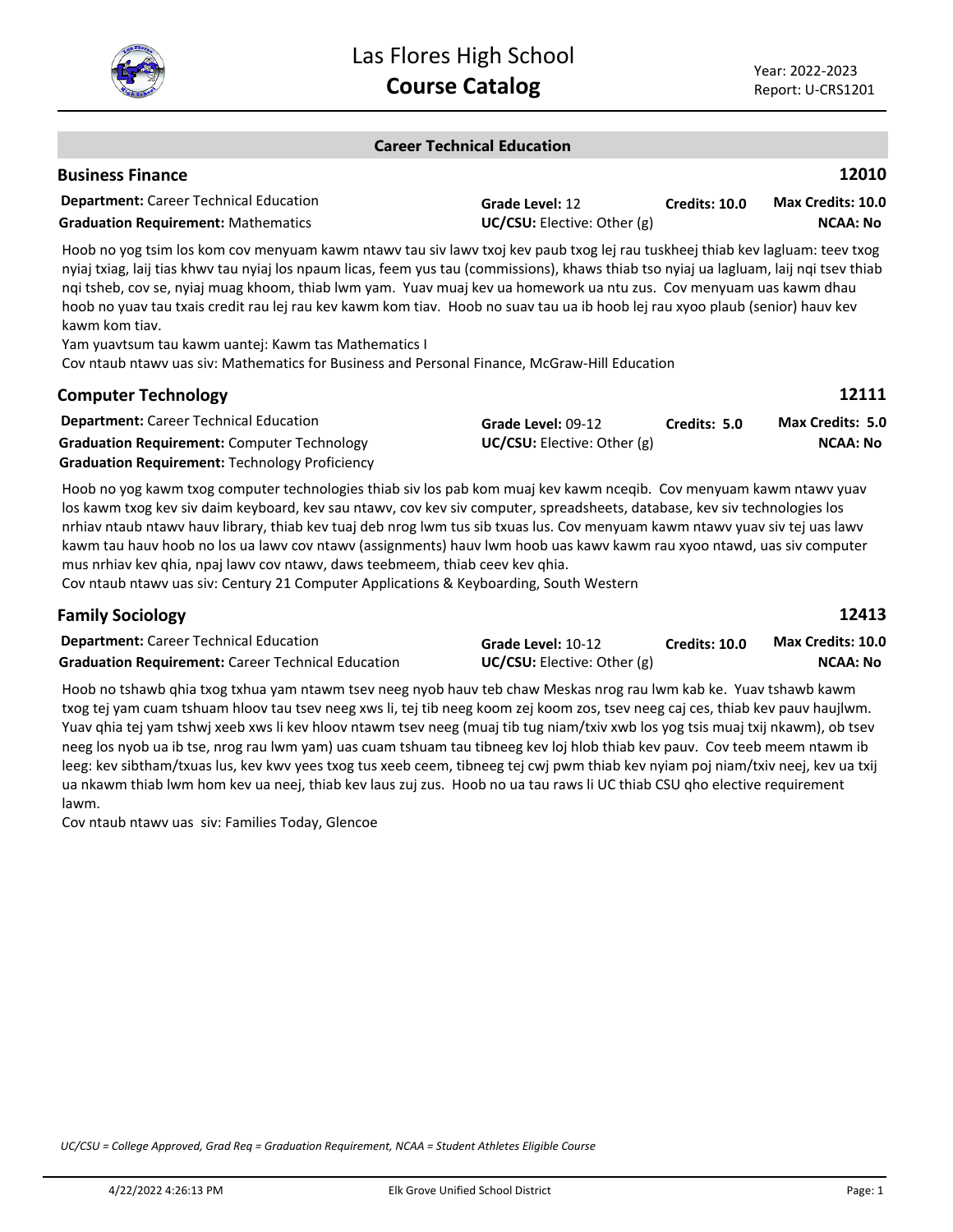

|                                                                                                                                                                                                                                                                                                                                                                                                                                                                                                                                                                                                                                                                                                                                                                                                                                                                                                             | <b>Electives</b>   |                    |                          |                                             |
|-------------------------------------------------------------------------------------------------------------------------------------------------------------------------------------------------------------------------------------------------------------------------------------------------------------------------------------------------------------------------------------------------------------------------------------------------------------------------------------------------------------------------------------------------------------------------------------------------------------------------------------------------------------------------------------------------------------------------------------------------------------------------------------------------------------------------------------------------------------------------------------------------------------|--------------------|--------------------|--------------------------|---------------------------------------------|
| <b>Academic Strategies</b>                                                                                                                                                                                                                                                                                                                                                                                                                                                                                                                                                                                                                                                                                                                                                                                                                                                                                  |                    |                    |                          | 07731                                       |
| <b>Department: Electives</b>                                                                                                                                                                                                                                                                                                                                                                                                                                                                                                                                                                                                                                                                                                                                                                                                                                                                                | Grade Level: 07-08 | Credits: 5.0       | Max Credits: 10.0        |                                             |
| Qhov kev qha kawm nuav yog tsim sim lug ua rua cov tub kawm ntawv kws xaav tau kev paab cuam txhawb nqaa thoob plawg<br>txuj kev kawm sab ntawm cov tsev kawm ntawv theem ob. Qhov kev qha kawm nuav rua yog muaj lug qha kawm rua ib lub<br>quarter nkaus xwb kws yuav lug qha txug tej yaam tseem ceeb txug ntawm txuj kev npaaj txug txuj kev khaws u nua xws le yuav<br>muaj kev qha kawm nyob rua huv txuj kev sau ntawv (note taking), kev nyeem ntawv, sau ntawv, hab kev has lug. Cov tub kawm<br>ntawv yuav tau siv ib qhov daily planner/homework log, muab lub binder khaws kom zoo, ua tau teg dlej num nrug tau lwm tug<br>tub kawm ntawv, hab muaj cai moog nkaag tau huv cov internet ntawm lub tsev kawm ntawv. Cov tub kawm ntawv los yuav muaj<br>caij nyoog moog xyum muab lug ua ntawm lub xeev cov ntawv xeem raws le qeb kawm ua tau.<br>Cov ntaub ntawv uas siv: Tsis siv phau ntawv |                    |                    |                          |                                             |
| <b>Art Appreciation</b>                                                                                                                                                                                                                                                                                                                                                                                                                                                                                                                                                                                                                                                                                                                                                                                                                                                                                     |                    |                    |                          | 07763                                       |
| <b>Department: Electives</b>                                                                                                                                                                                                                                                                                                                                                                                                                                                                                                                                                                                                                                                                                                                                                                                                                                                                                | Grade Level: 07-08 | Credits: 5.0       | Max Credits: 10.0        |                                             |
| Hoob kawm no pib qhia txog tej yam tseemceeb nyob rau kev kos duab (art) thiab kom totaub txog cov lus siv rau kev kos duab.<br>Cov tub ntxhais yuav qhia tau txog lawv tus kheej los ntawm tej duab thiab tej kev sau ntawv uas siv ncaig (charcoal) thiab xaum<br>ghaum (chalk) los tsim uas yuav npaj cov tub ntxhais mus rau theem siab zog rau kev kawm kos duab.<br>Cov ntaub ntawv siv los kawm: Tsi siv cov phau ntawv kawm                                                                                                                                                                                                                                                                                                                                                                                                                                                                         |                    |                    |                          |                                             |
| <b>Beginning Computer Science</b>                                                                                                                                                                                                                                                                                                                                                                                                                                                                                                                                                                                                                                                                                                                                                                                                                                                                           |                    |                    |                          | 07720                                       |
| <b>Department: Electives</b>                                                                                                                                                                                                                                                                                                                                                                                                                                                                                                                                                                                                                                                                                                                                                                                                                                                                                | Grade Level: 07-08 | Credits: 5.0       | <b>Max Credits: 10.0</b> |                                             |
| Qhov kev kawm no yog tsim los mus qhia rau cov tub ntxhais kawm txog ntawm computer science. Chav no tsim los mus pab cov<br>tub ntxhais kawm nkag siab txog tias yog vim licas tej hom khoom siv (tools) thiaj li yuav coj tau los siv daws tau tej qhov teeb<br>meem. Lub hom phiaj ntawm qhov kev kawm no yog los qhia tau rau cov tub ntxhais txog ntawm coding, qhov kev ua lej<br>algorithm, thiab kev daws teeb meem los ntawm computer science.<br>Ntaub ntawv uas toob kas siv: Tsis muaj phau ntawv qhia                                                                                                                                                                                                                                                                                                                                                                                          |                    |                    |                          |                                             |
| <b>Career Studies</b>                                                                                                                                                                                                                                                                                                                                                                                                                                                                                                                                                                                                                                                                                                                                                                                                                                                                                       |                    |                    |                          | 07546                                       |
| <b>Department: Electives</b><br><b>Graduation Requirement: Electives</b>                                                                                                                                                                                                                                                                                                                                                                                                                                                                                                                                                                                                                                                                                                                                                                                                                                    | UC/CSU: None       | Grade Level: 09-12 | <b>Credits: 10.0</b>     | <b>Max Credits: 10.0</b><br><b>NCAA: No</b> |
| Hoob kawm no yuav muaj sijhawm rau cov tub ntxhais los tshawb nrhiav txog yam haujlwm uas muaj, uas yog pib los ntawm kev<br>uas saib txog tej txujci kawm, tej uas nws muaj peevxwm ua tau, thiab seb nws nyiam ua dabtsi. Cov tub ntxhais yuav muab cov<br>haujlwm hauv lub zejzos, lub xeev thiab hauv lub tebchaws no cov los is piv, thiab yuav saib txog tej kev kawm thiab kev kawm                                                                                                                                                                                                                                                                                                                                                                                                                                                                                                                  |                    |                    |                          |                                             |

haujlwm uas yuav tsum tau muaj rau yam haujlwm uas lawv nyiam tshaj. Cov tub ntxhais yuav kawm kom paub hais lus (interview) rau haujlwm, koom nrog rau kev xyaum hais lus (interview), sau resume, thiab ua daim application haujlwm kom tiav. Cov tub ntxhais yuav tsim kom tau ib qhov portfolio thiab kawm txog ntau yam haujlwm los ntawm ib cov tibneeg uas yuav tuaj qhia ua ntu zus nyob rau hauv hoob kawm no.

Cov ntaub ntawv uas siv: Tsis muaj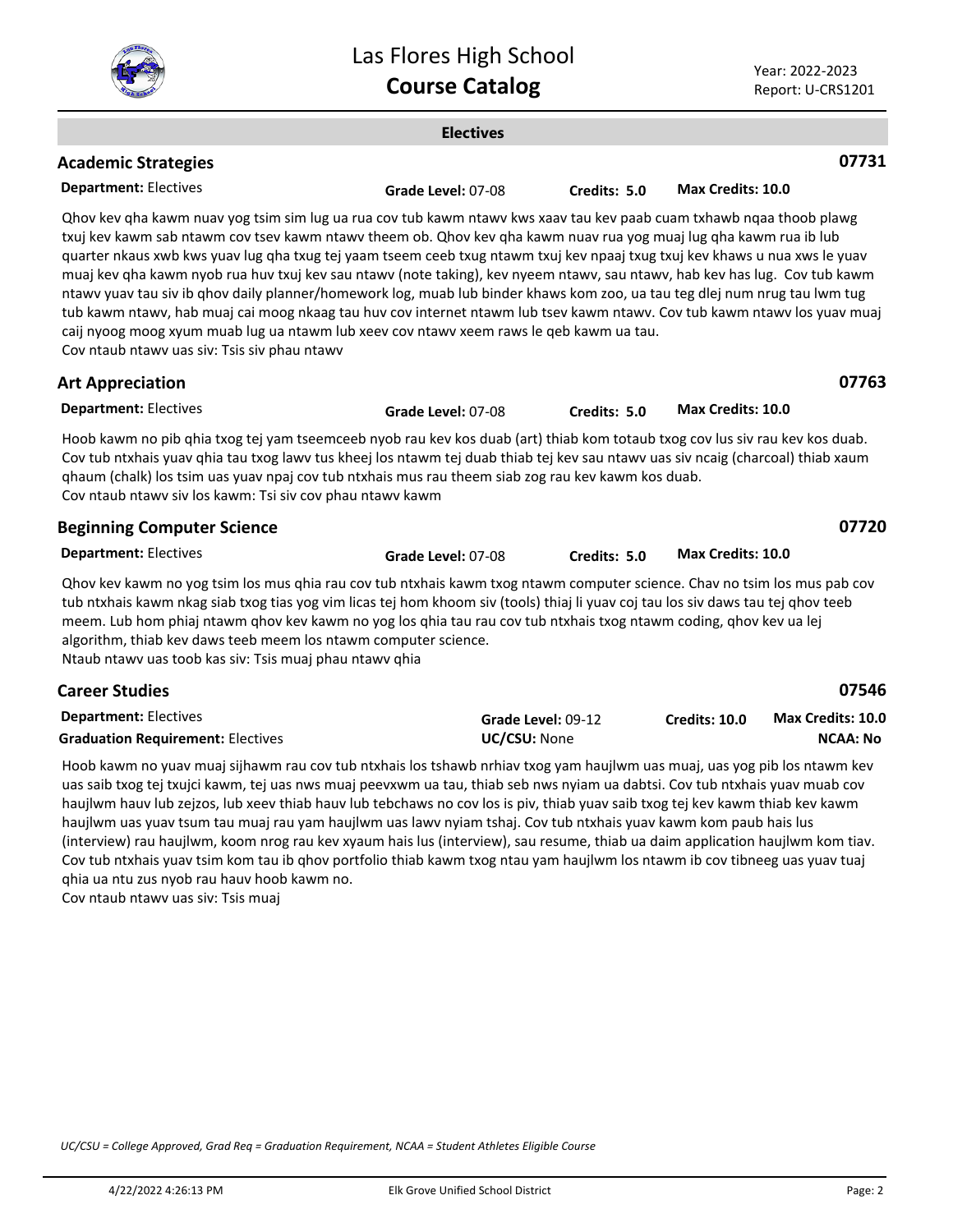## **Community Service**

## **Department:** Electives **Graduation Requirement:** Electives **UC/CSU:** None

**Grade Level:** 09-12

#### **Credits: 0.0 NCAA: No Max Credits: 0.0**

Qhov kev qha kawm nuav muaj muab lug rua cov tub kawm ntawv kom muaj caij nyoog lug ua kom puab tug kheej muaj kev txawj ntse hab muaj kev sib txuas lug zoo, lug tsim sim kom muaj tug peev xwm nyob rua huv puab txuj kev kawm lug ua teg dlej num paab cuam dlawb. Nuav yog tsim sim lug paab rua cov tub kawm ntawv kom muaj kev paub txug puab tug kheej xws le lug ua ib tug pej xeem paab pawg ntawm lub zej zog hab lug ua qha rua kom paub txug teg dlej num kws yuav tau lug ua rua cov tuab neeg kws muaj cov kev tshwm sim thoob plawg lub nplaj teb nuav. Qhov kev paab cuam nrug lub zej zog nuav yog tsim sim lug muab sij hawm kom ntau rua cov tub kawm ntawv kom tau lug muab puab cov kev paab cuam ua muaj nyob rua huv puab lub zej zog. Cov tub kawm ntawv twg kws tau kawm tav qhov kev paab cuam nuav yuav tsum tau kawm ua lug ntawm lub zej zog, yeej paub txug txuj kev muaj nuj nqe rua lwm tug, kawm txug cov kev sib raug zoo lug ntawm tsoom pej xeem, hab tsim sim tau cov kev sib txuas lug raug zoo nrug lub zej zog. Cov tub kawm ntawv los yeej muaj kev mob sab kub sab moog ua dlej num dlawb nyob rua huv cov animal shelters, cov churches, cov tsev kawm ntawv, cov food pantries, cov libraries, cov hospitals, cov nursing homes, cov political campaigns, los yog cov koom hum ntawm lub zej zog xws le Red Cross, Salvation Army, los yog Habita for Humanity. Lub hoob kawm cov kev ua kws yuav tsum tau muaj hab cov sij hawm kws yuav tsum tau muaj lug ntawm qhov kev paab cuam los yeej muaj txawv ib xyoo moog rua ib xyoo hab ib lub tsev kawm ntawv moog rua lwm lub tsev kawm ntawv. Moog ntsib nrug koj tug counselor ntawm koj lub tsev kawm ntawv los yog tug Advocacy xib fwb yog tas xaav paub ntau ntxiv txug ntawm cov lug has qha tshaaj tawm hab cov kev kws yuav tsum muaj. Qhov kev qha kawm nuav los yeej tau txais qhab nees Pass/No Pass. Cov ntaub ntawv uas siv: Tsis siv phau ntawv

## **Computer Technology I**

**07702**

**07780**

**Department:** Electives

**Grade Level:** 07-08 **Credits: 5.0 Max Credits: 10.0**

Hoob kawm no yog pib qhia txog tej txujci kev siv computer, yuav rovqab los saib txog tej uas twb kawm lawm thiab yuav kom paub tej uas yuav tsum paub rau kev siv computer. Cov tub ntxhais yuav kawm tej txujci kom paub siv computer zoo nyob rau lub neej tiamno uas siv technology. Cov units yuav kawm muaj li no keyboarding, basic computer hardware, word processing, spreadsheets, desktop publishing, multimedia presentations, thiab kev tshawb nrhiav internet. Tej teebmeem uas muaj rau Computer Science, technical reading, kev sau note kom nco, kev xav toj txog tej yam, thiab kev daws teebmeem tej uas hais los no yuav muaj kawm ua ntu zus nyob rau hauv hoob kawm no. Hoob kawm no yuav qhia txog kev siv tej technology txujci rau lwm yam kev kawm thiab.

Cov ntaub ntawv siv los qhia: Educode Academy

THOV NCO CIA: Pib txij xyoo kawm ntawv 2019-20 mus, hoob kawm no yuav siv tsi tau mus rau kev kawm ntawv tiav (graduation requirement) rau kev paub siv technology.

| <b>Conversational Spanish</b> |                    |              |                   |
|-------------------------------|--------------------|--------------|-------------------|
| <b>Department:</b> Electives  | Grade Level: 07-08 | Credits: 5.0 | Max Credits: 10.0 |

Hoob kawm no yog tsim los pab cov tub ntxhais kawm kom paub thiab totaub cov lus thiab kev coj noj coj ua ntawm cov tebchaw uas hais lus mev. Txhua unit yuav muaj kev nyeem ntawv, sau ntawv thiab xyaum hais cov lus kom thwj thiab kom paub txog kev coj noj coj ua. Thov txhawb cov tub ntxhais uas kawm hoob no kom lawv rau siab kawm ntxiv los ntawm kev uas cuv npe kawm hoob Spanish, Level 1 nyob rau qib 8 lossis hauv high school. Cov ntaub ntawv siv los qhia: Tsi siv cov phau ntawv qhia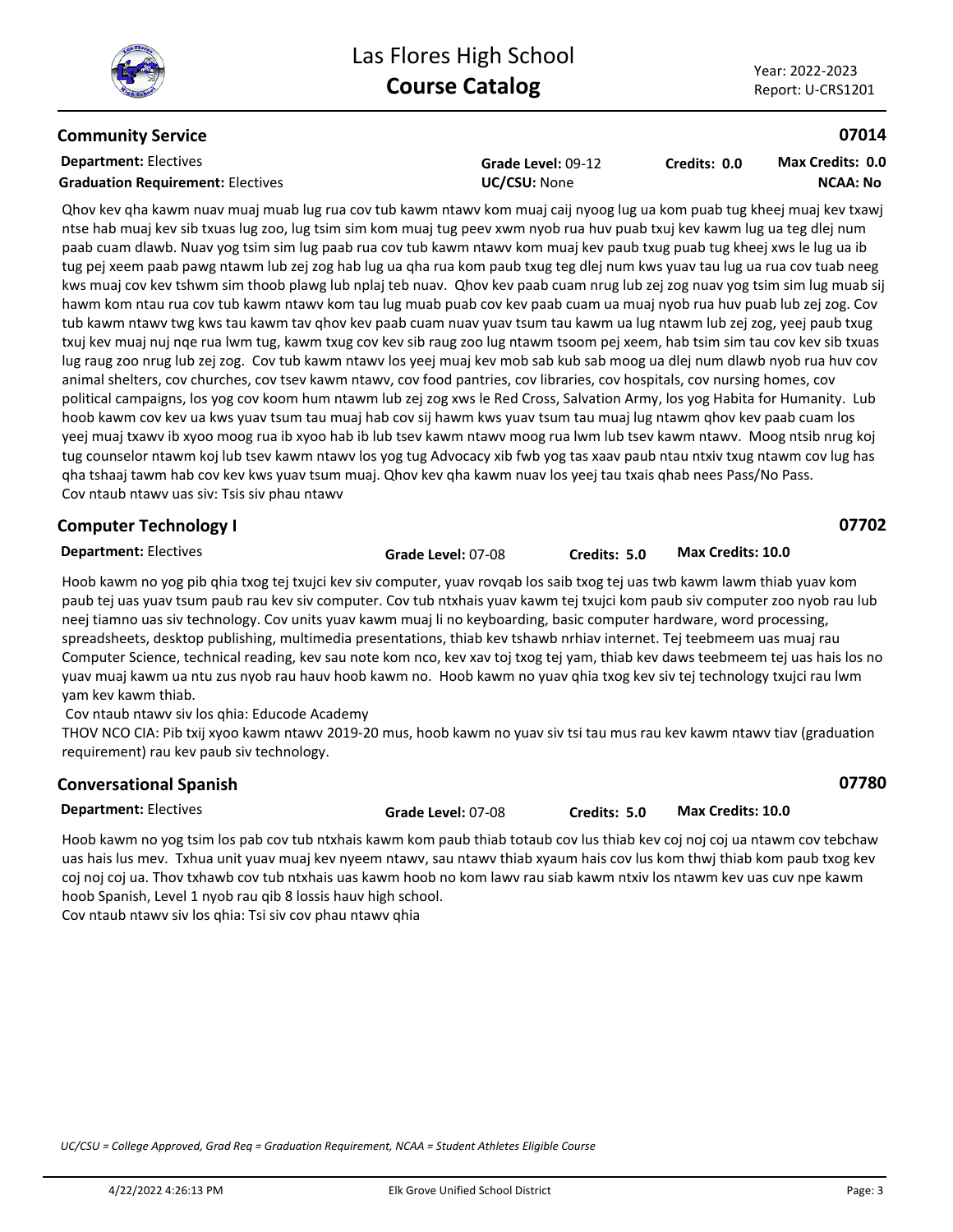**07717**

## **Driver Education**

**Department:** Electives **Graduation Requirement:** Electives **UC/CSU:** None

**Grade Level:** 10-12

**Credits: 5.0 NCAA: No Max Credits: 5.0**

Hoob kawm no yeej ncav cuag li California Department of Motor Vehicles qhov uas yuav tsum tau muaj rau kev kawm tsav tsheb. Kev txawj ntse, tej txujci, thiab tus cwjpwm uas cov tub ntxhais kawm nyob rau hoob no yuav pab tau lawv kom tsi txhob raug nplua tau cov tickets tsav tsheb, ua rau lawv kev uas muaj tsheb sis nraus tsawg dua thiab kom muaj cov cwjpwm tsav tsheb zoo thiab kom muaj kev cobphum. Los ntawm qhov uas kawm hoob Tsav Tsheb no tiav, cov tub ntxhais yuav tau txais ib daim Certificate of Driver Education thiab yuav muaj tej uas lawv yuav tsum tau muaj thiaj tau daim permit.

Cov ntaub ntawv siv los kawm: Drive Right, Addison/Wesley

## **Film Studies**

**Department:** Electives **Grade Level:** 07-08 **Credits: 5.0 Max Credits: 10.0**

Lub hoob qha kawm nuav has qha txug cov basics of film elements, genre, hab narrative structure, hab paab cov tub ntxhais kawm ntawv kom tsim muaj cov kev paub txug cov kev pum paub txug (recognize), kev tshawb saib paub tas yog yuav tau ua le caag (analyze), kev has qha (describe) hab paub txug qhov kev lom zem lug ntawm cov film xws le yog ib qhov art hab entertainment form. Film yog ib yaam kws yuav lug muab tau peb qhov kev nyam xaav tau hab ua tau lug tshwm sim muaj kom pum tau xws le yog ib qhov khoom kws yuav lug has qha txug ib zaaj dlaab neeg, has qha txug ib yaam dlaab tsi txug yaav taag lug (historical document), lug has qha txug cov kev xaav tau (expression of imagination), hab has qha txug ib yaam khoom zoo nkauj tau tsim muaj tseem ceeb heev (artistic object). Cov kev ua (elements) kws tau xaiv lug ntawm cov phau ntawv (novels), cov lug ntsuag tuab2 lu (shourt stories), hab kev muab siv ua tawm (plays) los yuav muaj muab lug saib kom zoo hab muab sib piv nrug qhov kev kws tau muab yeeg ua yeeb yaaj kab (film versions) lawm lug ntawm cov kev ua teg dlej num zoo ib yaam ntawd. Khoom muaj tso cai lug siv nrug qhov kev qha kawm nuav: Tsi muaj phau ntawv lug siv huv lub hoob nuav

| <b>Government and Leadership</b>         | 07512                     |                      |                          |
|------------------------------------------|---------------------------|----------------------|--------------------------|
| <b>Department: Electives</b>             | <b>Grade Level: 09-12</b> | <b>Credits: 10.0</b> | <b>Max Credits: 40.0</b> |
| <b>Graduation Requirement: Electives</b> | <b>UC/CSU: None</b>       |                      | NCAA: No                 |

Hoob no yog tsim los rau cov menyuam kawm ntawv uas tuav cov meejmom thawjcoj lossis kev tswjfwm menyuam kawm ntawv uas raug xaiv lossis rau taw. Cov menyuam kawm ntawv no mus kawm tau hoob Leadership. Hoob no yuav qhia txog cov kev ua thawjcoj rau cov menyuam kawm ntawv thiab muab sijhawm rau lawv los npaj cov kev ua rau lub Associated Student Body activities. Hoob no rov kawm dua txhua xyoo los tau yog hais tias tus tub ntxhais ntawm raug xaiv los kawm txog kev nomtwv. Hoob no rov kawm dua yuav qhabnees tau tiamsis tsuas tau 20 credits xwb tsi tshaj ntawd.

Yam yuavtsum tau kawm uantej: Raug xaiv lossis taw los ua cov tswjfwm lossis thawjcoj ntawm cov menyuam kawm ntawv. Cov ntaub ntawv uas siv: Tsis siv phau ntawv

## **Introduction to Computer Programming**

**07705**

**Department:** Electives

Lub hoob qha kawm nuav yuav siv Microsoft Small Basic lug has qha txug qhov kev pib sau programming (concepts of beginning programming). Nwg yuav siv cov kev ua muaj (event-driven) hab cov structured programming techniques lug tsim cov software. Cov tub ntxhais kawm ntawv yuav lug tsim ua (design), code, test, hab debug programs kws tej zag yuav muaj nrug cov suab, lug, suab paaj ntsuag hab graphics. Small Basic yuav lug paab npaaj cov tub ntxhais kawm ntawv lug siv qhov Microsoft Visual Basic. Lub hoob nuav tej zag yuav tso cai rua rov qaab kawm ntxiv kom tau txais le 10 credits taag nrho. **Grade Level:** 07-08 **Credits: 5.0 Max Credits: 10.0**

Hoob yuav tsum tau kawm ua ntej: Computer Technology I

Khoom muaj tso cai lug siv nrug qhov kev qha kawm nuav: Tsi muaj phau ntawv siv nrug hoob nuav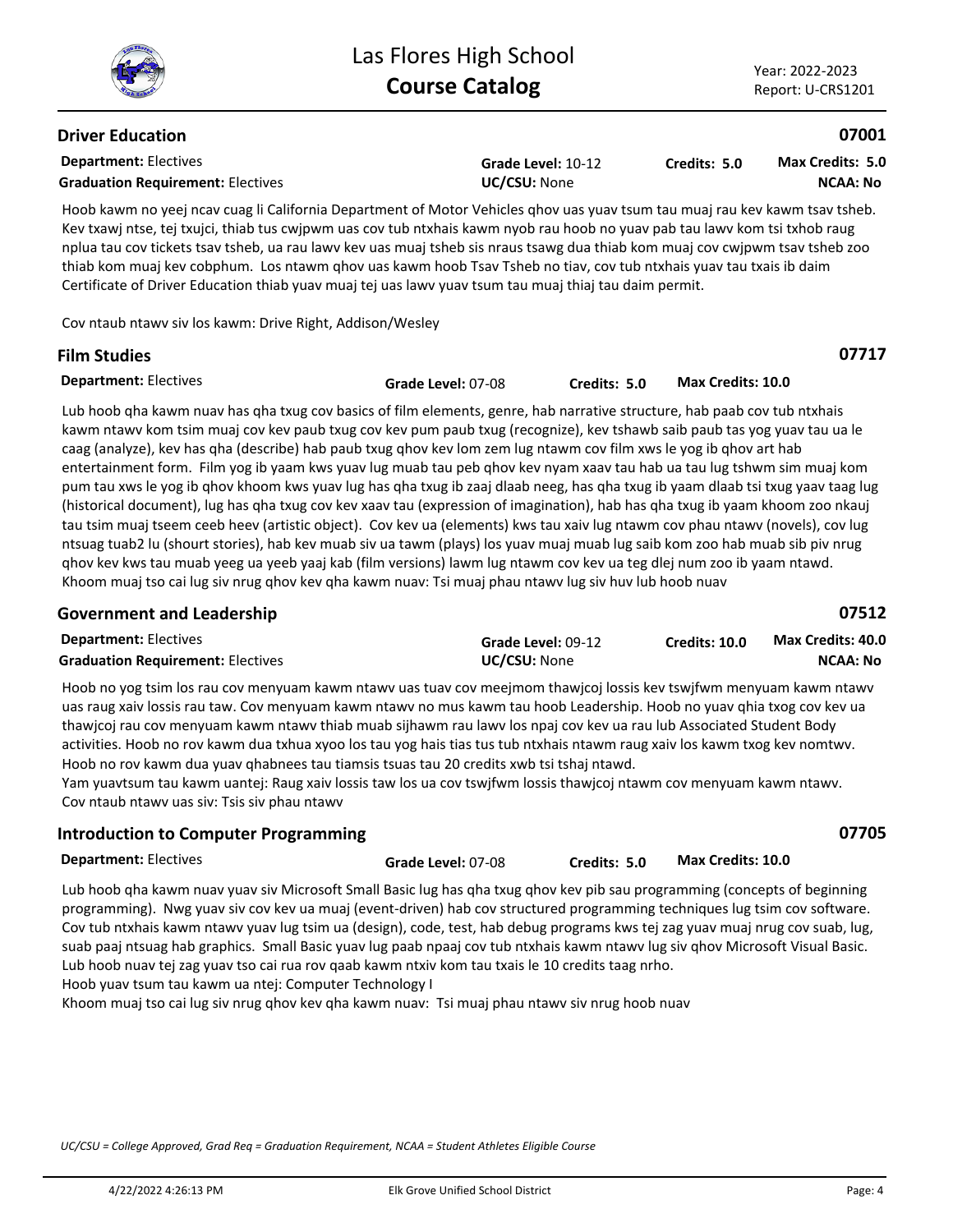Year: 2022-2023 Report: U-CRS1201

#### **Department:** Electives **Music Appreciation I**

#### **07766**

| <b>Department: Electives</b>                                                                                        |  |  |  | <b>Grade Level: 07-08</b> |  |  | Credits: 5.0 |  |  | Max Credits: 10.0 |  |
|---------------------------------------------------------------------------------------------------------------------|--|--|--|---------------------------|--|--|--------------|--|--|-------------------|--|
| Lub hoob qha kawm nuav yog tsim lug muab kev qha kawm kom paub txug cov musical concepts, history, hab performance. |  |  |  |                           |  |  |              |  |  |                   |  |
|                                                                                                                     |  |  |  |                           |  |  |              |  |  |                   |  |

Txhua qhov kev ua qha kawm (unit) yuav lug has qha txug ib qhov tseeb ntawm qhov area of musical knowledge nrug rua ib qhov kev qha kawm muaj muab lug kawm uake (combination of study), muab cov kev ua sib sau lug ua nrug lwm yaam (collaborative activities), hab muaj cov kev ua kws siv txhais teg nqeg kag lug ua (hands-on exercises). Cov kev ua lug qha kawm yuav muaj nrug: the families of instruments (nrug lub teb chaw hab kev siv ua dlaab tsi lug ntawm haiv tuab neeg), yaam styles of music seb puas txawv raws cov sij hawm hab haiv tuab neeg, xws le: Renaissance, Baroque, Classical, Romantic, 20th Century Jazz hab Rock hab contemporary forms. Cov tub ntxhais kawm ntawv yuav lug kawm txug txuj kev nyeem cov music lug ntawm txuj kev playing percussion instruments hab kev hu nkauj nyob rua huv ob hab peb phaab ntawm cov kev tau npaaj (arrangements). Khoom muaj tso cai lug siv nrug qhov kev qha kawm nuav: Tsi muaj phau ntawv lug siv huv lub hoob nuav

| <b>Orientation: Independent Study</b>    |                     |              | 07563                   |
|------------------------------------------|---------------------|--------------|-------------------------|
| <b>Department: Electives</b>             | Grade Level: 09-12  | Credits: 5.0 | <b>Max Credits: 5.0</b> |
| <b>Graduation Requirement: Electives</b> | <b>UC/CSU:</b> None |              | NCAA: No                |

Hoob kawm no yog tsim rau cov tub ntxhais uas nyuam qhuav los kawm tshiab rau independent study educational program. Cov tub ntxhais yuav kawm txog tej txujci thiab vibthis uas yuav npaj tau lawv tus kheej kom kawm tau ntawv zoo rau hauv independent studies program. Hoob kawm no yuav qhia kom lawv muaj txojkev xav tob thiab paub saib txog tej activities uas lawv tau ua ntsig txog kev kawm thiab tej txujci kawm ntawv, lawv yuav kawm kom paub tswj tus kheej, thiab kom npaj txhij rau kev mus kawm college/ thiab kev ua haujlwm. Hoob no yog kawm yuav qhabnees rau hoob elective thiab yuav tsi pub rov qab kawm dua yuav qhabnees ntxiv lawm.

| <b>World Language Studies</b> |                    |               |                   | 07783 |
|-------------------------------|--------------------|---------------|-------------------|-------|
| <b>Department: Electives</b>  | Grade Level: 07-08 | Credits: 10.0 | Max Credits: 10.0 |       |

Hoob kawm no pib qhia txog cov lus thiab kev coj noj coj ua ntawm cov neeg uas hais yam lus ntawd. Lub homphiaj ntawm hoob no yog los pab qhia kom paub hais tias cov lus uas hais niaj hnub nimno rau kev hais lus thiab kev sau ntawv sis txuas lus yog licas. Qhov uas yuav kawm nyob rau hoob no yog kom paub sis txuas lus rau lus Mev, lus Fabkis thiab/ lossis lus German (Yeslasmas). Cov ntaub ntawv siv los kawm: Tsi siv cov phau ntawv kawm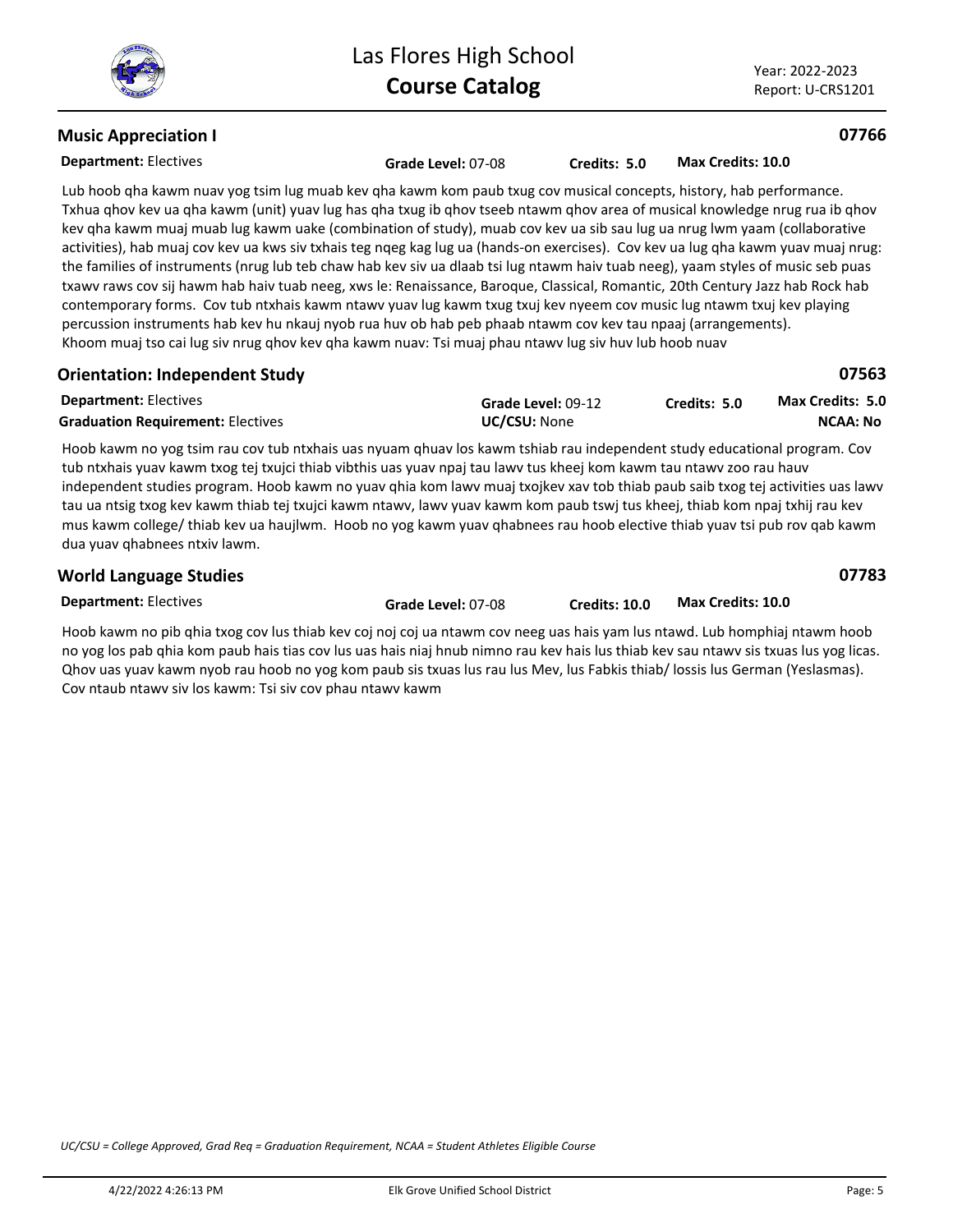

**02671**

| <b>English</b>                                                                                                                                                                                                                            |                 |              |                         |  |  |  |
|-------------------------------------------------------------------------------------------------------------------------------------------------------------------------------------------------------------------------------------------|-----------------|--------------|-------------------------|--|--|--|
| <b>Academic Literacy</b>                                                                                                                                                                                                                  |                 |              | 02622                   |  |  |  |
| <b>Department: English</b>                                                                                                                                                                                                                | Grade Level: 09 | Credits: 5.0 | <b>Max Credits: 5.0</b> |  |  |  |
| <b>Graduation Requirement: Electives</b>                                                                                                                                                                                                  | UC/CSU: None    |              | NCAA: No                |  |  |  |
| $\mathbf{u} \cdot \mathbf{I}$ , and the set of the set of the set of the set of the set of the set of the set of the set of the set of the set of the set of the set of the set of the set of the set of the set of the set of the set of |                 |              |                         |  |  |  |

Hoob no yog tsim los rau cov menyuam kawm qib 9th. Lub homphiaj ntawm hoob no yog los npaj cov menyuam kawm ntawv rau txoj kev yuav tau nyeem ntawv ntau hauv high school rov saud kom lawv txawj nyeem, nyeem npliag thiab nyeem totaub. Cov menyuam kawm ntawv yuav rov tshuaj lawv tuskheej kom muaj kev totaub, muaj tswvyim thiab dhau taus los ua cov neeg nyeem tau cov phau ntawv uas nyuaj zoo. Nws qhia txog kev tshuaj txoj kev sau cov ntawv, kev qhia kom lawv paub kawm thiab xav, thiab cov tswvyim los pab kom totaub xwsli kev xyaum nco, xav txog cov lus, nug thiab ua zoo xav. Cov menyuam kawm ntawv yuav tsim ib lub "tool box" uas puv nkaus li cov tswvyim los daws teebmeem kom lawv paub totaub txog cov zaj ntawv uas lawv nyeem hauv ntau yam kev kawm. Los ntawm txoj kev sibzog nyeem ntawv no, cov menyuam kawm ntawv yuav muaj lub peevxwm dhau taus los ua cov neeg uas nyiam nyeem ntawv tas lawv simneej. Cov ntaub ntawv uas siv: Tsis siv phau ntawv

## **AP English 12: Literature & Composition**

| <b>Department: English</b>             | <b>Grade Level: 12</b>     | <b>Credits: 10.0</b> | <b>Max Credits: 10.0</b> |
|----------------------------------------|----------------------------|----------------------|--------------------------|
| <b>Graduation Requirement: English</b> | <b>UC/CSU:</b> English (b) |                      | NCAA: Yes                |

Hoob qibsiab no yog tsim los npaj cov kawm xyoo plaub (seniors) uas yuav mus kawm college rau kev mus xeem hoob English Literature 12, AP. Hoob no yog kawm txog kev nyeem ntaub ntawv uas yuav muaj kev ua ntau yam txog kev nyeem ntawv thiab xav, uas npaj cov menyuam kawm ntawv rau kev nyeem ntawv thiab xav hauv college. Cov menyuam kawm ntawv yuav muaj kev sau ntawv ntau txog kev xav thiab los tshuaj txog tej yam dabtsi raws li cov ntaub ntawv uas lawv tamtom kawm. Lawv yuav muaj kev sau ntawv ntau hauv hoob, kom yuav pab lawv los teb thiab sau tau rau tus AP thiab sau tau hauv ib lub sijhawm luv luv uas luag muab rau thaum mus kawm college. Qhia: Hoob no yog tsim los rau cov menyuam kawm ntawv uas mob siab thiab rau siab rau kev nyeem ntawv thiab sau ntawv raws li cov kev ua txhua hnub, thiab kam nyeem kom tas ib cov ntawv rau lub caij ntuj sov thiab/lossis lub sijhawm so. Peb nquahu kom cov menyuam kawm ntawv mus xeem tus AP. Hoob no suav tau rau kev nkag mus rau UC thiab CSU.

Cov ntaub ntawv uas siv: The Bedford Introduction to Literature, 11th Edition, Bedford/St. Martin's

## **Creative Writing I**

| <b>Department:</b> English               | Grade Level: 10-12                   | Credits: 5.0 | <b>Max Credits: 5.0</b> |
|------------------------------------------|--------------------------------------|--------------|-------------------------|
| <b>Graduation Requirement: Electives</b> | <b>UC/CSU:</b> Elective: English (g) |              | NCAA: Yes               |

Hoob uas tuamyeem kawm (ib-semester) no qhia txog cov tswvyim uas npaj mus xeem cov kev xeem uas yuav nkag mus kawm college rau cov menyuam kawm ntawv junior/senior uas yuav mus kawm university. Cov menyuam kawm ntawv yuav los xyaum nyeem kom totaub txog cov ntawv hauv college, kawm cov lus uas siv hauv college, thiab xyaum siv cov kev sau ntawv uas raug. Peb nquahu kom txhua tus menyuam uas npaj mus xeem tus SAT lossis ACT kawm hoob no. Cov ntaub ntawv uas siv: Tsis siv phau ntawv

#### **Department:** English **02672 Creative Writing II Grade Level:** 10-12 **Graduation Requirement:** Electives **UC/CSU:** Elective: English (g) **Credits: 5.0 NCAA: Yes Max Credits: 5.0**

Hoob tau xaiv kawm ua si no yog tsim rau cov tub ntxhais hluas uas xav kom tej txuj ci tsim sau ntawv zoo tshaj plaws. Hoob no yuav tsom txog kev tsim thiab ntsuam xyuas cov dab neeg cuav. Cov tub/ntxhais yuav tau kawm txog ntau hom ntawv, xws li cov dab neeg uas luv luv, pab huam, yeeb yam sam thiaj, ib qho me me ntawm ib zab dab neeg, menyuam cov ntawv nyeem, dab neeg cuav qhia txog science, nrog rau lwm yam. Lawv yuav tau sau ob hom ntawv xws li hom uas nyias sau li nyias siab nyiam thiab hom uas raws kev xaj. Cov tub/ntxhais yuav tsum xaiv ib hom ntawv los ua ib qho project kom tiav. Hoob kawm ua ntej mam kawm tau lwm hoob: Creative Writing I Cov ntaub ntawv uas siv: Tsis siv phau ntawv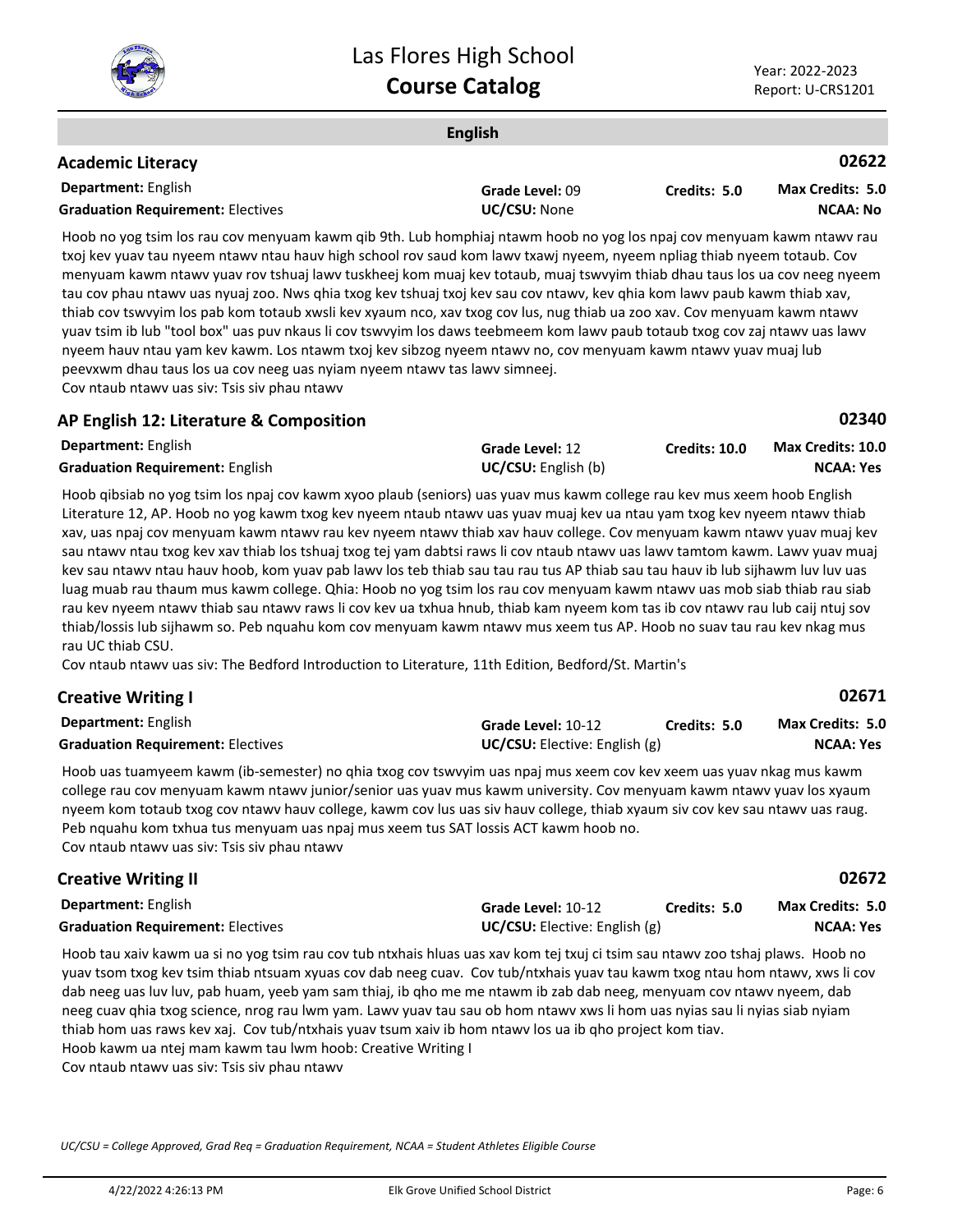**NCAA: Yes**

**02101**

## **EL English Intensive Course IV**

**Department:** English **Graduation Requirement:** English **Example 2018 UC/CSU:** English (b)

**Grade Level:** 09-12

**Credits: 10.0 NCAA: No Max Credits: 10.0**

Hoob no pab cov tub ntxhais hluas kawm lus Askiv (English Learners) nrog theem siab zog ntawm kev nyeem ntawv, sau ntawv, kev hais lus, thiab hmloog lus, yuav siv cov ntaub ntawv uas zoo heev thiab muaj haujlwm ntau ua los pab lawv npaj rau kev yuav mus kawm ntawv qeb siab thiab nrhiav haujlwm ua yav pem suab. Hoob kawm txhawb nqa kev xyaum lus thiab kev nyeem ntawv los ntawm kev cob qhia uas siv tej ntaub ntawv saib tau txhua lub sijhawm (accessible instructional level text), nyeem ntawv raws li qeb kawm (close reading of grade level text), thiab nyeem ob peb yam ntawv uas luv luv thiab nyeem/sau ntawv uas tob heev. Hoob no ua tau raws li kev pom zoo lav ntawv hauv lub district qho English graduation requirement lawm. Hoob no ua tau raws li CSU thiab UC a-g cov requirements yog tias, hoob no yog tus tub ntxhais thawj hoob kawm lus Askiv uas nyuaj dua. Hoob yuav tsum tau kawm ua ntej: Yuav tsum muaj kev pab ntsuas chaw kawm uas siv cov ntawv tw xeem (CELDT/ELPAC, SBAC/CAASPP, MYPAS, primary language proficiency, etc.); tiam sis, daim tw xeem (program placement assessment) yuav tsum siv los pab xaiv hoob rau cov tub ntxhais.

Cov ntaub ntawv uas siv: Edge Level C, National Geographic Learning/Cengage Learning

#### **English 10 Honors**

**02130 Grade Level:** 10 **Credits: 10.0 Max Credits: 10.0**

| <b>Department:</b> English             | Grade Level: 10            | <b>Credits: 10.0</b> | M |
|----------------------------------------|----------------------------|----------------------|---|
| <b>Graduation Requirement: English</b> | <b>UC/CSU:</b> English (b) |                      |   |

Hoob qibsiab no yog qhia txog kev siv lus raws li ib tus qauv qhia uas hais txog cov neeg sau ntawv thiab kawm txog ntau yam ntawv uas luag tau sau. Nws tseem yuav qhia txog ntau yam ntawv uas nyuaj. Cov menyuam kawm ntawv yuav los tshuaj cov ntawv (uas tej zaum yuav muaj cov zaj dabneeg luv luv, cov phau novel, yeebyam, pajhuam, cov zaj ntawv (essays) thiab cov ntawv sau txog tej tus neeg) raws li qhov luag sau thiab/lossis nws keebkwm. Kev qhia sau ntawv, feem ntau raws tej uas tau kawm hauv hoob no, yuav siv ntau tus qauv thiab sau ua tej zaj lus. . Hoob no yuav npaj cov menyuam kawm ntawv rau kev nyeem thiab xav thiab kev sau ntawv hauv college. Qhia: Hoob no yog tsim los rau cov menyuam kawm ntawv uas mob siab thiab rau siab rau kev nyeem ntawv thiab sau ntawv raws li cov kev ua txhua hnub, thiab kam nyeem kom tas ib cov ntawv rau lub caij ntuj sov thiab/lossis lub sijhawm so. Hoob no cov qhabnees siv tsi tau mus rau UC system. EGUSD hoob kawm siab (honors) no yeej raug lees paub los ntawm UC/CSU thiab yeej kawm tau GPA mus rau ob qhov tibsi EGUSD thiab UC/CSU. Cov ntaub ntawv uas siv: Advanced Language & Literature, for Honors and pre-AP English Courses, Bedford/St. Martin's

## **English 10 Online**

| <b>Department:</b> English             | Grade Level: 10-12 | Credits: 10.0 | <b>Max Credits: 10.0</b> |
|----------------------------------------|--------------------|---------------|--------------------------|
| <b>Graduation Requirement: English</b> | UC/CSU: None       |               | NCAA: No                 |

Hoob kawm no qhia dua txog kev sojtnsuam tej ntaub ntawv thiab tej txujci rau tiam 21 uas muaj tej ntaub ntawv sau zoo heev thiab txog tej uas muaj tseeb (literary nonfiction), application e-resources, thiab tej kev kawm uas yuav tau nqis tes ua. Txhua lub ntsiab lus kawm hauv cov units no yeej muaj tej txujci kawm txhwjxeeb los mus pab cov tub ntxhais kom paub los mus sojntsuam txog cov ntaub ntawv sau genres thiab seb sau npej twg. Cov units no yuav muab cov qauv thiab tej uas kawm lawm coj los uake, thiab lawv tseem muab kev cobqhia ntau dua txog media literacy, tiam 21 tej txujci rau kev kawm haujlwm, thiab tej uas yuav tsum paub rau kev sau ntawv (grammar thiab vocabulary). Nyob hauv qab kev coj rau eWriting software, cov tub ntxhais yuav los sau txog descriptive, persuasive, expository, literary analyses, research, narrative, thiab compare-contrast essays. Hoob uas yuav tsum tau kawm uantej: Tsi muaj

Cov ntaub ntawv siv los qhia: Edgenuity Online Courseware English 10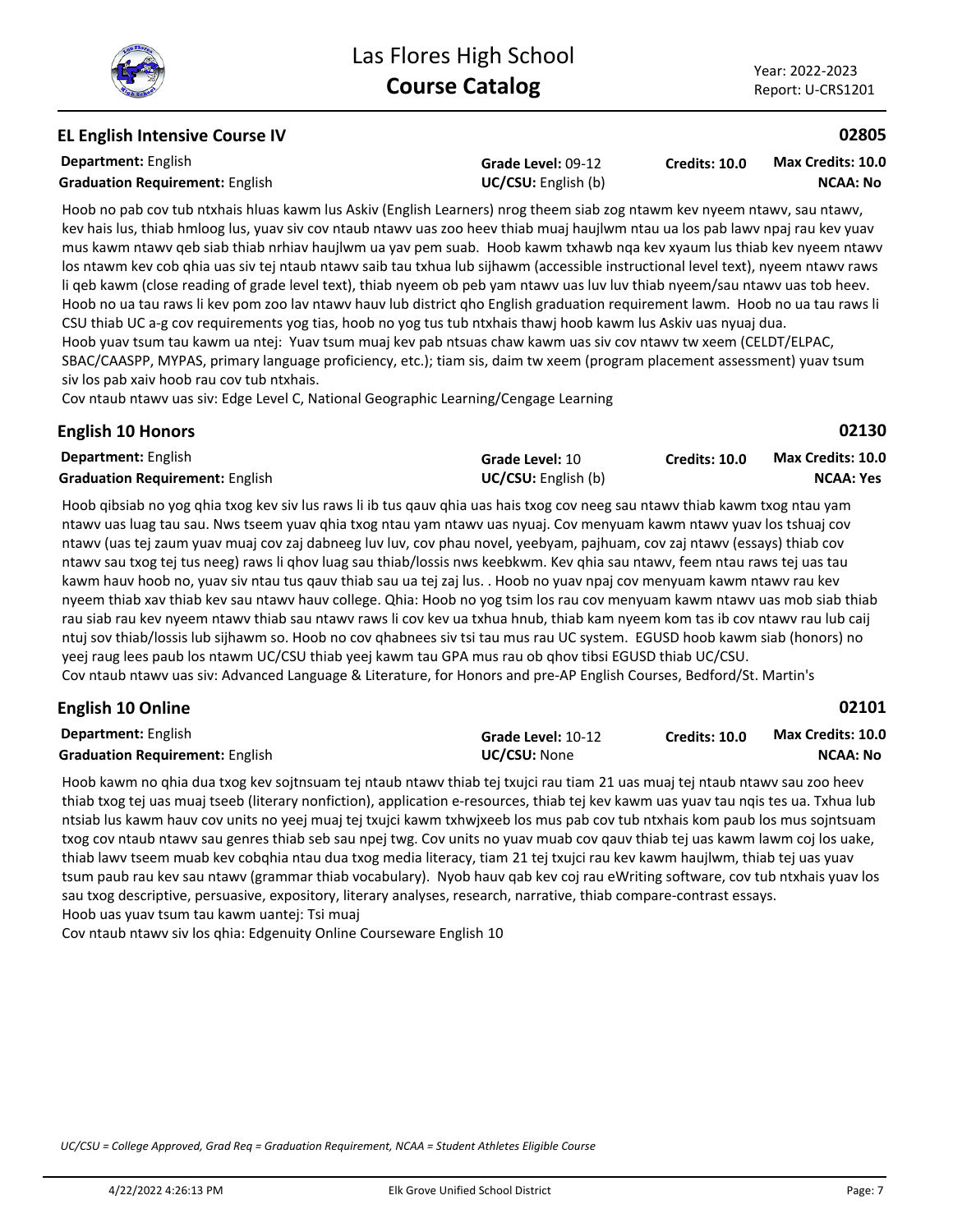## **English 11 Honors**

**Department:** English **Graduation Requirement:** English **UC/CSU:** English (b)

**Grade Level:** 11

**Credits: 10.0 NCAA: Yes Max Credits: 10.0**

Hoob kawm no nyuaj/siab dua lwm hoob thiab siv ob peb yam ntawv sib xyaw daws los qhia, tiam sis kuj ua tau raws li tus qauv qhia ntawv lawm thiab. Nws yuav qhia txog Meskas cov kws sau ntawv nrog rau Meskas tej ntaub ntawv tau sau tseg. Cov tub ntxhais hluas yuav tau ntsuam xyuas txog cov ntawv nyeem (tej zaum muaj cov dab neeg luv luv, yeeb yam ntawm sam thiaj, paj huam, tsab ntawv essay, thiab cov ntawv qhia txog tibneeg lub neej) saib nws cov lus puas sib haum thiab/los yog txuas rau tej keeb kwm li cas. Lawv yuav tau koom tes nyeem ntawv, sau ntawv, thiab tham lus nyob rau cov activities, uas yuav pab nrog kev nkag siab txog Meskas kev lig kev cai thiab tej ntawv tau sau tseg. Hoob no yuav npaj cov tub ntxhais hluas rau kev nyeem ntawv uas nyuaj heev thiab kev sau ntawv qeb siab. Nco tias: Hoob kawm no yog tsim rau cov tub ntxhais hluas uas muaj siab tiag tiag rau kev kawm xwb thiab yuav tsum paub nws lub luag haujlwm yuav tau nyeem thiab sau ntawv ntau heev txhua hnub, tsis tas li ntawv los, nyeem tej ntawv lub caij ntuj sov thiab thaum phav ntawv tib si. EGUSD hoob kawm siab (honors) no yeej raug lees paub los ntawm UC/CSU thiab yeej kawm tau GPA mus rau ob qhov tibsi EGUSD thiab UC/CSU. Cov ntaub ntawv uas siv: CA StudySync 11, McGraw-Hill Education

# **Department:** English **English 11 Online**

| 02201             |                      |                     |
|-------------------|----------------------|---------------------|
| Max Credits: 10.0 | <b>Credits: 10.0</b> | Grade Level: 11-12  |
| NCAA: No          |                      | <b>UC/CSU:</b> None |

Graduation Requirement: English **UC/CSU:** None

Hoob kawm no yuav kawm txog ntau yam nrog rau cov qauv uas yuav kawm txog Meska cov neeg uas sau ntaub ntawv thiab kawm txog tej ntaub ntawv uas cov neeg Meska sau. Cov tub ntxhais yuav los mus sojntsuam txog cov ntaub ntawv sau (uas tejzaum yuav muaj tej cov dabneeg luv luv, drama, tej paj huam, tej phau ntawv sau, essays, thiab tej uas sau txog ib tus tibneeg lus neej -biographies) uas nyob raws li cov ntsiab lus thiab / lossis seb nws txuas licas rau cov keebkwm. Los ntawm qhov uas muaj kev koomtes rau kev nyeem ntawv, kev sau ntawv, thiab kev hais lus, cov tub ntxhais yuav muaj kev totaub ntau dua qub txog Meska kev coj noj coj ua thiab tej ntaub ntawv sau. Hoob kawm no yuav npaj cov tub ntxhais kom yuav nyeem tau ntawv zoo thiab sau tau ntawv zoo nyob qib college.

Hoob yuav kawm tau uantje: Tsi muaj

Cov ntaub ntawv siv los kawm: Edgenuity Online Courseware English 11

# **English 12 Online**

| <b>Department: English</b>             | Grade Level: 12            | <b>Credits: 10.0</b> | <b>Max Credits: 10.0</b> |
|----------------------------------------|----------------------------|----------------------|--------------------------|
| <b>Graduation Requirement: English</b> | <b>UC/CSU:</b> English (b) |                      | <b>NCAA: No</b>          |

Hoob kawm no, cov tub ntxhais yuav tshawb nrhiav txog ntau yam ntaub ntawv sau nyob rau hauv nees nkaum units. Cov tub ntxhais yuav los sojntsuam txog cov ntaub ntawv sau thiab seb nws sis txaws los yog sis ze li cas nyob rau hauv cov ntaub ntawv sau tsi hais tej uas qub lossis tshiab. Thaum lawv tseem tabtom nyeem tej ntaub ntawv sau txog tej dabneeg uas tsi muaj tseeb (fiction), tej paj huam, drama, thiab tej ntaub ntawv sau uas muaj tseeb, cov tub ntxhais yuav totaub thiab paub vibthis sojntsuam cov ntaub ntawv no. Tej uas yuav kawm no yuav los txhawb rau cov tub ntxhais lawv kev hais lus kom zoo, thiab kom sau tau ntawv meej. Cov tub ntxhais yuav nyeem ntau yam ntaub ntawv tsi hais tej sau txog "Gilgamesh," William Shakespeare's "The Tragedy of Hamlet," and Oscar Wilde's "The Importance of Being Earnest." Lawv tseem yuav los kawm txog tej ntaub ntawv sau luv luv tiamsis kuj nyuaj thiab, tsi hais tej lus hais (speeches) los Jonathan Swift and Mary Wollstonecraft, George Orwell's "Politics and the English Language," and influential speeches by Queen Elizabeth I and Franklin D. Roosevelt. Cov tub ntxhais yuav los nyeem cov ntaub ntawv sau tshiab, tsi hais los ntawm Seamus Heaney, Pat Mora, and Derek Walcott as well as a variety of informational texts and multimedia.

Hoob yuav tau kawm uantej: Edgenuity Online Courseware English 12

*UC/CSU = College Approved, Grad Req = Graduation Requirement, NCAA = Student Athletes Eligible Course*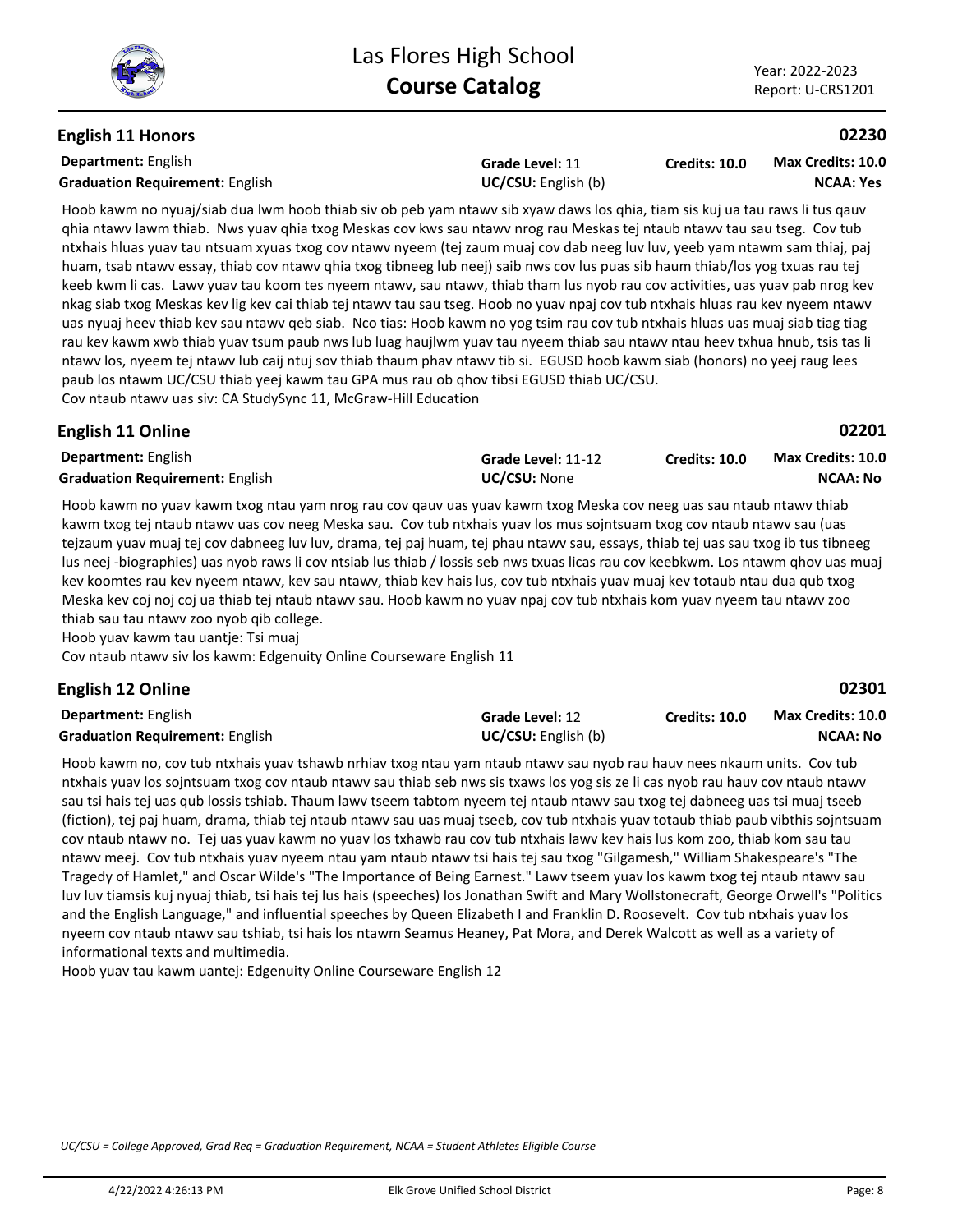**Grade Level:** 07 **Credits: 10.0 Max Credits: 10.0**

## **Department:** English **English 7**

Hoob kawm no yog tsim los qhia txog cov qauv kawm ntawv Askiv rau cov kawm qib 7 nyob hauv lub xeev California. Qhov uas nws kawm tau cov qauv raws li nws qib kawm no yuav qhia tau hais tias nws kawm tau zoo npaum licas nyob rau qib 7 thiab yuav qhia tau tias nws yuav ncav cuag tasrho cov qauv rau cov kev kawm ntawv. Cov txujci yuav kawm yog kom muaj kev totaub thiab paub zoo nyeem tej ntaub ntawv sau qhia, thiab tej ntaub ntawv sau, kev sau ntawv, kev hais lus thiab kev mloog lus, thiab cov lus.

Las Flores High School

Cov Ntaub Ntawv Siv Los Qhia: CA StudySync 7, McGraw-Hill Education

#### **Department:** English **English 8 Grade Level:** 08 **Credits: 10.0 Max Credits: 10.0**

Hoob kawm no yog tsim los qhia txog cov qauv kawm ntawv Askiv rau cov kawm qib 8 nyob hauv lub xeev California. Qhov uas nws kawm tau cov qauv raws li nws qib kawm no yuav qhia tau hais tias nws kawm tau zoo npaum licas nyob rau qib 8 thiab yuav qhia tau tias nws yuav ncav cuag tasrho cov qauv rau kev kawm ntawv. Cov txujci yuav kawm yog kom muaj kev totaub thiab paub zoo nyeem tej ntaub ntawv sau qhia, thiab tej ntaub ntawv sau, kev sau ntawv, kev hais lus thiab kev mloog lus, thiab cov lus. Cov Ntaub Ntawv Siv Los Qhia: CA StudySync 8, McGraw-Hill Education and Refugee, Scholastic Inc.

| <b>English 8 Honors</b>                                                                                                                                                                                                                                 |                 |               | 02530             |  |
|---------------------------------------------------------------------------------------------------------------------------------------------------------------------------------------------------------------------------------------------------------|-----------------|---------------|-------------------|--|
| <b>Department: English</b>                                                                                                                                                                                                                              | Grade Level: 08 | Credits: 10.0 | Max Credits: 10.0 |  |
| Hoob kawm no yuav kawm tej ntaub ntawy uas nyuaj thiab siab uas yuay ghia coy tub ntxhais txog tib coy gauy uas kawm rau<br>ntawy Askiy nyob qib 8. Nyob rau theem siab no, cov key kawm yuay kawm ceey heey thiab yuay tau siy zog kawm txog tej ntaub |                 |               |                   |  |
| ntawy sau uas nyuaj.                                                                                                                                                                                                                                    |                 |               |                   |  |
| Cov ntaub ntawy siv los ghia: CA StudySync 8, McGraw-Hill Education                                                                                                                                                                                     |                 |               |                   |  |

#### **Department:** English **02030 English 9 Honors Grade Level:** 09 **Graduation Requirement:** English **UC/CSU:** English (b) **Credits: 10.0 NCAA: Yes Max Credits: 10.0**

Hoob qibsiab no yog qhia txog kev siv lus raws li ib tus qauv qhia uas hais txog cov neeg sau ntawv thiab kawm txog ntau yam ntawv uas luag sau. Nws tseem yuav qhia txog ntau yam ntawv uas nyuaj. Nws yuav qhia txog kev mus xyuas lwm yam, kev kawm thiab kev xeem, sau ntawv, kev siv lus, thiab paub cov ntsiab lus. Kev qhia sau ntawv, feem ntau raws tej uas tau kawm hauv hoob no, yuav siv ntau tus qauv thiab sau ua tej zaj lus. Hoob no yuav npaj cov menyuam kawm ntawv rau kev nyeem thiab xav thiab kev sau ntawv hauv college.

Qhia: Hoob no yog tsim los rau cov menyuam kawm ntawv uas mob siab thiab rau siab rau kev nyeem ntawv thiab sau ntawv raws li cov kev ua txhua hnub, thiab kam nyeem kom tas ib cov ntawv rau lub caij ntuj sov thiab/lossis lub sijhawm so. EGUSD hoob kawm siab (honors) no tsi raug lees paub los ntawm UC/CSU. Nws tsuas yog kawm tau EGUSD GPA xwb, nws kawm tsi tau GPA mus rau UC/CSU.

Cov ntaub ntawv uas siv: CA StudySync 10, McGraw-Hill Education

*UC/CSU = College Approved, Grad Req = Graduation Requirement, NCAA = Student Athletes Eligible Course*



## **02400**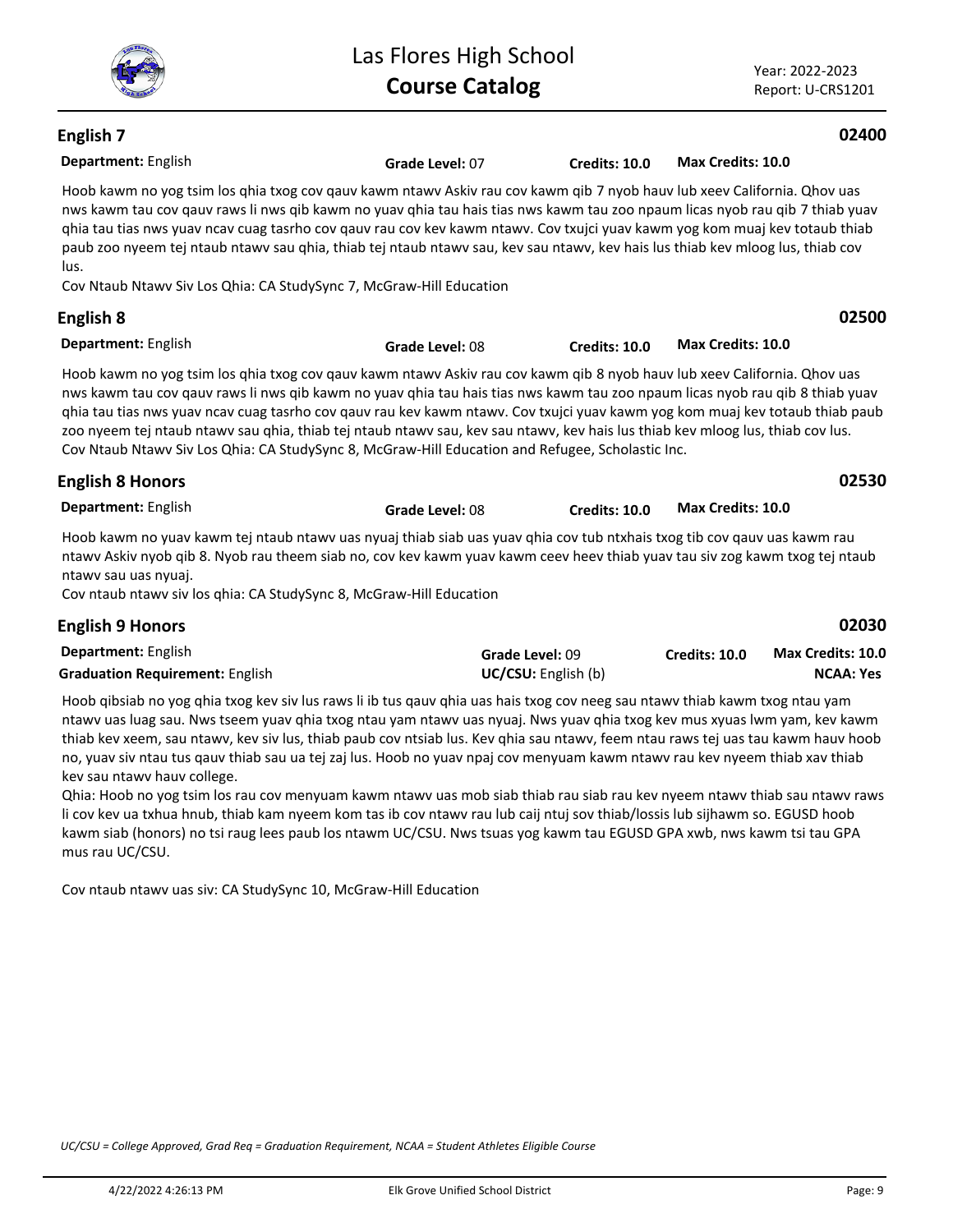## **English 9 Online**

**Department:** English **Graduation Requirement:** English **UC/CSU:** None

**Grade Level:** 09-12

**Credits: 10.0 NCAA: No Max Credits: 10.0**

Hoob no yuav los tshawb nrhiav txog ntau yam ntaub ntawv sau uas muab faib raws li cov units ntawm cov ntsiab lus. Cov tub ntxhais yuav los sojntsuam txog cov ntaub ntawv sau thiab seb nws sis txaws los yog sis ze li cas nyob rau hauv cov ntaub ntawv sau tsi hais tej uas qub lossis tshiab. Thaum lawv tseem tabtom nyeem tej ntaub ntawv sau txog tej dabneeg uas tsi muaj tseeb (fiction), tej paj huam, drama, thiab tej ntaub ntawv sau uas muaj tseeb, cov tub ntxhais yuav totaub thiab paub vibthis sojntsuam cov ntaub ntawv no. Nyob nrog rau cov lesson uas kawm rau ob lub semester, yuav yog cov activites ua los txhawb rau cov tub ntxhais lawv kev hais lus kom zoo, thiab kom sau tau ntawv meej. Cov tub ntxhais yuav nyeem ntau yam ntaub ntawv tsi hais tej sau txog Homer's "The Odyssey," Shakespeare's "Romeo and Juliet," thiab Richard Connell's "The Most Dangerous Game." Lawv tseem yuav los kawm txog tej ntaub ntawv sau luv luv tiamsis kuj nyuaj thiab, tsi hais tej lus hais (speeches) los ntawm Dr. Martin Luther King, Jr., Franklin D. Roosevelt, thiab Ronald Reagan. Thiab tej ntaub ntawv sau tshiab los ntawm Richard Preston, Julia Alvarez, thiab Maya Angelou.

Hoob uas yuav tau kawm uantej: Tsi muaj Cov ntaub ntawv siv los kawm: Edgenuity Online Courseware English 9

## **Literary Publications I**

| Department: English                      | Grade Level: 09-12  | Credits: 5.0 | <b>Max Credits: 10.0</b> |
|------------------------------------------|---------------------|--------------|--------------------------|
| <b>Graduation Requirement: Electives</b> | <b>UC/CSU: None</b> |              | <b>NCAA: No</b>          |

Hoob tuamyeem kawm no yog tsim los rau cov menyuam kawm txhua qib, tabsis tshwjxeeb rau cov sophomores thiab juniors uas xav paub los ua haujlwm kev luam ntawv hauv high school. Hoob no qhia txog kev sau ntawv xovxwm rau cov menyuam uas xav mus ua txoj haujlwm tub xovxwm. Yuav siv lub District Tus Qauv Kev Luam Ntawv. Kawm ib semester hauv hoob no yuav ua rau koj nkag tau mus kawm txoj haujlwm tub xovxwm. Koj kawm tau ua ib semester lossis ib xyoos. Hoob no kawm tau ib semester yuav 5 credit lossis kawm ib xyoo yuav 10 credits.

Cov ntaub ntawv uas siv: Tsis siv phau ntawv

## **Literary Publications II**

| <b>Department:</b> English               | Grade Level: 10-12                   | <b>Credits: 10.0</b> | <b>Max Credits: 10.0</b> |
|------------------------------------------|--------------------------------------|----------------------|--------------------------|
| <b>Graduation Requirement: Electives</b> | <b>UC/CSU:</b> Elective: English (g) |                      | <b>NCAA: No</b>          |

Hoob tuamyeem kawm no hais ntau txog kev luam lub high school tsab ntawv xovxwm lossis xovxwm magazine. Cov menyuam kawm tawv yuav tau sau xovxwm rau tsab ntawv xovxwm, tuav ib teg haujlwm, muag kev tshaj tawm kom puv lawv qhov quota thiab koomtes rau txhua yam kev ua hauv kev luam tsab ntawv xovxwm. Nws tseem nquahu kom cov menyuam kawm ntawv mus koom ntau lub rooj seminars uas luag muaj thiab koom cov kev sib tw txhua xyoo. Hoob no yog qhov pib hauv kev sau ntawv xovxwm rau cov menyuam uas xav mus kawm ntxiv txog kev ua tub xovxwm. Yuav siv lub District Tus Qauv Kev Luam Ntawv. Kawm ib semester hauv hoob no yuav ua rau koj nkag tau mus kawm txoj haujlwm tub xovxwm. Hoob no yog ib hoob yuav tau kawm rau kev mus kawm ua tub xovxwm.

Yam yuavtsum tau kawm uantej: cov ntaub ntawv luam tawm nrog qhab-nees C lossis siab dua Cov ntaub ntawv uas siv: Tsis siv phau ntawv

*UC/CSU = College Approved, Grad Req = Graduation Requirement, NCAA = Student Athletes Eligible Course*

**02632**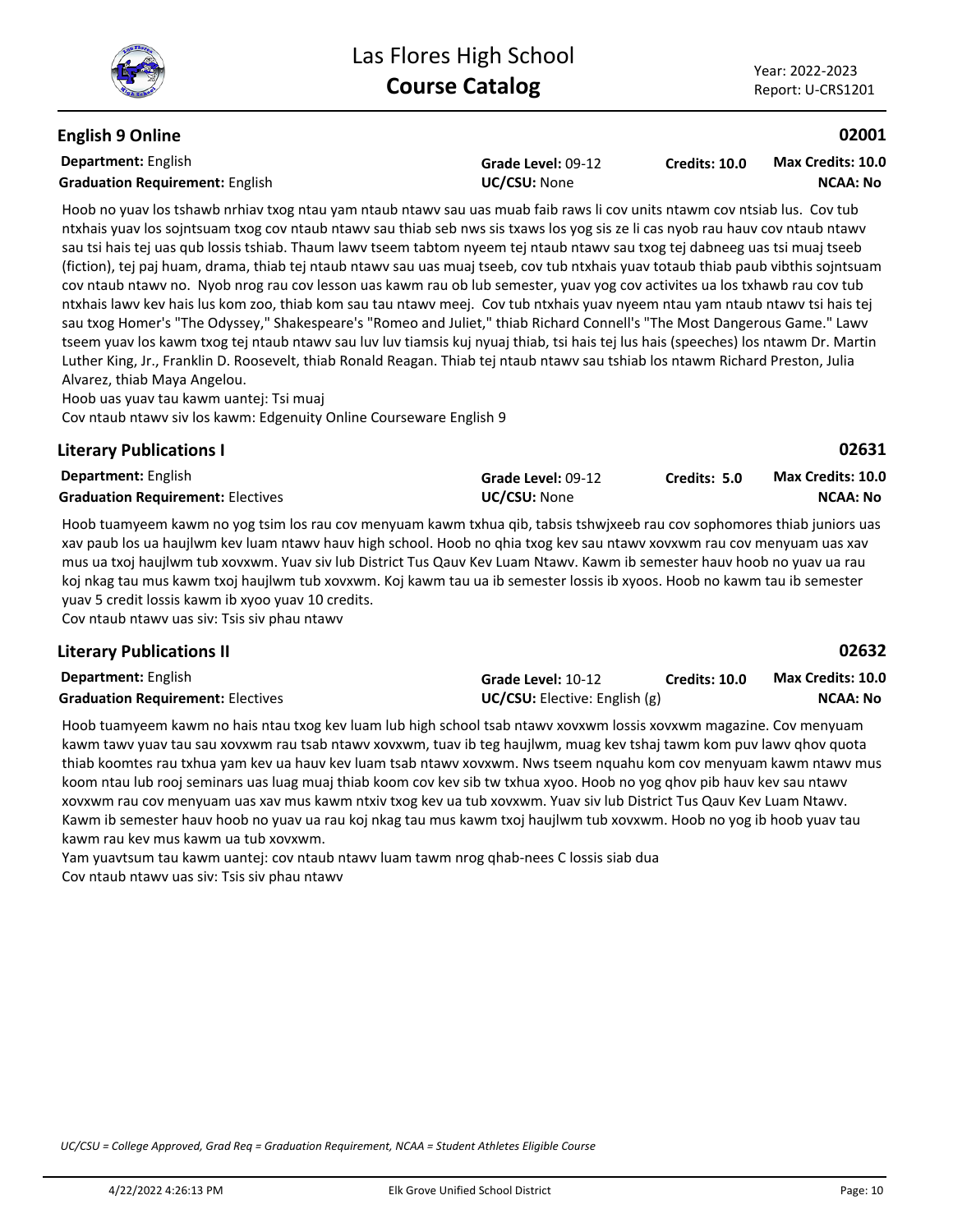## **Literary Publications III**

**Department:** English

**Grade Level:** 11-12 **Graduation Requirement:** Electives **UC/CSU:** Elective: English (g) **Credits: 10.0**

**NCAA: No Max Credits: 10.0**

**02633**

Hoob tuamyeem kawm no yog tsim los rau cov menyuam kawm ntawv uas xav mus kawm txog kev muab xovxwm (xwsli, tub xovxwm, neeg hais xovxwm hauv xovtooj cua losis TV). Hoob no yog ib hoob uas kawm txuas hoob sau ntawv xovxwm uas kawm tshwjxeeb txog kev tshawb nrhiav xovxwm, sau xovxwm rau lub tsev kawm ntawv tsab ntawv xovxwm thiab lwm tsab ntawv xovxwm. Nws yuav qhia txog kev tshuaj ntau yam xovxwm thiab kev sau ntawv xovxwm. Yuav tau nyeem xovxwm txog kevcai tswj pejxeem thiab plaub ntug, kev zoo thiab kev phem (ethics), keebkwm, kev lagluam, kev tswjfwm, thiab tub xovxwm tes haujlwm. Yuav muaj kev xyaum ntau txog kev sau thiab tshaj tawm txog xovxwm. Yuav siv lub District Tus Qauv Kev Luam Ntawv. Hoob no yog ib hoob yuav tau kawm rau kev mus kawm ua tub xovxwm. Qee lub tsev kawm ntawv, yuav muaj cov kev luam ntawv xovxwm tshwjxeeb.

Yam yuavtsum tau kawm uantej: Successful completion of Literary Publications II Cov ntaub ntawv uas siv: Tsis siv phau ntawv

| <b>Literature Studies</b>                |                     |              | 02620                    |
|------------------------------------------|---------------------|--------------|--------------------------|
| <b>Department:</b> English               | Grade Level: 09-12  | Credits: 2.5 | <b>Max Credits: 10.0</b> |
| <b>Graduation Requirement: Electives</b> | <b>UC/CSU: None</b> |              | NCAA: No                 |

Hoob kawm ntawv Askiv no tsuas yog kawm tib semester xwb, thiab yog tsim los txhawb cov tub ntxhais kom paub tias kev nyeem ntawv hauv lawv lub neej muaj qab hau npaum licas. Qhia cov tub ntxhais kom paub txog tej lawv yuav tsum tau muaj thiaj paub hais tias lawv nyob rau qhovtwg lawm hauv lub ntiajteb no, kev nyeem ntawv no yog ib lub sijhawm rau lawv xaiv thiab xaiv tej uas lawv nyiam uas tseemceeb rau lawv kev tsim kom muaj kev xav nyeem ntawv dua li thaum kawm ntawv xwb. Cov phau ntawv yog xaiv los ntawm cov tub ntxhais hauv hoob kawm, lub tsev kawm ntawv, lossis librairies rau cov tub ntxhais. Los ntawm kev nyeem ntawv, kev sau ntawv, thiab kev sis tham, cov tub ntxhais yuav muaj sijhawm los mus siv tej txujci lawv kawm tau txog kev nyeem ntawv los pab kom lawv nyeem tau ntawv zoo tshaj thiab nyeem tau ntawv ntawm lawv tus kheej thiab paub xav toj txog cov phau ntawv uas lawv tau nyeem. Hoob no rov kawm tau dua tiamsis tsuas pub kawm yuav txog 20 credits xwb. Cov ntaub ntawv uas siv: Tsis siv phau ntawv

#### **Department:** English **02690 Mythology Grade Level:** 09-12 **Graduation Requirement:** Electives **Constanting Constanting Constanting Constanting Constanting Constanting Constanting Constanting Constanting Constanting Constanting Constanting Constanting Constanting Constanting Const Credits: 5.0 NCAA: Yes Max Credits: 5.0**

Hoob elective course no yuav muaj tshawb nrhiav txog dab neeg (mythology) nyob ntiaj teb no. Cov tub ntxhais hluas yuav nyeem thiab tham txog cov dab neeg nyob rau Greek, Roman, African, Middle Eastern, thiab Far Eastern kab lis kev cai. Hoob no yuav qhia txog themes, symbolism, commonalties, archetypes, thiab motifs nyob rau cov dabneeg. Hoob no yog rau cov tub ntxhais hluas xav tshawb nrhiav ib yam zoo tshaj uas muaj paus muaj ntsis, los pab kom lawv paub txhua yam txog tej dab neeg kawm no. Hoob yuav tsum tau kawm ua ntej: English 9 los yog muaj kev pom zoo los ntawm tus naiku. Cov ntaub ntawv uas siv: World of Mythology, National Textbook Company

| <b>Public Speaking I</b>                          |                                        |              | 02641                   |
|---------------------------------------------------|----------------------------------------|--------------|-------------------------|
| <b>Department:</b> English                        | Grade Level: 09-12                     | Credits: 5.0 | <b>Max Credits: 5.0</b> |
| <b>Graduation Requirement: Electives</b>          | <b>UC/CSU:</b> Elective: English $(g)$ |              | <b>NCAA: Yes</b>        |
| <b>Graduation Requirement:</b> Speech Proficiency |                                        |              |                         |

Hoob tuamyeem kawm ib-semester no yog tsim los rau cov menyuam kawm ntawv uas xav kom tuskheej muaj cuabkav thiab muaj peevxwm hais tau lus zoo timntsej timmuag ntawm tej pab tibneeg coob coob. Tej uas yuav kawm txog hauv hoob no yog tej yam kev hais lus, xwsli xyaum hais txog yam yus tau ntsib, hais ua qauv, hais qhia, hais haub, thiab hais tamsid, nrog rau kev hais piav qhia, hais lus txhais txog tej zaj dabneeg thiab/lossis pajhuam, tej uas yus hnov, thiab sib cam txog tej yam dabtsi. Dua li, cov menyuam kawm ntawv tseem yuav los sib koom ua projects uas yog kev tshaj tawm txog ib yam khoom, kev nug thiab teb (interview), sib tham txog kev daws teebmeem, thiab sau txog ib qhov hais tawm hauv TV. Qee zaum cov menyuam kawm ntawv tseem yuav raug thaij duab hais lus (videotape, thiab siv qhov ntawd los kho lawv cov kev hais lus thiab txhawb kom lawv dhau los ua ib cov tibneeg uas hais tau lus zoo tshaj qub. Hoob no suav tau ua lub District ib hoob Cov ntaub ntawv uas siv: Tsis siv phau ntawv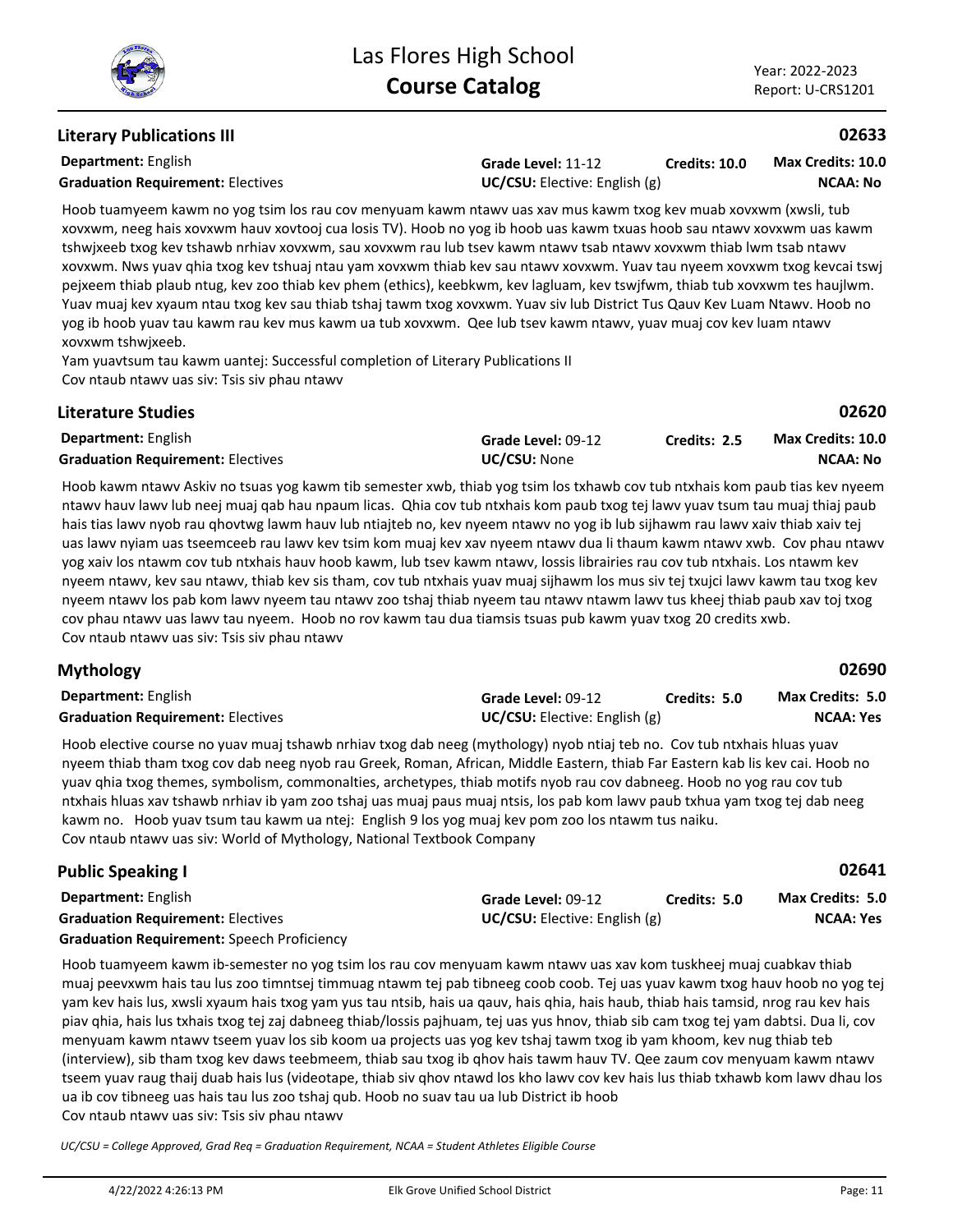

|                                       | <b>Health</b>      |              |                         |
|---------------------------------------|--------------------|--------------|-------------------------|
| <b>Health</b>                         |                    |              | 15000                   |
| <b>Department: Health</b>             | Grade Level: 09-12 | Credits: 5.0 | <b>Max Credits: 5.0</b> |
| <b>Graduation Requirement: Health</b> | UC/CSU: None       |              | <b>NCAA: No</b>         |
| .<br>.                                | .                  |              |                         |

Hoob kawm no yuav kawm txog kev txhawb kom muaj kev noj qab haus huv, tiv thaiv kom txhob muaj mob, thiab yuav ua licas thiaj yuav txo tau tej no. Cov ntsiab lus yuav kawm tej zaum yuav hais txog kev tiv thaiv rau kev haus yeeb haus tsuaj, kawm kom paub txog kev tiv thaiv rau kev pw ua niamtxiv, kawm kom paub txog kev tiv thaiv rau kev muag cev, kev noj zaub mov zoo, first aid, thiab kev qhia txog kev nias lub plawv kom rov qab ua haujlwm, muaj kev kawm txog kev tawm dagzog, kom paub tu tus kheej kom huv, kom tsi txhob muaj kev nyuaj siab/ muaj peevxwm ua tau ntawm tus kheej, thiab qhia txog cov haujlwm rau kev khomob.

Cov ntaub ntawv uas siv: Glencoe Health, McGraw-Hill, Copyright 2022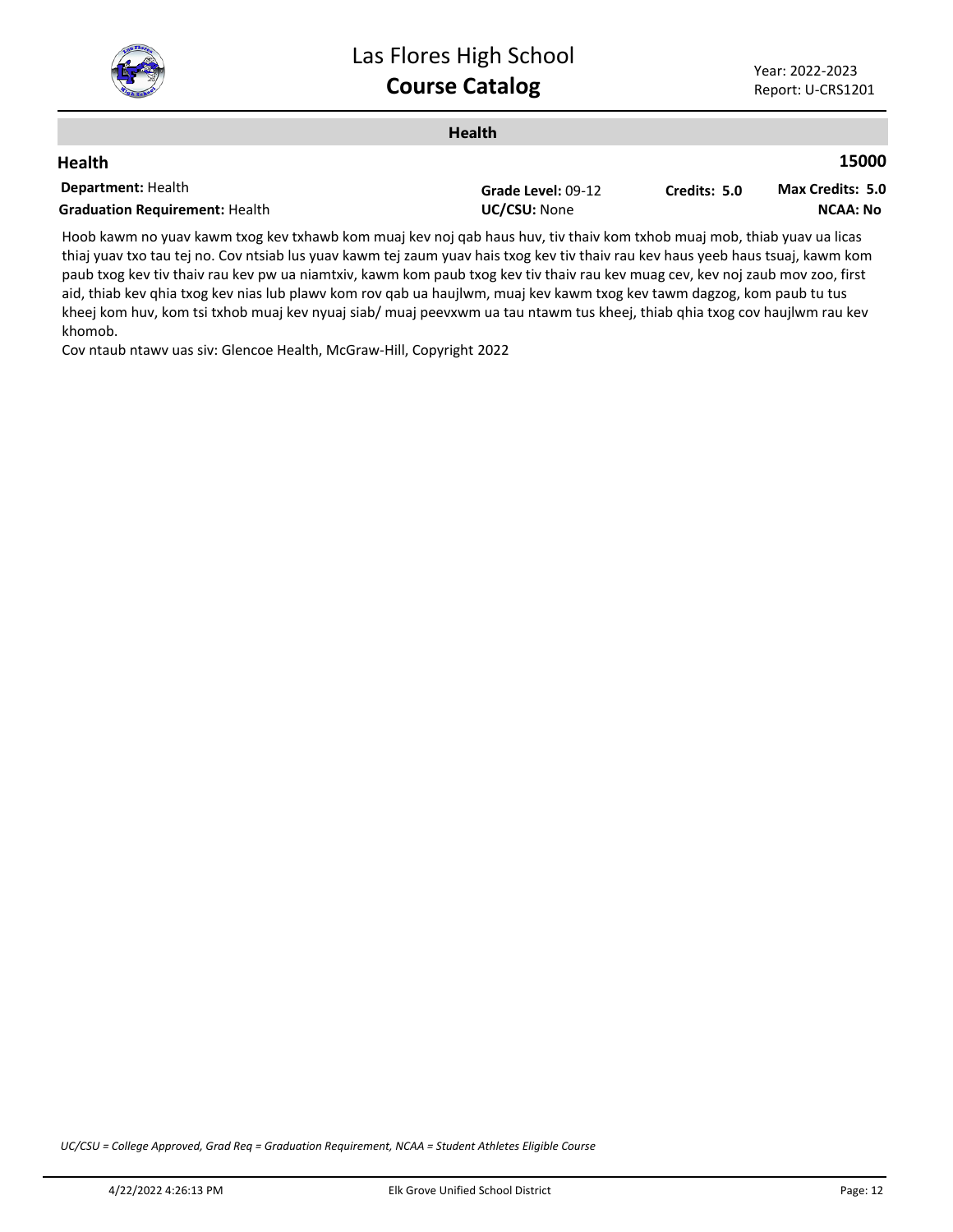

**01430**

**01606**

**01421**

#### **History/Social Science**

## **American Government Online**

| <b>Department: History/Social Science</b>          | Grade Level: 12               | Credits: 5.0 | Max Credits: 5.0 |
|----------------------------------------------------|-------------------------------|--------------|------------------|
| <b>Graduation Requirement: American Government</b> | <b>UC/CSU:</b> US History (a) |              | <b>NCAA: No</b>  |

Hoob kawm no qhia cov tub ntxhais kom paub txog tej keebkwm, tibneeg txojkev xav, cov tub ntxawg tub ntse, thiab tej teebmeem uas tau pab tsim kev tswj nyob rau lub tebchaws no. Qauv tswj nyob rau lub tebchaws meska no yog yuav kawm iblub semester uas yuav qhia cov tub ntxhais uas kawm nyob hauv high school txog cov Founding Fathers thiab qhia lawv txog tej tswvyim uas tau txhim kho lub tebchaws no. Cov tub ntxhais yuav kawm kom paub txog tej uas tseemceeb txog kev ua nom ua tswv thiab kom paub txog kev tsim thiab tej koomhaum ntawm nomtswv, lub xeev, thiab kev ua nomtswv hauv lub zej zos. Tsi tas ntawd xwb, cov tub ntxhais yuav qhia txog kev ua nom tswv thiab sojntsuam lub tebchaw no kev koomtes rau ntiajteb kev ua nom ua tswv thiab kev ua lagluam. Hoob kawm no tshwjxeeb kawm txog kev txawj ntse kev tswj nyob rau lub tebchaw no, kev uas tsim tej pab pawg nyob rau kev tswj fwm, kev tswj fwm nyob rau tej qib tsi hais ntawm lub xeev lossis hauv zos, thiab pejxeem kev coj raws li txojcai kom muaj kev thaj yeeb nyab xeeb thiab kawm txog tej kevcai.

Tej yuav tau kawm uantej: Tsi muaj

Cov ntaub ntawv siv los kawm: Edgenuity Online Courseware: American Government

#### **AP Microeconomics**

| <b>Department: History/Social Science</b> | Grade Level: 12                                     | Credits: 5.0 | <b>Max Credits: 5.0</b> |
|-------------------------------------------|-----------------------------------------------------|--------------|-------------------------|
| <b>Graduation Requirement: Economics</b>  | <b>UC/CSU:</b> Elective: History/Social Science (g) |              | <b>NCAA: Yes</b>        |

Hoob no qhia kom totaub ntxawg txog cov qauv hauv kev lagluam uas tej tus tibneeg, tsis hais cov yuav khoom lossis cov ua yam khoom, siv los txiavtxim siab txog kev lagluam. Nws hais ntau txog yam khoom thiab qhov uas neeg siv yam khoom los ua dabtsi, thiab hais txog txoj kev lagluam thiab tseemfwv li feemcuam hauv kev txhawb kom txoj kev lagluam khiav zoo thiab haum rau sawvdaws.

Cov ntaub ntawv uas siv: Krugman's Economics for AP, Second Edition, Worth Publishers

#### **Cultural Studies**

| <b>Department: History/Social Science</b> | Grade Level: 09-12                                  | Credits: 5.0 | <b>Max Credits: 5.0</b> |
|-------------------------------------------|-----------------------------------------------------|--------------|-------------------------|
| <b>Graduation Requirement: Electives</b>  | <b>UC/CSU:</b> Elective: History/Social Science (g) |              | NCAA: No                |

Hoob no qhia txog ntau yam xwsli cov keebkwm ntawm cov Amelikas Dub, Mev, Filipeej, Suav, Nyijpooj, Qhab Amelikas, thiab pojniam hauv lub Tebchaws Amelikas. Kev saib raws hom neeg, kev saib tsis taus, kev xav tias lwm tus yog dabtsi (stereotyping), thiab lwm yam kev ciav-cais. Cov menyuam kawm ntawv yuav los kawm txog cov haivneeg tsawg txoj kev raug tsimtxom thiab tej uas tej pab neeg tsawg tau muaj los pab lub neej nyob Amelikas. Qee yam loj uas yuav ua hauv hoob no yog kev xyuas cov films, tawm mus sab nraud (field trips), caw neeg tuaj hais lus (guest speakers), thiab cov kev mus koom lwm haivneeg cov kev ua tshwjxeeb.

Cov ntaub ntawv uas siv: Tsis siv phau ntawv

## **Economics Online**

| <b>Department: History/Social Science</b> | Grade Level: 12                                     | Credits: 5.0 | Max Credits: 5.0 |
|-------------------------------------------|-----------------------------------------------------|--------------|------------------|
| <b>Graduation Requirement: Economics</b>  | <b>UC/CSU:</b> Elective: History/Social Science (g) |              | <b>NCAA: No</b>  |

Hoob kawm no yuav pab kom cov tub ntxhais muaj kev totaub zoo dua txog lub tswvyim kev ua lagluam thiab siv tau mus rau lawv kev ua neej niaj hnub nimno- tsi hais tej kev xav rau microeconomic thiab macroeconomic thiab cov cwjpwm rau kev ua lagluam, nomtswv tes haujlwm rau cov lagluam uas tsi muaj kev tswj rau los ntawm lub xeev, tej lagluam thoob ntiajteb thiab nyiaj txiag uas yog lawv li. Thaum uas kawm hoob no, cov tub ntxhais yuav tau los xav tob txog cov txujci lub sijhawm uas lawv xaiv txog kev ua luagluam. Cov tub ntxhais tseem yuav kawm kom tau cov txujci ntxiv los ntawm kev nyeem ntawv thiab kev sau ntawv. Cov tub ntxhais yuav sojntsuam cov data uas lawv pom thiab sau ntawv ua ntu zus thiab teb raws li cov ntaub ntawv kom ua raws li tej uas muaj (sceneros, text, activities, thiab tej pivtxwv uas muaj. Thaum yuav tau ua ntau, yuav tau los sau processbased writing lessons, tub ntxhais yuav tau sau ib cov ntawv essays uas qhia thiab los sis cav txog tej yam.

Qhov uas yuav tsum tau kawm uantej: Tsi muaj

Cov ntaub ntawv siv los kawm: Edgenuity Online Courseware: Economics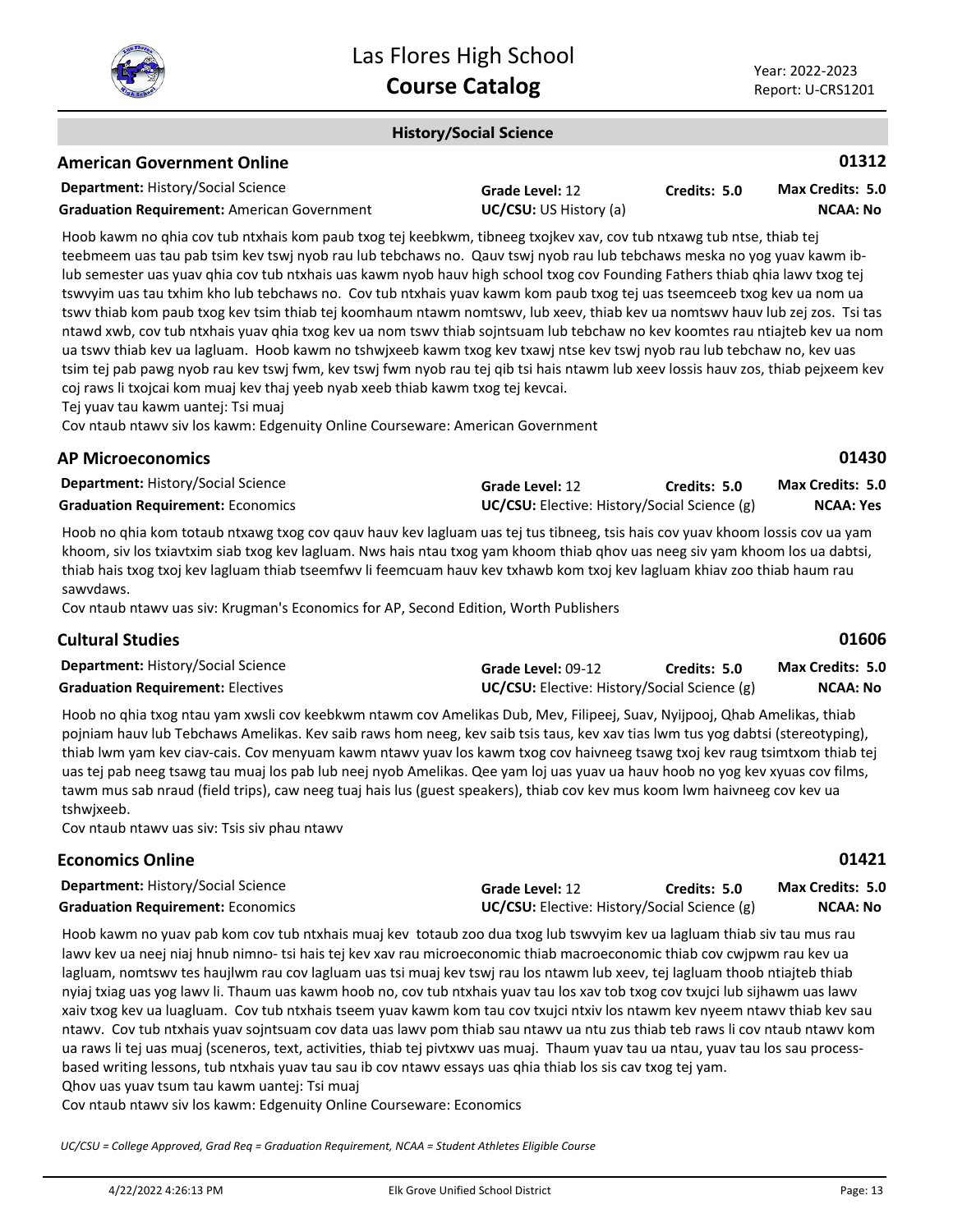| <b>Empowerment Skills For Young Adults</b>                                                                                                                                                                                                                                                                                                                                                                                                                                                                                                                                                                                                                                                                                |                                                                    |              | 01612                                      |
|---------------------------------------------------------------------------------------------------------------------------------------------------------------------------------------------------------------------------------------------------------------------------------------------------------------------------------------------------------------------------------------------------------------------------------------------------------------------------------------------------------------------------------------------------------------------------------------------------------------------------------------------------------------------------------------------------------------------------|--------------------------------------------------------------------|--------------|--------------------------------------------|
| <b>Department: History/Social Science</b><br><b>Graduation Requirement: Electives</b>                                                                                                                                                                                                                                                                                                                                                                                                                                                                                                                                                                                                                                     | Grade Level: 09-12<br>UC/CSU: None                                 | Credits: 5.0 | <b>Max Credits: 5.0</b><br><b>NCAA: No</b> |
| Hoob no yuav qhia txog cov menyuam kawm ntawv thiab lawv kev coj noj coj ua rau tiam no. Cov menyuam kawm ntawv yuav los<br>kawm txog tej teebmeem ntawm tuskheej thiab hauv zejzos uas hais txog cov dhau los ua neeg loj lawm (adults). Cov yuav kawm<br>txog yog: kev phoojywg, kev xav tias luag yog hom neeg dabtsi, tej uas media ua rau yus xav txog lwm tus, qhov yus pom txog lwm<br>tus, lub zog hauv tsevneeg (family dynamics), teebmeem hauv zejzos, haujlwm, thiab lub cev ntajntsug thiab yus ua rau luag pom<br>yus licas. Thaum cov menyuam los kawm txog hoob no lawv yuav muaj kev rov saib tuskheej thiab tshuaj tuskheej tias yus zoo<br>licas lawm.<br>Cov ntaub ntawy uas siv: Tsis siv phau ntawy |                                                                    |              |                                            |
| <b>Psychology I</b>                                                                                                                                                                                                                                                                                                                                                                                                                                                                                                                                                                                                                                                                                                       |                                                                    |              | 01601                                      |
| <b>Department: History/Social Science</b><br><b>Graduation Requirement: Electives</b>                                                                                                                                                                                                                                                                                                                                                                                                                                                                                                                                                                                                                                     | Grade Level: 10-12<br>UC/CSU: Elective: History/Social Science (g) | Credits: 5.0 | Max Credits: 5.0<br><b>NCAA: Yes</b>       |
| Hoob no yuav qhia kom cov menyuam kawm ntawv muaj kev totaub zoo tshaj qub txog tibneeg tus coojpwm. Cov menyuam<br>kawm ntawy yuay kawm txog tias tej uas lawy ua yuay hloov lwm tus neeg tus coojpwm. Cov uas yuay kawm txog yog: Key pib<br>ghia txog Psychology, cov qauv rau kev kawm thiab kev siv, cimxeeb thiab kev xav, kev ua hluas thiab ua neeg laus thiab<br>personality theories. Tej tus menyuam kawm ntawv yuav tau ua kom tiav ib qhov project rau thaum xyaus kawm xaus lub<br>semester.<br>Cov ntaub ntawv uas siv: Essentials of Psychology Concepts and Applications, 6th Edition, Cengage Learning, Inc., Copyright 2022                                                                            |                                                                    |              |                                            |
| <b>Psychology II</b>                                                                                                                                                                                                                                                                                                                                                                                                                                                                                                                                                                                                                                                                                                      |                                                                    |              | 01602                                      |

| - - - - - - - -                           |                                                     |              |                         |
|-------------------------------------------|-----------------------------------------------------|--------------|-------------------------|
| <b>Department: History/Social Science</b> | Grade Level: 10-12                                  | Credits: 5.0 | <b>Max Credits: 5.0</b> |
| <b>Graduation Requirement: Electives</b>  | <b>UC/CSU:</b> Elective: History/Social Science (g) |              | NCAA: Yes               |

Hoob no yuav qhia txog cov kev kawm txog: Psychology thiab tej pawg neeg (society), tibneeg kev phoojywg, cov haujlwm hauv psychology, cov kev yuav tau hloov hauv tsevneeg, kev ua neeg laus thiab kev laus, hlwb ruamqauj, yeeb-tshuaj thiab coojpwm, thiab kev tua tuskheej. Dua li kev paub txog tej yam kev kawm txog psychology lawm, cov menyuam kawm ntawv tseem yuav kawm tau cov kev tshawb nrhiav thiab sau ntawv uas yuav pab tau kev mus kawm university. Tej tus menyuam kawm ntawv yuav tau ua kom tiav ib qhov project rau thaum xyaus kawm xaus lub semester.

Cov ntaub ntawv uas siv: Essentials of Psychology Concepts and Applications, 6th Edition, Cengage Learning, Inc., Copyright 2022

| <b>Social Science 7</b>                   |                 |                      |                   | 01510 |
|-------------------------------------------|-----------------|----------------------|-------------------|-------|
| <b>Department: History/Social Science</b> | Grade Level: 07 | <b>Credits: 10.0</b> | Max Credits: 10.0 |       |

Hoob kawm no yuav qhia cov tub ntxhais txog cov haivneeg hauv ntiajteb lawv kev coj noj coj ua thiab lub ntiajteb. Tasnrho cov units kawm yuav qhia txog tej uas tseemceeb ntawm nomtswv, kev ntseeg, kev ua lagluam, tej uas tau ua tiav thiab lub ntiajteb. Cov tub ntxhais yuav los sojntsuam txog kev uas nyob uake nrog rau sawvdaws, los saib txog kev uas coj noj coj ua ntawm cov haivneeg thiab techonology uas tau hloov ua ntu zus lub sijhawm 500- 1789 A.D. Thematic units yuav qhia thiab yuav coj cov tub ntxhais kom paub tej txujci uas yuav siv rau lawv lub neej rau nyeem ntawv, kev sau ntawv, technology, kev tshawb nrhiav, thiab kev sis txuas lus. Cov ntaub ntawv siv los qhia: World History & Geography: Medieval to Early Modern Times, McGraw Hill

# **Social Science 8**

**Department:** History/Social Science

**Grade Level:** 08 **Credits: 10.0 Max Credits: 10.0**

Nyob rau hauv kawm no cov tub ntxhais yuav kawm txog tej keebkwm nyob lub tebchaw meska txij xyoo 1600-1920, uas yuav los saib txog tej yam xwmtxheej tseemceeb thaum lub sijhawm ua Tsov Rog Ntiajteb thawj zaug. Cov tub ntxhais yuav los sojntsuam txog kev uas nyob uake nrog rau sawvdaws, los saib txog kev uas coj noj coj ua ntawm cov haivneeg, kev ua nom ua tswv, thiab techonology uas tau hloov ua ntu zus nyob rau Meska keebkwm. Kev uas tshawb nrhiav tob txog tej keeb kwm thiab tshwmsim rau lub sijhawm twg, kev kawm kom paub txog lwm haivneeg, paub tswj tus kheej kom coj zoo, thiab kom muaj kev ncaj ncees rau sawvdaws nyob lub tebchaw Meska no yuav yog tej uas tseemceeb yuav kawm nyob rau hoob no. Cov ntaub ntawv siv los qhia: United States History & Geography: Growth & Conflict, McGraw Hill

*UC/CSU = College Approved, Grad Req = Graduation Requirement, NCAA = Student Athletes Eligible Course*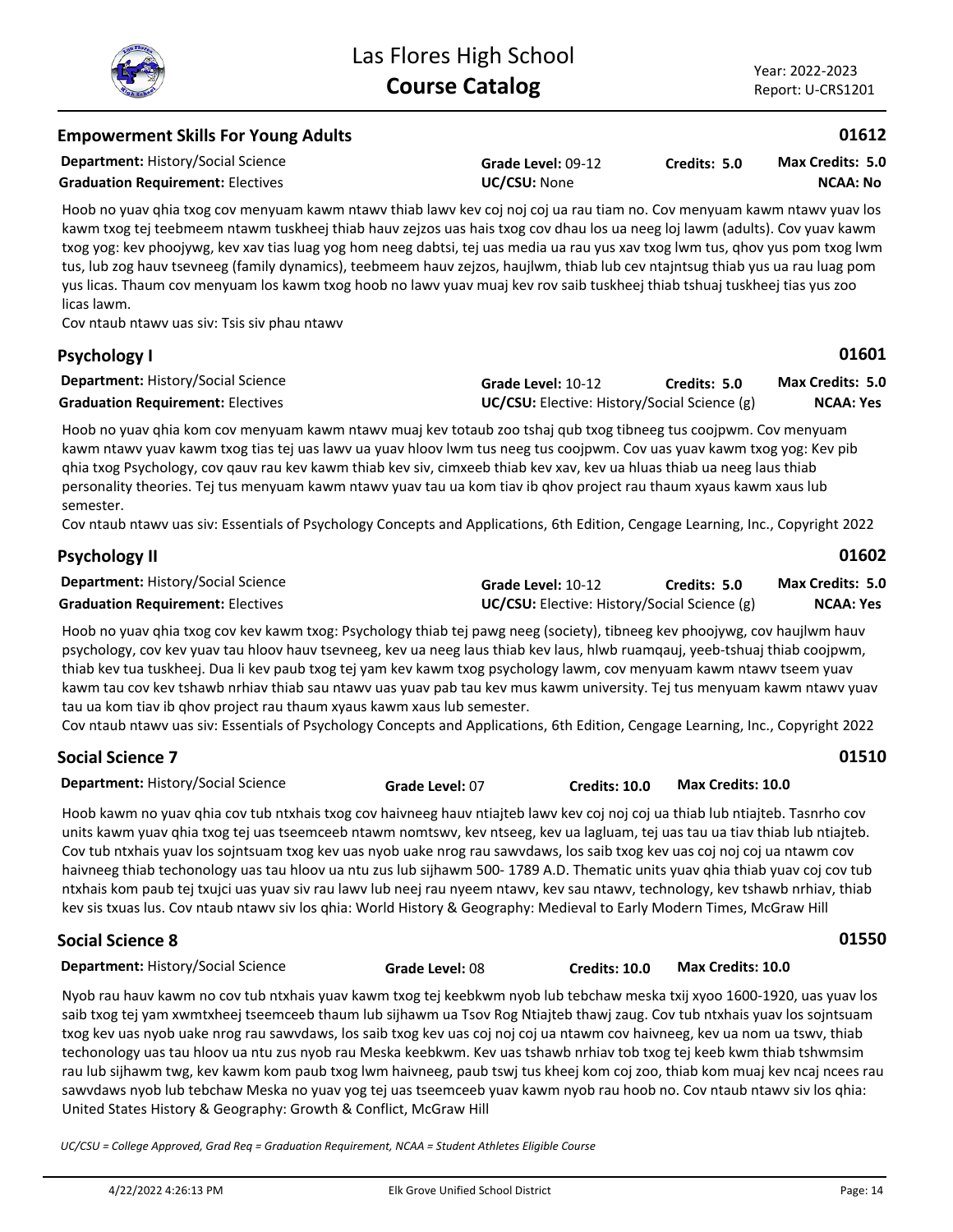**Social Science 8 Honors**

Year: 2022-2023 Report: U-CRS1201

**01560**

**NCAA: No**

**01013**

| <b>Department: History/Social Science</b>                                                                                                                                                                                                                                                                                                                                                                                                                                                                                                                                                                                                                                                                                                                                  | Grade Level: 08 | Credits: 10.0                                | Max Credits: 10.0 |                  |
|----------------------------------------------------------------------------------------------------------------------------------------------------------------------------------------------------------------------------------------------------------------------------------------------------------------------------------------------------------------------------------------------------------------------------------------------------------------------------------------------------------------------------------------------------------------------------------------------------------------------------------------------------------------------------------------------------------------------------------------------------------------------------|-----------------|----------------------------------------------|-------------------|------------------|
| Hoob kawm no, cov tub ntxhais yuav kawm tib cov gauv kaw ntawy rau Social Science 8. Nyob rau theem kawm siab no, yuav<br>kawm nyuaj dua yuav muaj kev nyeem ntawv ntau dua thiab kev sau ntawv ntau dua. Cov kev kawm ntxiv no yuav pab kom cov<br>tub ntxhais siv tau lawv tej txujci rau kev uas ua tibzoo xav txog tej yam, muab ob peb yam kev xav coj los siv uake, los sojntsuam,<br>thiab daws teebmeem. Cov tub ntxhais uas kawm theem siab no lawv yuav tsum mob siab kawm kom tiav cov qauv kawm ntawv<br>no thiab yuay tsum kawm ntau dua thiab ceey dua.<br>Adopted curricular materials: United States History & Geography: Growth & Conflict, McGraw Hill Cov ntau ntawy siv los qhia:<br>United States History & Geography: Growth & Conflict, McGraw Hill |                 |                                              |                   |                  |
| <b>Sociology</b>                                                                                                                                                                                                                                                                                                                                                                                                                                                                                                                                                                                                                                                                                                                                                           |                 |                                              |                   | 01615            |
| <b>Department: History/Social Science</b>                                                                                                                                                                                                                                                                                                                                                                                                                                                                                                                                                                                                                                                                                                                                  |                 | Grade Level: 11-12                           | Credits: 5.0      | Max Credits: 5.0 |
| <b>Graduation Requirement: Electives</b>                                                                                                                                                                                                                                                                                                                                                                                                                                                                                                                                                                                                                                                                                                                                   |                 | UC/CSU: Elective: History/Social Science (g) |                   | <b>NCAA: Yes</b> |
| Hoob no ghia cov menyuam kawm ntawv txog: neeg kev coj noj coj ua, tus xeebceem, neeg cov chaw kawm, neeg kev hloov, cov<br>tibneeg (population), neeg kev kawm ntawm lwm tus (social processes), thiab tibneeg tus coojpwm. Lub homphiaj ntawm hoob<br>no yog los qhia cov menyuam kawm ntawv txog neeg kev coj noj coj ua, xwv cov menyuam kawm ntawv thiaj yuav txawj muab tej<br>uas lawv nyeem txog los piv thiab kho law luv neej. Hoob no yuav muab sijhawm rau cov menyuam kawm ntawv los tshuaj txog,                                                                                                                                                                                                                                                             |                 |                                              |                   |                  |

xav, thiab tsim thiab tsis yog yuav nyeem thiab nco tej uas muaj hauv ntawv los xeem xwb.

Cov ntaub ntawv uas siv: Sociology, Thompson Learning

| <b>US History Online</b> |  |
|--------------------------|--|
|--------------------------|--|

**01211 Credits: 10.0 Max Credits: 10.0**

**Department:** History/Social Science **Graduation Requirement:** US History **UC/CSU:** None

Hoob kawm no yuav kawm ntau yam txog tej xwmtxheej tseemceeb thiab lub sijhawm uas tau hloov Meska (U.S.) keebkwm ntsig txog kev ua nom ua tswv los txog rau lub sijhawm tamsim no. hoob kawm no yuav coj cov tub ntxhais los kawm kom totaub meej txog cov qauv, tej uas tau ua, thiab cov tibneeg uas tau hloov Meska li keeb kwm. Thaum cov tub ntxhais kawm txog tej lub sijhawm (era of modern) nyob rau Meska keevkwm, lawv yuav los kawm txog tej uas tau raug lossis hloov rau kev ua thawj coj thiab kev ua lagluam thiab kev ua nom ua tswv nyob rau lub tebchaw Meska no uas yog sawv los ua ib qhov tseemceeb nyob rau lub ntiajteb, tej uas ua rau tej pab pawg hloov tau nomtswv rau kev sis raug zoo kev hloov ntawm cov tibneeg pejxeem, thiab tej yam kev loj hlob tseemceeb rau tej haiv neeg thiab lawv kev ua nom ua tswv. Tej yam ntsiab lus uas pheej rov tshwm yuav coj cov tub ntxhais kom muab kev sis txuas tau nyob nruab nrab txog tej uas muaj yav tas los thiab tamsim no, ntawm tej haivneeg thiab ntau yam kev uas pom txog lawv.

**Grade Level:** 11-12

Tej uas yuav tsum tau kawm uantej: Tsi muaj

Cov ntaub ntawv siv los kawm: Edgenuity Online Courseware: United States History

#### **World Geography Online**

| <b>Department: History/Social Science</b> | Grade Level: 09-12  | Credits: 5.0 | <b>Max Credits: 5.0</b> |
|-------------------------------------------|---------------------|--------------|-------------------------|
| <b>Graduation Requirement: Geography</b>  | <b>UC/CSU:</b> None |              | NCAA: No                |

Hoob kawm no yuav qhia cov tub ntxhais txog lwn haivneeg, thiab kev ua nom ua tswv nyob rau tej cheeb tsam thoob plaws hauv ntiajteb. Nws yog lub homphiaj kom qhia ncav kom cuag li cov homphiaj teem tseg nyob rau hauv kev kawm rau History-Social Science Framework rau hauv California Public Schools. Qhia kom dav thiab ntxaws thiab muab tso raws li tej cheeb tsam, hoob kawm no yuav pab kom cov tub ntxhais totaub txog tias lub ntiajteb zoo licas thiab muaj ntaub haivneeg npaum licas. Cov tub ntxhais yuav los sojntsuam txog seb cov tibneeg coob npaum licas thiab kev uas nyaib mus nyob ib qhov rau ib qhov yog licas thiab saib txog tej uas tibneeg ua (activities) uas tau hloov tej yam nyob rau ib ncig ntawm lawv thiab kom totaub txog tej haivneeg thiab tej keeb kwm uas muaj tseeb uas tau hloov lub ntiajteb ib ncig ntawm lawv. Qhov yuav tsum tau kawm uantej: Tsi muaj

Cov ntaub ntawv siv los kawm: Edgenuity Online Courseware: Geography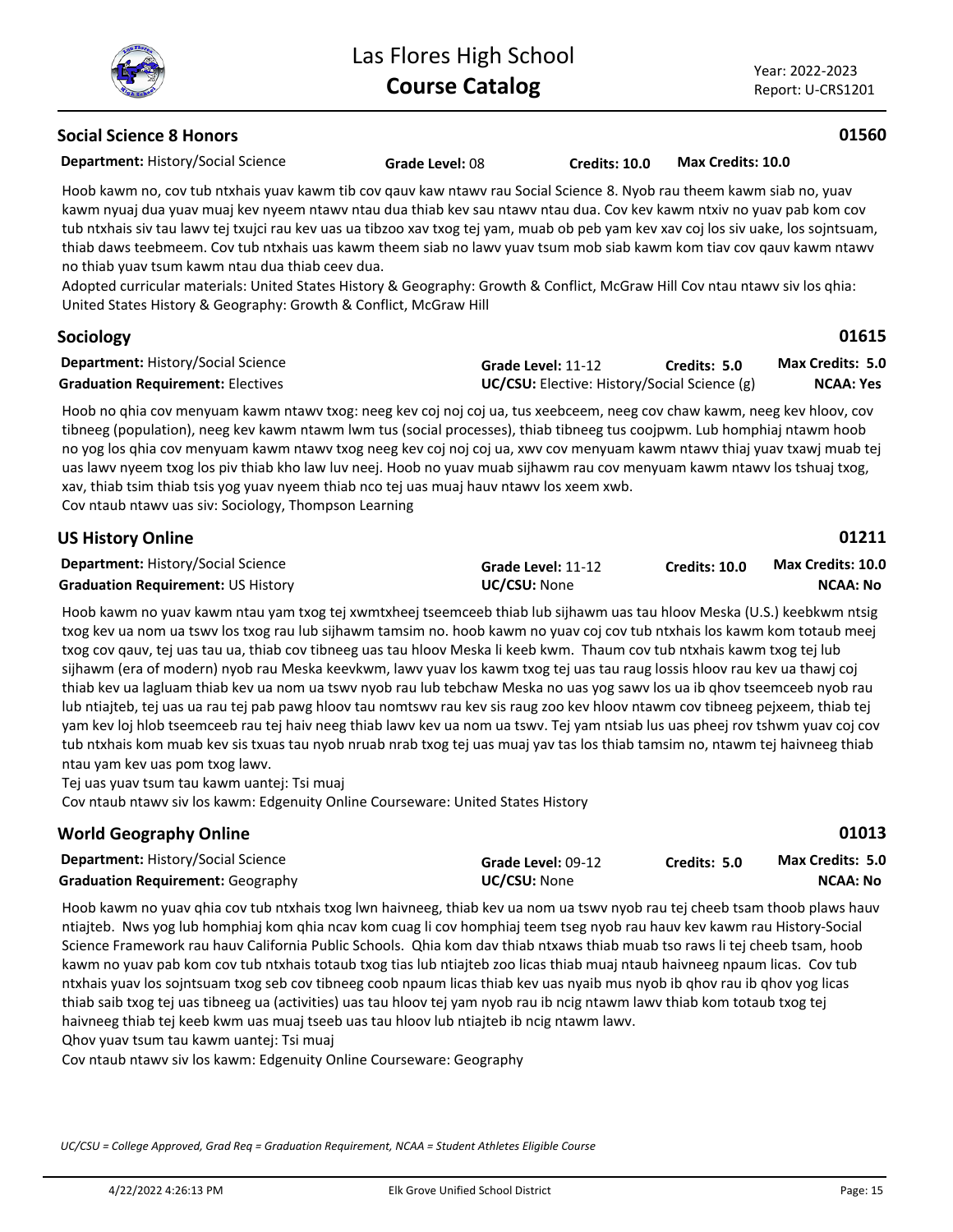## **World History Online**

**Department:** History/Social Science

**Graduation Requirement:** World History **UC/CSU:** None

**Grade Level:** 10-12

**Credits: 10.0 NCAA: No Max Credits: 10.0**

Hoob kawm no yuav los sojntsuam txog tej xwmtxheej loj thiab tej uas hloov lub ntiajteb li keebkwm puag thaum ub los rau lub sijhawm no. Cov tub ntxhais yuav los tshawb nrhiav txog tibneeg kev noj nyob kev hloov ua ntu zus nyob rau sab Middle East, Africa, Europe, thiab Asia, thiab lawv yuav los tshawb nrhiav txog kev lagluam, kev ua nom ua tswv, thiab tej kev hloov tseemceeb uas tau hloov tibneeg li keebkwm. Thaum kawm xaus hoob no, cov tub ntxhais yuav siv zog kawm txog tej keebkwm uas muaj niaj hnub nimno, uas yuav ua rau lawv kom paub muab tej teebmeem yav tas los coj los txuas nrog rau tej uas muaj niaj hnub nimno. Tej yam ntsiab lus xws li tej uas ua rau sawvdaws nyob taus uake, nomtswv kev tswj, thiab kev sis ze nyob nruab nrab ntawm tej keebkwm thiab tej duab ua tau muab kos, uas yuav pab tau cov tub ntxhais kom muab kev sis txuas tau nyob nruab nrab txog tej uas muaj yav tas los thiab tamsim no, ntawm tej haivneeg thiab ntau yam kev uas pom txog lawv.

Tej uas yuav tsum tau kawm uantej: Tsi muaj

Cov ntaub ntawv siv los kawm: Edgenuity Online Courseware: World History

#### **You and the Law**

| <b>Department: History/Social Science</b> | Grade Level: 09-12                                  | Credits: 5.0 | <b>Max Credits: 5.0</b> |
|-------------------------------------------|-----------------------------------------------------|--------------|-------------------------|
| <b>Graduation Requirement: Electives</b>  | <b>UC/CSU:</b> Elective: History/Social Science (g) |              | <b>NCAA: Yes</b>        |

Hoob no yuav qhia txog cov units hauv qab no: Kevcai Tswj Kev Ua Tubsab (Txhaum) thiab Kev Tu Plaub Rau Cov Menyuam yaus (criminal law and Juvenile Justice), Kevcai Tswj Ua Tsis Ncaj (Tort law), Kevcai Tswj Kev Muag thiab Yuav Khoom (Consumer law), Kevcai Tswj Teebmeem Tsevneeg (Family law), Kevcai Tswj Teebmeem txog Vajtsev (Housing law), Kevcai Tswj Tebchaws (Constitutional issues), thiab tej tus tibneeg cov cai thiab kev ywjpheej. Hoob no yog ib hoob social science uas tuamyeem kawm thiab kawm ua ib-semester uas qhia txog cov kevcai tswj kev ua tubsab (ua txhaum) thiab kev hais pejxeem tej plaub ntug. Cov ntaub ntawv uas siv: Street Law: A Course in Practical Law, 10th Edition, McGraw Hill, copyright 2021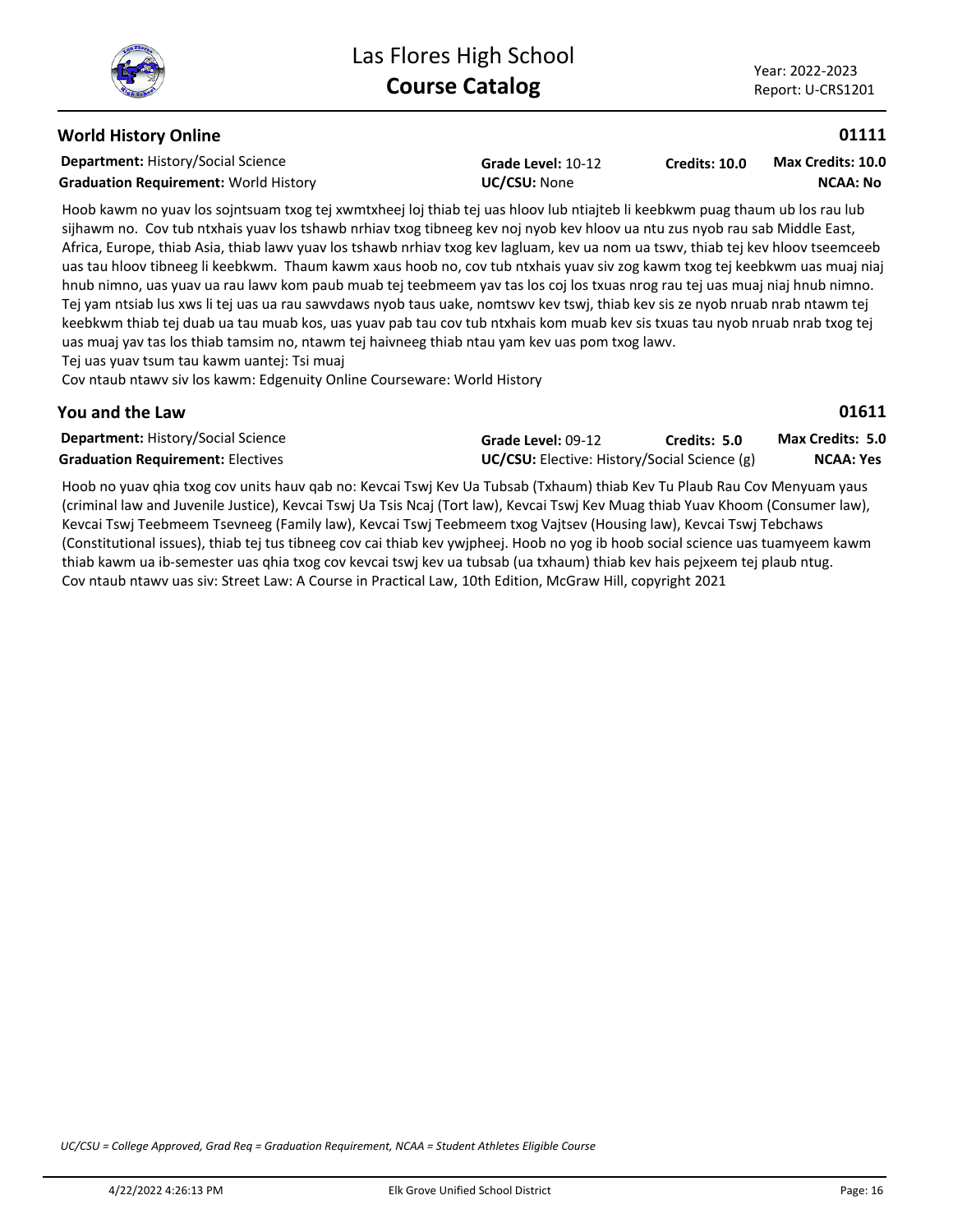

**03019**

#### **Mathematics**

## **AP Calculus AB**

| <b>Department:</b> Mathematics             | Grade Level: 09-12                 | <b>Credits: 10.0</b> | Max Credits: 10.0 |
|--------------------------------------------|------------------------------------|----------------------|-------------------|
| <b>Graduation Requirement: Mathematics</b> | <b>UC/CSU:</b> Mathematics III (c) |                      | <b>NCAA: Yes</b>  |

Hoob qibsiab no yog tsim los qhia tib yam li ib hoob calculus uas kawm thawj semester hauv college thiab yuav qhia txog differential thiab integral calculus. Cov uas yuav kawm txog yog: limits, differentiation, applications of differentiation, integration, applications of integration, thiab elementary functions. Hoob no yuav npaj cov menyuam kawm ntawv mus xeem hoob AP Calculus AB thaum xyoo xyuav xaus, thiab lawv yuav tau college credit. Peb nquahu kom cov menyuam kawm ntawv xeem tus AP exam. Peb nquahu kom yuav ib lub graphing calculator. Suav tau nws qhov credit ua ib hoob lej hauv kev kawm kom tiav. Hoob no siv txoj kev muab qhab-nees "5-point A" grading system uas luag siv hauv lub CSU thiab UC system. Hoob no suav tau ua ib hoob lej qibsiab uas tuamyeem kawm rau kev nkag mus kawm UC thiab CSU.

Yam yuavtsum tau kawm uantej: Kawm tas Pre-Calculus thiab tau qhab-nees C los siab dua lossis tau kev tso cai los ntawm tus xibfwb.

Cov ntaub ntawv uas siv: Calculus, 11th Edition; Cengage Learning

#### **Applied Mathematics**

| <b>Department:</b> Mathematics             | Grade Level: 09-12       | <b>Credits: 10.0</b> | <b>Max Credits: 10.0</b> |
|--------------------------------------------|--------------------------|----------------------|--------------------------|
| <b>Graduation Requirement: Mathematics</b> | UC/CSU: Mathematics I(c) |                      | NCAA: No                 |

Hoob no yog npaj rau kev mus kawm college thiab yuav kawm li ib lub xyoo uas yog kawm txhawb rau cov qauv rau hoob Lej I thiab qhia cov qauv tseemceeb rau hoob Lej II. Hoob no tsim los rau cov tub ntxhais uas xav kawm kom paub zoo ntxiv txog lej uantej mus kawm rau hoob Lej II, hoob no qhia meej txog kev kawm txuas ntxiv rau cov qauv rau kev kawm xyaum ua lej thiab cov qauv rau kev kawm ntawv los ntawm kev ua lej thiab ua tej yam project. Hoob no qhia cov tub ntxhais txog tej uas tseemceeb rau kev siv lej lub sijhawm uas lawv siv lej mus rau ntau yam xws li kev sojntsuam thiab kev kos duab. Hoob kawm no ncav cuag lub District kev samfwm kom yuav tsum kawm thiaj kawm ntawv tiav thiab yeej siv tau cov elective qhabnees mus rau UC thiab CSU. Qhov yuav tsum tau kawm uantej: Mathematics I

Cov ntaub ntawv uas siv: EGUSD Printed APPLIED MATH Materials

| <b>Mathematics 7</b>           |                 |               |                   | 03511 |
|--------------------------------|-----------------|---------------|-------------------|-------|
| <b>Department:</b> Mathematics | Grade Level: 07 | Credits: 10.0 | Max Credits: 10.0 |       |

Hoob kawm no yuav los saib txog plaub yam uas tseemceeb: (1) kom muaj kev totaub zoo thiab paub siv proportional relationships, tsi hais kev siv lej ua feem pua; (2) kom totaub txog kev kev siv rational numbers thiab paub ua cov lej expression thiab linear equations; (3) daws tau teebmeem siv scale drawings thiab informal geometric construction thiab kom ua tau obthiab peb- sab cov dimensional shapes los daws teebmeem uas muaj area, surface area, thiab volume; thiab (4) kom paub txog populations raws li cov qauv qhia.

Cov ntaub ntawv siv los qhia: Go Math 7, Houghton-Mifflin/Harcourt

## **Mathematics 7 Support**

**Department:** Mathematics

Hoob kawm no kawm uake nrog hoob Mathematics 7, yeej kawm tib cov qauv li cov lej kawm rau 7th Grade Math. Cov tub ntxhais yuav tau txais kev pab ntxiv kom yuav kawm tau cov qauv yog poob qis dua cov qauv kawm ntawv li nws qib kawm. Kev pab no tejzaum yuav muab sijhawm ntau dua rau nws ua, yuav kawm ua tej pab tsawg zog, muab cov kev kawm hloov kom phim rau nws kawm, thiab nrhiav lwm yam vibthis los qhia rau.

Cov ntaub ntawv siv los qhia: ST Math or IXL Math (digital/on-line curriculum)

**03512**

**Grade Level:** 07 **Credits: 10.0 Max Credits: 10.0**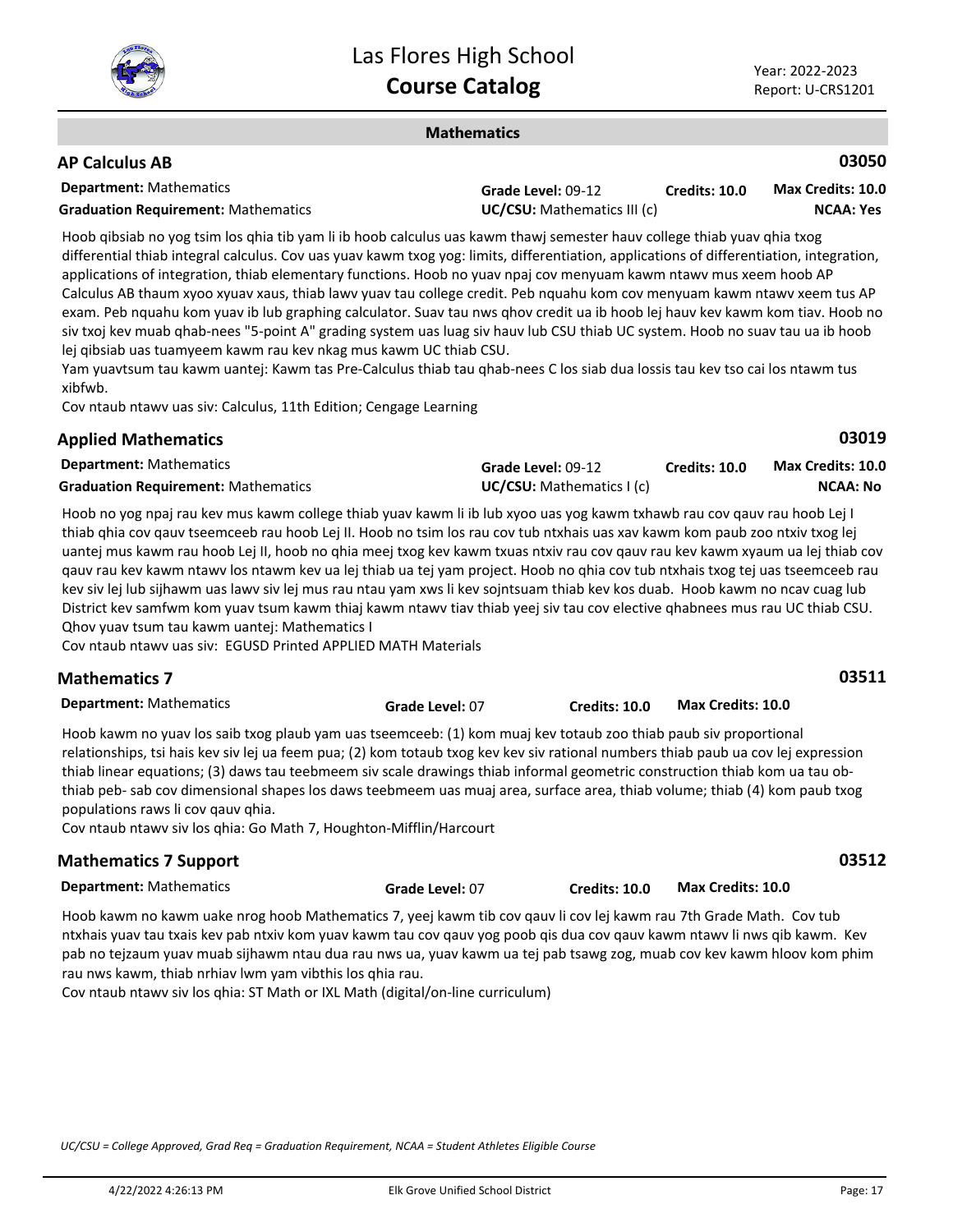Year: 2022-2023 Report: U-CRS1201

#### **Mathematics 8**

**Department:** Mathematics

Hoob kawm no yuav kawm txog peb yam tseemceeb: (1) Kom paub siv kev ua lej thiab paub xav txog cov lej expressions thiab equations, tsi hais ua cov qauv rau association in bivariate data uas muaj linear equation, thiab kom paub ua cov lej siv linear equations thiab systems of linear equations; (2) kom totaub txog tias cov lej ua ntawd yog licas thiab kom paub siv los mus qhia txog quantitative relationships; (3) los sojntsuam ob- thiab- peb dimensional space thiab kom paub tias deb licas, cov kaum yog licas, qhov zoo sis thooj yog licas, thiab nws zoo tibyam licas thiab muaj kev toatub thiab paub siv Pythagorean Theorem.

**Grade Level:** 08 **Credits: 10.0 Max Credits: 10.0**

**Grade Level:** 08 **Credits: 10.0 Max Credits: 10.0**

**Department:** Mathematics

Hoob kawm no kawm uake nrog hoob Mathematics 8, yeej kawm tib cov qauv li cov lej kawm rau 8th Grade Math. Cov tub ntxhais yuav tau txais kev pab ntxiv kom yuav kawm tau cov qauv yog poob qis dua cov qauv kawm ntawv li nws qib kawm. Kev pab no tejzaum yuav muab sijhawm ntau dua rau nws ua, yuav kawm ua tej pab tsawg zog, muab cov kev kawm hloov kom phim rau nws kawm, thiab nrhiav lwm yam vibthis los qhia rau.

Cov ntaub ntawv siv los qhia: ST Math or IXL Math (digital/on-line curriculum)

| <b>Mathematics I</b>                         |                                  |               | 03015                    |
|----------------------------------------------|----------------------------------|---------------|--------------------------|
| <b>Department:</b> Mathematics               | Grade Level: 08-12               | Credits: 10.0 | <b>Max Credits: 10.0</b> |
| <b>Graduation Requirement: Mathematics I</b> | <b>UC/CSU:</b> Mathematics I (c) |               | NCAA: Yes                |

Hoob no yog thawj hoob ntawm (3) hoob uas kawm txog: Lej thiab Quantity, Algebra, function, Geometry, thiab Statistics thiab Probability. Cov kev kawm rau kev daws teebmeem, cov qauv, thiab technology no yog yuav siv los pab ntxiv mus rau yim yam qauv uas kawm thiab kev xyaum ua lej, uas yuav pab kom muaj kev totaub txog ob peb yam kev kawm. Mathematics 1 cov ntsias lus yog kawm txog kev siv function rau elements, tables, graphs, thiab equation; kev uas muab sis piv qhov zoo tibyam thiab qhov txawv thiab kev txiavtxim siab uas siv Algebraic models; proving Geometric theorems about two-dimensional figures; thiab modeling uas siv mathematical probability. Kev siv technology yuav siv los pib qhia thiab kom kawm tau mus rau txhua qhov uas yuav kawm.

Cov ntaub ntawv uas siv: Integrated Mathematics I, Houghton-Mifflin Harcourt

| <b>Mathematics I Online</b>                  |                     |                      | 03701             |  |
|----------------------------------------------|---------------------|----------------------|-------------------|--|
| <b>Department:</b> Mathematics               | Grade Level: 09-12  | <b>Credits: 10.0</b> | Max Credits: 10.0 |  |
| <b>Graduation Requirement: Mathematics I</b> | <b>UC/CSU:</b> None |                      | NCAA: No          |  |

Hoob kawm online no yog thawj hoob ntawm (3) hoob uas siv ntau yam kev kawm los kawm txog tej li no: Lej thiab ntau npaum licas, Algebra, Functions, Geometry, thiab Statistics and Probability. Qhov teebmeem yog dabtsi, cov qauv, thiab tej technology siv los txuas kom tau rau yim yam qauv kawm ntawv rau lej yog los ntawm ntau qhov kev pom txog (perspectives). Mathematic I cov ntsiab lus yog kawm txog yog interconnectedness of function elements, tables, graphs, thiab equations; muab sis piv seb qhov uas zoo tibnyam thiab sis txaws yog licas, thiab kev txiav txim siab ua tej yam los ntawm qhov uas siv Algebraic models; proving Geometric theorems about two-dimensional figures; thiab modeling using mathematical probability. Qhov yuav tsum tau kawm uantej: Tsi muaj

Cov ntaub ntawv siv los kawm: : Edgenuity Online Courseware Mathematics I

*UC/CSU = College Approved, Grad Req = Graduation Requirement, NCAA = Student Athletes Eligible Course*



#### **03514**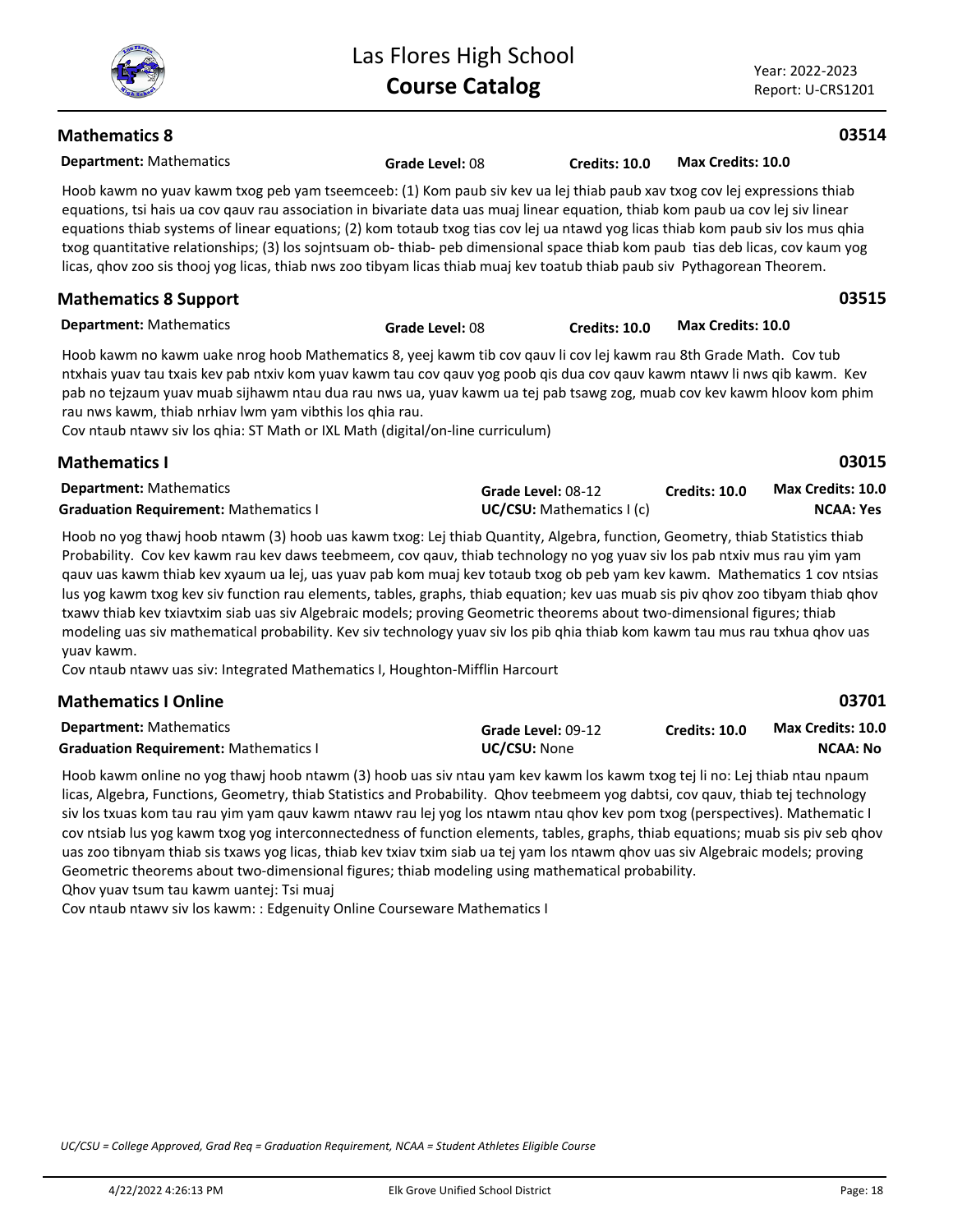**03703**

## **Mathematics II Online**

**Department:** Mathematics

**Grade Level:** 10-12 **Graduation Requirement:** Mathematics **UC/CSU:** Mathematics II (c)

**Credits: 10.0 NCAA: No Max Credits: 10.0**

Hoob kawm online no yog hoob ob ntawm (3) hoob uas siv ntau yam kev kawm los kawm txog tej li no: Lej thiab ntau npaum licas, Algebra, Functions, Geometry, and Statistics and Probability. Hoob kawm no yog kawm txog extending the laws of exponents mus rau rational exponents thiab kev daws teebmeem thiab muab cov characteristics ua haujlwm licas coj los sis piv, tsi hais tej uas lawy muaj uas tsi zoo tibyam. Cov tub ntxhais yuav kawm ntxiv txog similarity, triangle thiab coordinate proofs, constructions, congruence, thiab transformations thaum uas lawv siv proportional reasoning, trigonometric ratios, thiab Pythagorean Identity. Qhov yuav tsum tau kawm uantej: Kawm hoob Mathematics I lossis Applied Mathematics thiab tau tus C lossis zoo dua Cov ntaub ntawv siv los kawm: Edgenuity Online Courseware Mathematics II

| <b>Department:</b> Mathematics             | Grade Level: 11-12                 | <b>Credits: 10.0</b> | <b>Max Credits: 10.0</b> |
|--------------------------------------------|------------------------------------|----------------------|--------------------------|
| <b>Graduation Requirement: Mathematics</b> | <b>UC/CSU:</b> Mathematics III (c) |                      | <b>NCAA: No</b>          |

Hoob kawm online no yog hoob peb ntawm (3) hoob uas siv ntau yam kev kawm los kawm txog tej li no: Lej thiab ntau npaum licas, Algebra, Functions, Geometry, and Statistics and Probability. Hoob kawm no kawm txog plaub yam tseemceeb li no: (1) kawm kom paub thiab totaub hais tias cov function yog licas rau polynomial, rational, thiab radical functions; (2) expanding right triangle trigonometry to include general triangles; (3) siv cov methods ntawm probability thiab statistics los saib thiab qhia txog tej yam kev qhia ntawm (data), thiab (4) muab consolidating functions thiab geometry los tsim ib cov qauv thiab daws ib cov teebmeem rau contextual problems.

Qhov yuav tsum tau kawm uantej: Kawm hoob Mathematics II, Mathematics II B, Part 2, lossis Mathematics II Honors thiab tau tus C lossis zoo dua

Cov ntaub ntawv siv los kawm: Edgenuity Online Courseware Mathematics III

| <b>Pre-Calculus</b>                        |                                    |               | 03040             |
|--------------------------------------------|------------------------------------|---------------|-------------------|
| <b>Department:</b> Mathematics             | Grade Level: 09-12                 | Credits: 10.0 | Max Credits: 10.0 |
| <b>Graduation Requirement: Mathematics</b> | <b>UC/CSU:</b> Mathematics III (c) |               | NCAA: Yes         |

Hoob no yog tsim los txuas kev kawm ntxiv rau lej kom tshaj li tus qauv rau 3-xyoo kev kawm rau Mathematics 1, Mathematics II thiab

Mathematics III. Peb nquahu kom yuav ib lub graphing calculator. Suav tau nws qhov credit ua ib hoob lej hauv kev kawm kom tiav. Hoob no suav tau ua ib hoob lej rau kev nkag mus kawm UC thiab CSU.

Yam yuavtsum tau kawm uantej: Kawm tas Mathematics III thiab tau qhab-nees C los siab dua lossis tau kev tso cai los ntawm tus xibfwb.

Cov ntaub ntawv uas siv: Precalculus with Limits, 4th Edition, Cengage Learning

## **Pre-Calculus Honors**

| <b>Department:</b> Mathematics             | Grade Level: 10-12                 | <b>Credits: 10.0</b> | <b>Max Credits: 10.0</b> |
|--------------------------------------------|------------------------------------|----------------------|--------------------------|
| <b>Graduation Requirement: Mathematics</b> | <b>UC/CSU:</b> Mathematics III (c) |                      | NCAA: Yes                |

Hoob no yog tsim los txuas kev kawm ntxiv rau lej kom tshaj li tus qauv rau 3-xyoo kev kawm rau Mathematics 1, Mathematics II thiab Mathematics III. Peb nquahu kom yuav ib lub graphing calculator. Nws raug nquahu rau cov menyuam kawm ntawv uas xav mus kawm hoob AP calculus. Cov uas yuav kawm txog yog: limits, derivatives, continuity, piece-wise functions, nrog rau kev xav txog lej, trigonometry, thiab linear algebra. Peb nquahu kom yuav ib lub graphing calculator. Suav tau nws qhov credit ua ib hoob lej hauv kev kawm kom tiav. Hoob no siv txoj kev muab qhab-nees "5-point A" grading system uas luag siv hauv lub CSU thiab UC system. Hoob no suav tau ua ib hoob lej rau kev nkag mus kawm UC thiab CSU. EGUSD hoob kawm siab (honors) no yeej raug lees paub los ntawm UC/CSU thiab yeej kawm tau GPA mus rau ob qhov tibsi EGUSD thiab UC/CSU.

Yam yuavtsum tau kawm uantej: Kawm tas Mathematics III thiab tau qhab-nees C los siab dua lossis tau kev tso cai los ntawm tus xibfwb

Cov ntaub ntawv uas siv: Precalculus with Limits, 4th Edition, Cengage Learning

*UC/CSU = College Approved, Grad Req = Graduation Requirement, NCAA = Student Athletes Eligible Course*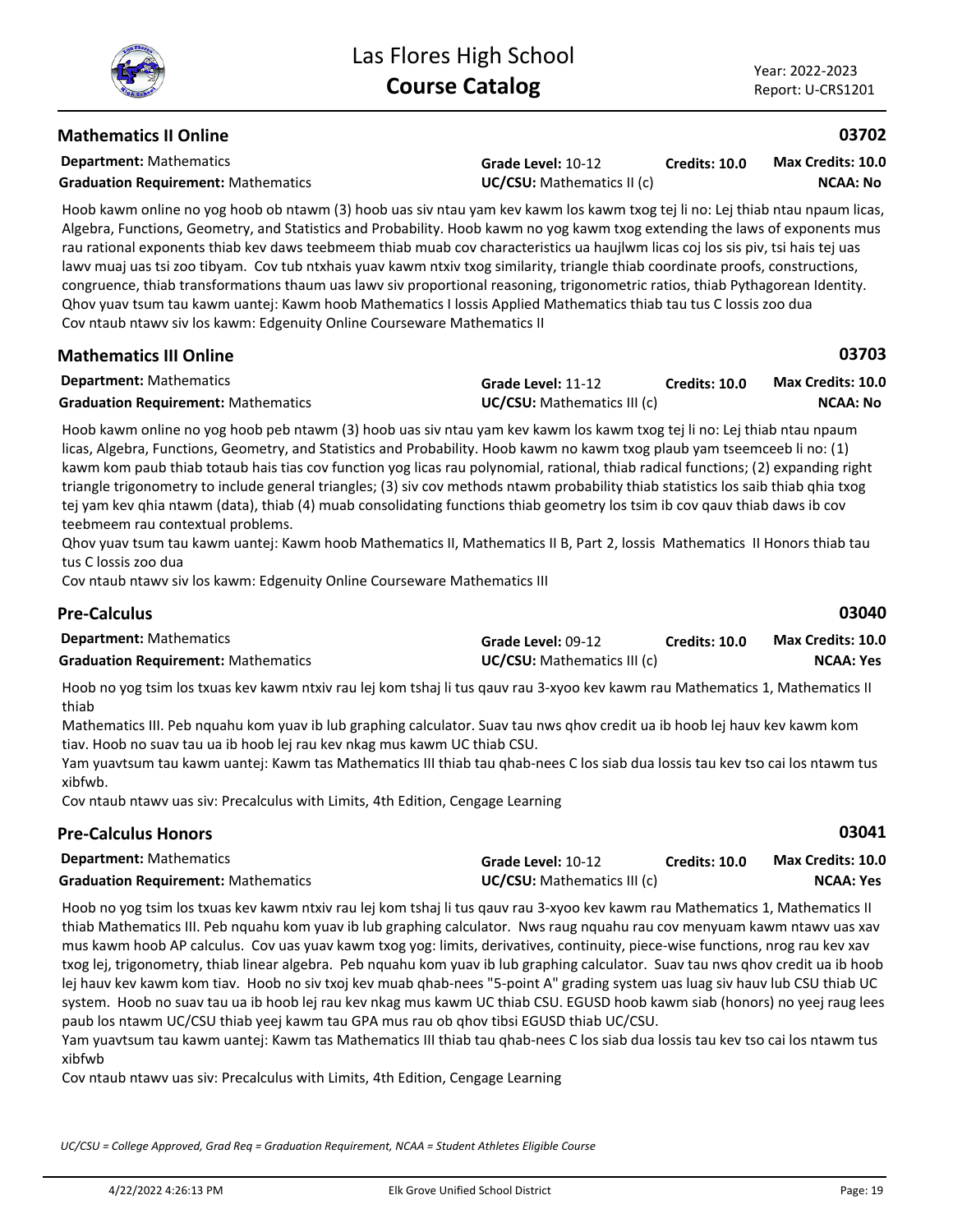## **Probability and Statistics**

**Department:** Mathematics

**Graduation Requirement:** Mathematics **UC/CSU:** Mathematics III (c)

**Grade Level:** 11-12 **Credits: 10.0**

**NCAA: Yes Max Credits: 10.0**

**03068**

Hoob no yog tsim los qhia txog tej uas tej zaum yuav muaj los (probability) thiab kev teev tej kev muaj tshwmsim los (processing of statistical information). Hoob no yuav rov los xyuas txog tej uas kawm hauv Algebra thiab Geometry tias nws siv tau rau kev teev tej yam kev tshwmsim (statistics) licas. Cov uas yuav kawm txog yog: tej uas tej zaum yuav muaj los (probability), kev sib faib (distributions), kev ntsuas tias feem ntau yuav muaj (measures of central tendency), tej uas yuav tshwm los txawv (standard deviation), thiab kev txhais cov kev tshwm los (data) no. (Peb nquahu kom yuav ib lub scientific calculator). Suav tau nws ua ib hoob lej hauv kev kawm kom tiav. Hoob no suav tau ua ib hoob lej qibsiab uas tuamyeem kawm rau kev nkag mus kawm UC thiab CSU. Hoob no suav tau ua ib hoob lej rau kev nkag mus kawm UC thiab CSU.

Yam yuavtsum tau kawm uantej: Hoob yuav tsum tau kawm uantej: Mathematics II, Mathematics II B, Ntu 2, Honors II, lossis Kawm mentsis txog Kev Ua Ntej los ntawm Kev Ua Zauv nrog kev kawm C lossis zoo dua

Cov ntaub ntawv uas siv: Statistics and Probability with Applications, Third Edition; Bedford, Freeman & Worth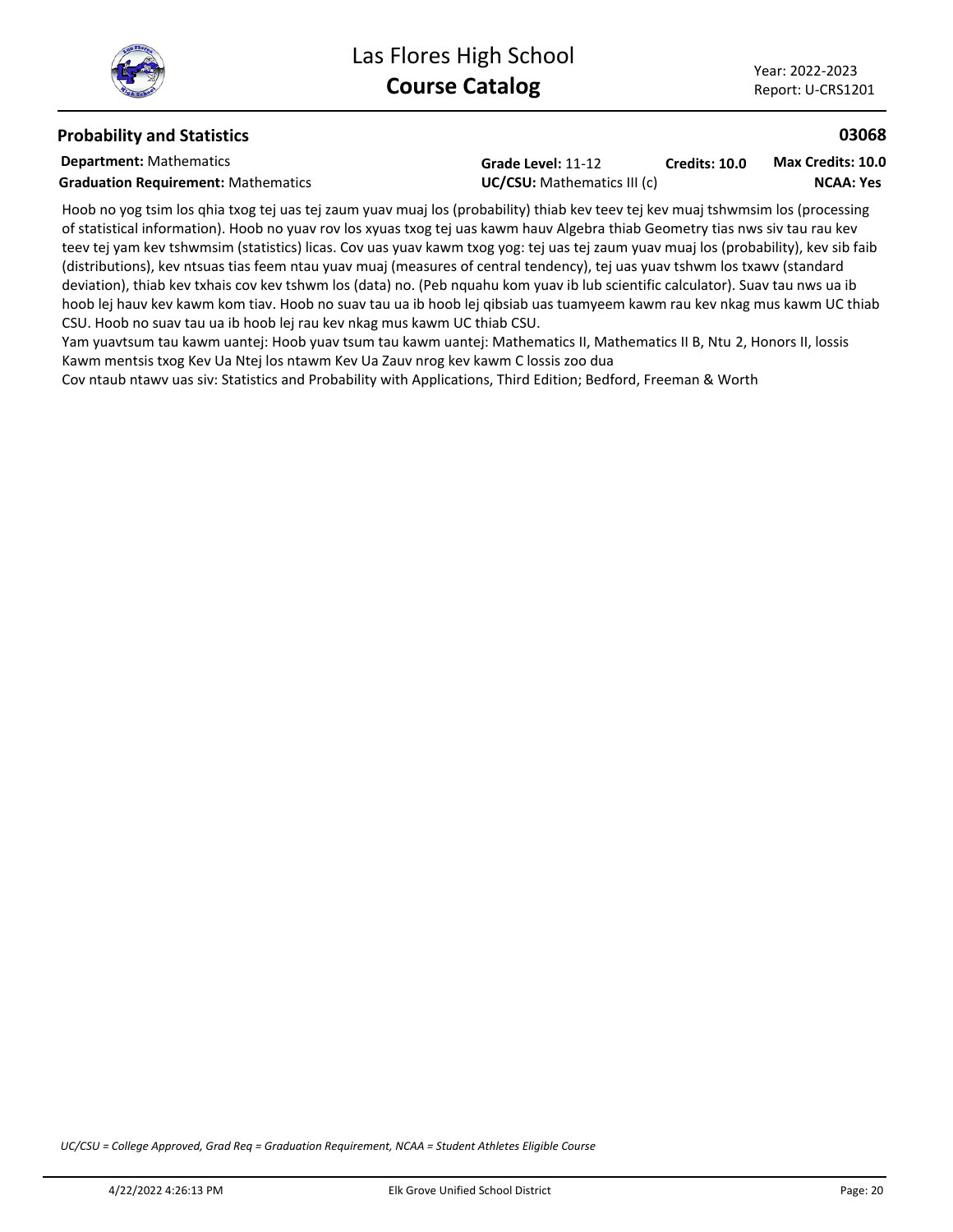

**08000**

#### **Physical Education**

## **Personal Fitness/Walking**

| <b>Department:</b> Physical Education             | Grade Level: 10-12  | Credits: 5.0 | <b>Max Credits: 30.0</b> |
|---------------------------------------------------|---------------------|--------------|--------------------------|
| <b>Graduation Requirement: Physical Education</b> | <b>UC/CSU: None</b> |              | NCAA: No                 |

Hoob no tsim los qhia txog kev tseem ceeb ntawm lub plawv/hlab plawv (cardiovascular), kev muaj zog, thiab kev ua zoo ntawm lub hlw kom tus tibneeg ntawm noj qab nyob zoo. Hoob no yuav pab cov tub ntxhais hluas kawm kom tau kev txawj ntse, tej txuj ci, thiab tus cwj pwm uas zoo los pab lawv kom muaj zog thaum koom nrog kev taug kev thiab ua tej yam qoj ib cev/nyom cev (xws li ua yoga, chi, aerobics, nrog rau lwm yam.) Hoob no rov kawm dua yuav qhabnees tau tiamsis tsuas tau 30 credits xwb tsi tshaj ntawd.

Hoob kawm ua ntej mam kawm tau lwm hoob: Course I Cov ntaub ntawv uas siv: Tsis muaj

## **Physical Education 7**

**Department:** Physical Education

Lub hoob qha kawm nuav yog qhov kev kawm hab kev xyum ua lug ntawm qhov science hab art of human movement. Nyob rua huv qhov physical education, cov tuab neeg yuav lug kawm txug txuj kev siv lub cev teg taw ib puas yaam tsaav ntawm lub cev kws yuav tsum tau siv nyob rua huv lub neej txhua2 nub, xws le cov kev paub txug kws yuav tau lug siv kom taag ib tam ntawm lub neej qhov kev ua (lifetime of physical activity). Nyob rua huv qhov kev qha kawm physical education nuav, cov tub ntxhais kawm ntawv yuav tau txais kev qha kawm ua lug ntawm ntau2 yaam kev ua kws muaj nyob huv lub neej. Puab yuav lug tsim hab khaws cov suab ib txhis muaj lug ntawm cov kev siv zug xuas cov nqaj dlaim tawv ua (sound phyiological functions through vigorous muscular activity) hab yuav ua rua puab muaj kev nkaag sab zoo txug cov kev ua moog lug rua thaum tau tsim muaj kev txawj ntse paub txug tug kheej lub cev dlaim nqaj tawv lawm. Qeb 7 cov kev ua hab cov kev ua kislas tej zag yuav muaj nrug: Weight Training, Frisbee, pickle Ball, Bowling, Basketball, Track hab Field, hab kev laas voos (Dance).

**Grade Level:** 07 **Credits: 10.0 Max Credits: 10.0**

Khoom muaj tso cai lug siv nrug qhov kev qha kawm nuav: Tsi muaj phau ntawv lug siv huv lub hoob nuav

| <b>Physical Education 8</b>           |                 |                      |                   | 08010 |
|---------------------------------------|-----------------|----------------------|-------------------|-------|
| <b>Department:</b> Physical Education | Grade Level: 08 | <b>Credits: 10.0</b> | Max Credits: 10.0 |       |

Lub hoob qha kawm nuav yog qhov kev kawm hab kev xyum ua lug ntawm qhov science hab art of human movement. Nyob rua huv qhov physical education, cov tuab neeg yuav lug kawm txug txuj kev siv lub cev teg taw ib puas yaam tsaav ntawm lub cev kws yuav tsum tau siv nyob rua huv lub neej txhua2 nub, xws le cov kev paub txug kws yuav tau lug siv kom taag ib tam ntawm lub neej qhov kev ua (lifetime of physical activity). Nyob rua huv qhov kev qha kawm physical education nuav, cov tub ntxhais kawm ntawv yuav tau txais kev qha kawm ua lug ntawm ntau2 yaam kev ua kws muaj nyob huv lub neej. Puab yuav lug tsim hab khaws cov suab ib txhis muaj lug ntawm cov kev siv zug xuas cov nqaj dlaim tawv ua (sound phyiological functions through vigorous muscular activity) hab yuav ua rua puab muaj kev nkaag sab zoo txug cov kev ua moog lug rua thaum tau tsim muaj kev txawj ntse paub txug tug kheej lub cev dlaim nqaj tawv lawm. Qeb 8 cov kev ua hab cov kev ua kislas tej zag yuav muaj nrug: volleyball, flag football, team handball, soccer, basketball, dance, tumbling, track hab field, softball, hab weight training. Khoom muaj tso cai lug siv nrug qhov kev qha kawm nuav: Tsi muaj phau ntawv lug siv huv lub hoob nuav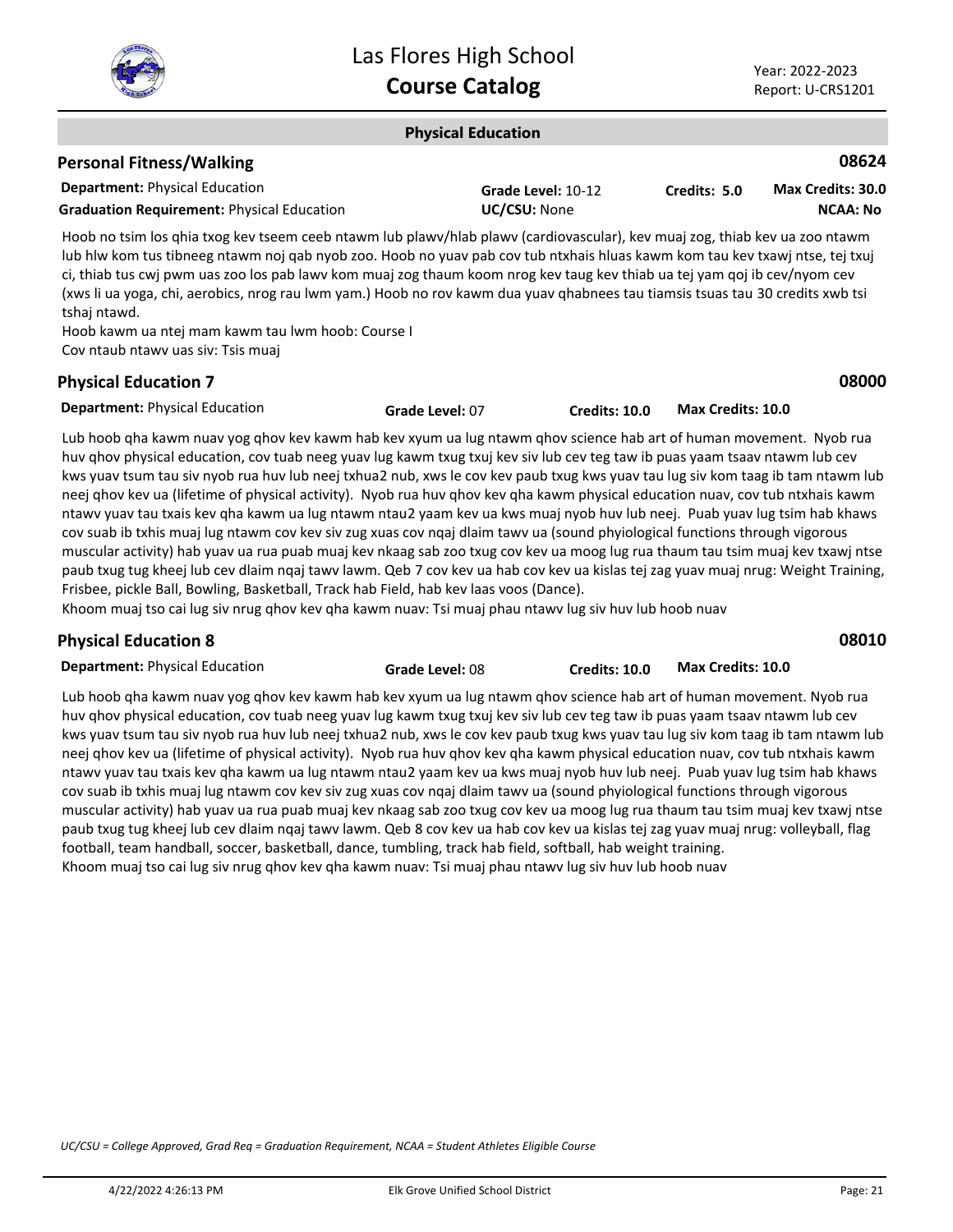#### **Physical Education, Course I**

**Department:** Physical Education

Graduation Requirement: Physical Education **UC/CSU:** None

**Grade Level:** 09-12

**Credits: 10.0 NCAA: No Max Credits: 10.0**

#### Physical Education, Course I

Hoob no yog qhia txog ntau yam kev ua xwsli ua luam dej, dhia/seevcev, thiab cov kev ua ntawm tuskheej lossis nrog tej pab neeg ua. Txhua tus menyuam kawm ntawv yuavtsum tau hnav khaub-ncaws thiab mus koom cov kev ua txhua hnub. Hoob no yog tsim los pib qhia txog ntau yam kev ua. Hauv txhua yam kev ua, yuav hais txog cov qauv thiab cov kev uas yuav ua rau lub cev muaj zog. Cov qhab-nees (grades) yuav xam raws qhov nws kawm tau, kev koomtes nrog ua, kev sau ntawv, thiab cov kev xeem sau ntawv. Txhau tus menyuam kawm qib 9th yuavtsum xeem kom dhau 5 yam hauv 6 yam ntawm lub xeev cov FITNESSGRAM tests.

#### Physical Education, Adapted

Hoob no yog npaj los qhia rau cov menyuam kawm ntawv uas txoj kev xyaum lub cev li ib txwm siv tsis tau rau nws. Txoj kev xyaum lub cev uas nrhiav lwm yam los pab yog ua nrog kev saib los ntawm ib tus kws qhia Adapted Physical Education (A.P.E.) uas muaj kev kawm rau yam no. Tus kawm hoob no yuavtsum muaj ntawv los ntawm ib tus kws khomob. Txoj kev pabcuam no muaj cov kev ua raws tej tus tibneeg uas tsim tshwjxeeb los pab tus menyuam kawm ntawv ntawd txoj kev tu-ncua lossis tus mob. Hoob no yuav pab tshwjxeeb rau cov uas ua tsis tau qee yam thiab yuav tivthaiv cov menyuam kawm ntawv uas muaj teebmeem kev tu-ncua hauv lub cev.

Chav Kawm khab nias yuav muab siv los mus rau lub cev kev kawm ntawv kawm kom tiav. Yam yuavtsum tau kawm uantej: I.E.P. thiab tus kws khomob xa mus.

#### Physical Education, Modified

Hoob no pub kev kawm rau cov tub ntxhais hluas uas muaj tej yam nws ua tsis tau/muaj mob (ntev li plaub asthiv mus rau ib xyoo) xws li mob hauv caug, caj npab, pob taws, xub pwg, nraub qaum, nrog rau kev lov pob txha. Yuav tsum muaj kev pom zoo los ntawm tus kws kuaj mob thaum cuv npe kawm hoob no. Yuav tau koom tes xyaum tua hneev, ntaus tis qaib, sib tw pov Frisbee, pob qhov av, pob nyob saum dej khov, ua sib luag zos raws lub suab mus, ntaus pob ntawm rooj/thes niv, nrog rau kev nqa hlau hnyav uas yuav kho kom haum tus tub/nxhais. Yam yuavtsum tau kawm uantej: I.E.P. thiab tus kws khomob xa mus. Hoob kawm ua ntej mam kawm tau lwm hoob: Muaj kev pom zoo los ntawm tus kws kuaj mob. Cov ntaub ntawv uas siv: Tsis muaj

## **Physical Education, Course II**

| <b>Department: Physical Education</b>             | Grade Level: 09-12  | Credits: 10.0 | <b>Max Credits: 10.0</b> |
|---------------------------------------------------|---------------------|---------------|--------------------------|
| <b>Graduation Requirement: Physical Education</b> | <b>UC/CSU:</b> None |               | NCAA: No                 |

Hoob no yog qhia txog ntau yam kev ua uas hais txog cov Junior cov kev sibtw (combatives), gymnastics/tumbling thiab cov kev ua nrog tej pab neeg (team activities) raws li raug samfwm los ntawm lub Senior California Department of Education Physical Education Content Standards, hauv Course II. Cov menyuam kawm ntawv yuav kawm tau ntau yam kev tawm dagzog thiab paub tias yuav ua licas lub cev thiaj muaj zog thiab thiaj muaj kev nojqab hasuhuv. Lawv yuav tsim ib cov homphiaj thiab yuav siv tej uas lawv kawm tau los ua tas lawv sim neej kom muaj kev nojqab hasuhuv thiab lub cev muaj zog. Cov menyuam kawm ntawv uas tseem xeem tsi tau dhau 5 yam hauv 6 yam ntawm lub xeev cov FITNESSGRAM tests hauv Hoob I yuav tau xeem koj DHAU 5 yam hauv 6 yam ntawm lub xeev cov FITNESSGRAM tests hauv Hoob II. Cov ntaub ntawv uas siv: Tsis siv phau ntawv

*UC/CSU = College Approved, Grad Req = Graduation Requirement, NCAA = Student Athletes Eligible Course*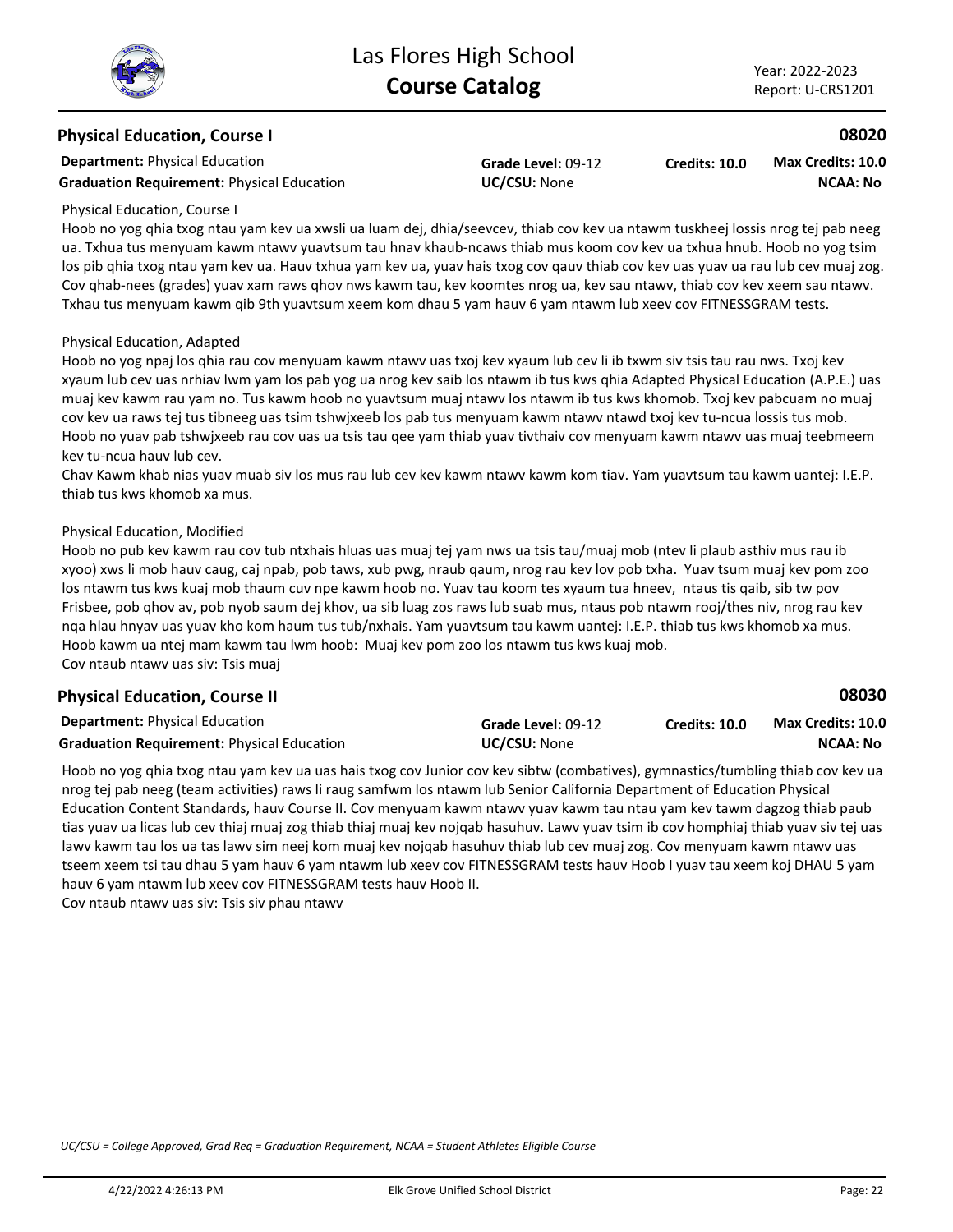

#### **Science**

## **Biology of the Living Earth**

| <b>Department:</b> Science                  | Grade Level: 09-12                    | <b>Credits: 10.0</b> | <b>Max Credits: 10.0</b> |
|---------------------------------------------|---------------------------------------|----------------------|--------------------------|
| <b>Graduation Requirement: Life Science</b> | <b>UC/CSU:</b> Biological Science (d) |                      | <b>NCAA: Yes</b>         |

Hoob kawm laboratory no qhia kom muaj kev totaub zoo thiaj kawm tau rau biological thiab earth sciences. Cov ntsiab lus yuav kawm yog ecosystem interactions thiab energy, keebkwm txog lub ntiajteb, evidence for evolution, inheritance of traits, structure thiab function, thiab ecosystem stability thiab zoo licas thaum huab cua hloov. Hoob kawm no tsim kom muaj ib cov qauv los ntawm kev uas nug txog tej yam, sojntsuam txog tej kev qhia (data), tsim thiab ua tej yam experiment thiab tsim kom muaj kev daws teebmeem rau tej uas niaj hnub nimno muaj.

Hoob kawm uake nrog rau: Kawm tiav lawm lossis tabtom kawm hoob Mathematics I lossis lwm hoob uas sis npaug li ntawd Cov ntaub ntawv siv los qhia: STEMscopes CA-NGSS-3D, The Living Earth

#### **Chemistry in the Earth System**

**04104**

| <b>Department:</b> Science                      | Grade Level: 10-12                  | Credits: 10.0 | <b>Max Credits: 10.0</b> |
|-------------------------------------------------|-------------------------------------|---------------|--------------------------|
| <b>Graduation Requirement: Physical Science</b> | <b>UC/CSU:</b> Physical Science (d) |               | NCAA: Yes                |

Hoob kawm laboratory no qhia txog chemistry los ntawm kev tshawb nrhiav txog tej xwmtxheej loj uas tau tshwmsim nyob rau lub ntiajteb. Cov tub ntxhais yuav xyaum tej yam nyob rau science thiab yuav tshawb nrhiav txog tej yam rau hauv hoob laboratory: atomic theory, chemical bonding thiab reactions, thermodynamics, plate tectonics, huab cua hloov, thiab ocean acidification.

Hoob kawm uake nrog: Kawm tiav lawm lossis tabtom kawm hoob Mathematics I lossis lwm hoob uas sis npaug li ntawd Cov ntaub ntawv siv los qhia: Experience Chemistry in the Earth System, Copyright 2021, Pearson Education, Inc.

| <b>Ecology</b>                              |                                      |               | 04630             |
|---------------------------------------------|--------------------------------------|---------------|-------------------|
| <b>Department:</b> Science                  | Grade Level: 11-12                   | Credits: 10.0 | Max Credits: 10.0 |
| <b>Graduation Requirement: Life Science</b> | <b>UC/CSU:</b> Elective: Science (g) |               | NCAA: Yes         |

Hoob no yog tsim los ua kiag ntawm tus kheej (first-hand laboratory experience) kom tau pom thiab ua nrog cov kab lossis tsiaj (organisms) hauv lawv lub chaw nyob. Cov menyuam kawm ntawv yuavtsum txaus siab thiab kam ua tej yam uas tau xuas tes ua. Yuav los kawm txog tej zaubmov (food webs) thiab zaubmov ua rau muaj zog (food energy), tej nrotsuag thiab tsiaj, hauv ib thaj chaw lossis ib lub chaw nyob, thiab kawm txog tibneeg kev noj nyob. Cov menyuam kawm ntawv tseem yuav los kawm txog txoj kev noj nyob hauv lub cheebtsam Sacramento. Cov menyuam kawm ntawv yuav tau ua tej projects thiab tej yam uas luag kom nws coj mus ua ntev hnub. Homework yog nyeem ntawv, sau txog cov kev ua (lab reports), sau term papers, thiab ib qhov research project. Cov menyuam kawm ntawv yuav muaj sijhawm mus kawm txog FFA, mus xyaum ua, xyaum kev Cog Qoob Loo (Agriculture Business). Hoob no suav tau ua ib hoob life science hauv kev kawm kom tiav thiab ua ib hoob uas tuamyeem kawm "g" rau kev nkag mus rau UC thiab CSU.

Yam yuavtsum tau kawm uantej: Kawm tas Biology thiab tau qhab-nees C lossis siab dua Cov ntaub ntawv uas siv: Environmental Science, McGraw-Hill

## **Physics of the Universe**

**Department:** Science

**Grade Level:** 10-12 **Credits: 10.0 NCAA: Yes Max Credits: 10.0**

**Graduation Requirement:** Physical Science **UC/CSU:** Physical Science (d)

Hoob kawm laboratory no qhia txog qhov uas sis ze ntawm physics thiab lub ntiajteb. Nws qhia kom paub saib txog tej yam xwmtxheej uas tshwmsim loj nyob hauv lub ntiajteb, mus saib txog tej yam ntawd thiab muab cov kev qhia (data) txhais, tsim ib cov qauv, tshawb nrhiav txog kev sis ze ntawm tej graph thiab tej lej, thiab engineering thiab nrhiav kev daws tej teebmeem uas niaj hnub nimno muaj. Hoob kawm no muaj cov unites kawm txog motion and forces, energy conversions, waves thiab electromagnetic waves, nuclear processes, thiab stellar processes

Hoob kawm uake nrog: Completion of or enrollment in Mathematics I or equivalent Cov ntaub ntawv siv los qhia: STEMscopes CA-NGSS-3D, Physics in the Universe

*UC/CSU = College Approved, Grad Req = Graduation Requirement, NCAA = Student Athletes Eligible Course*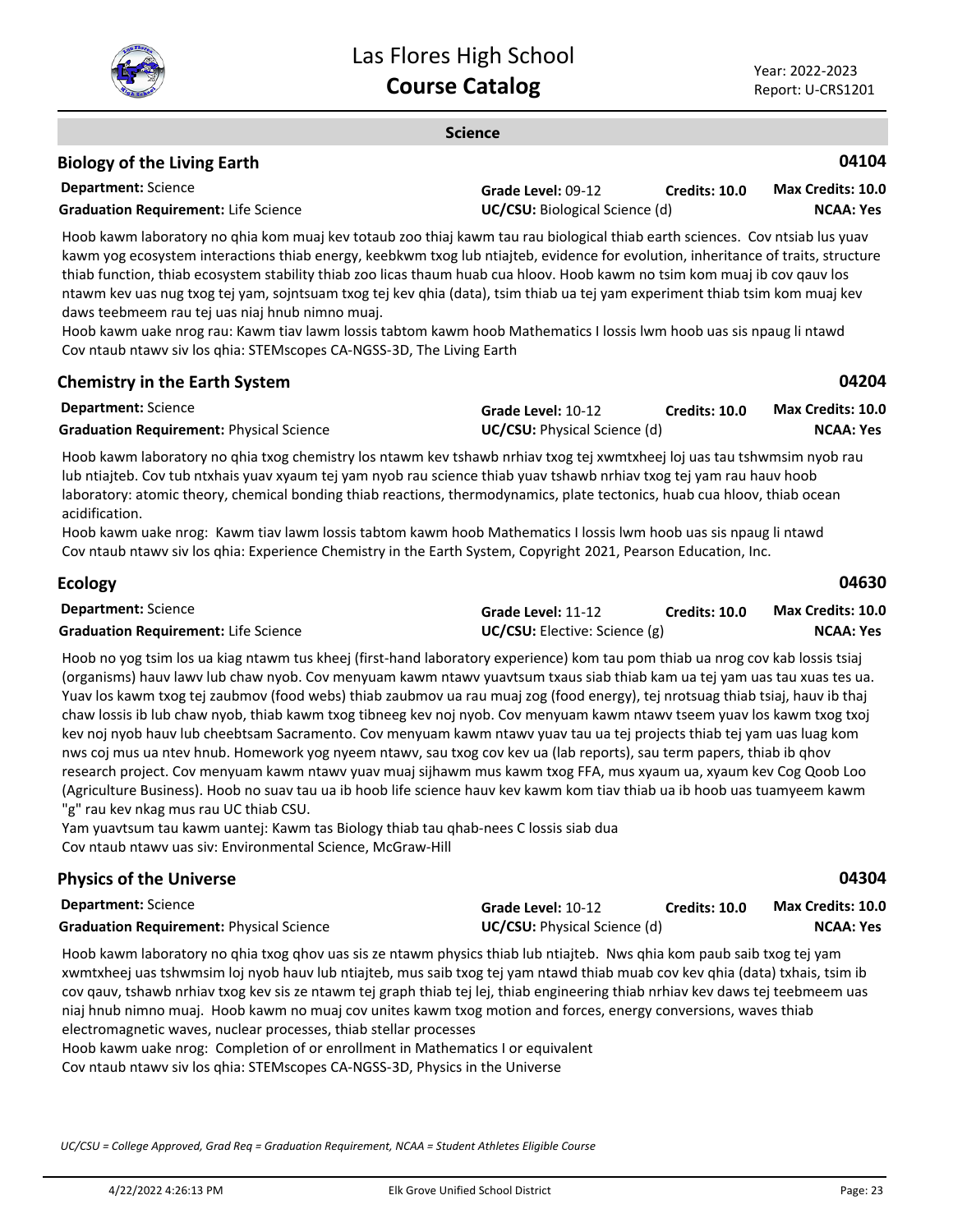

Year: 2022-2023 Report: U-CRS1201

## **Science 7**

#### **04010**

| <b>Department: Science</b> | Grade Level: 07                                                                                                                                                                                                                                                                                                                                                                                                                                                                                                                                                                                                                                                                                                        | Credits: 10.0 | Max Credits: 10.0 |       |
|----------------------------|------------------------------------------------------------------------------------------------------------------------------------------------------------------------------------------------------------------------------------------------------------------------------------------------------------------------------------------------------------------------------------------------------------------------------------------------------------------------------------------------------------------------------------------------------------------------------------------------------------------------------------------------------------------------------------------------------------------------|---------------|-------------------|-------|
|                            | Hoob kawm no yuav ghia cov tub ntxhais txog science thiab tej kev xyaum rau engineering los ntawm kev tshawb nrhiav kawm<br>txog phenomena, kev qis tes ua tej yam activities nyob rau hauv laboratory, kev daws teebmeem, kev tshawb nrhiav txog tej yam<br>uas tsi paub txog, thiab kev sis koom tes ua haujlwm. Yuav kawm txog life sciences, thiab cov ntsiab lus yuav kawm yog: structures<br>thiab processes, ecosystems, heredity, thiab biological evolution. Muaj ib unit yuav qhia txog kev noj qab haus huv rau (sexual<br>health) tsi hais lub cev, lub hlwb txojkev xav, nrog rau kev pw uake uas yog ib feem yuav tau qhia.<br>Cov ntaub ntawy siv los ghia: STEMscopes CA-NGSS-3D, Grade 7 Life Science |               |                   |       |
| Science 8                  |                                                                                                                                                                                                                                                                                                                                                                                                                                                                                                                                                                                                                                                                                                                        |               |                   | 04020 |
| <b>Department: Science</b> | Grade Level: 08                                                                                                                                                                                                                                                                                                                                                                                                                                                                                                                                                                                                                                                                                                        | Credits: 10.0 | Max Credits: 10.0 |       |
|                            | لمستورا يتمريك والمحا بمحاطر والمراقب والمستام والمستمر والمستحدث والمتحدد والمتواط ومحمد والمستحدث والمستمر المستحدث والمستحدث والمحال                                                                                                                                                                                                                                                                                                                                                                                                                                                                                                                                                                                |               |                   |       |

Hoob kawm no yuav kawm txuas ntxiv rau science thiab engineering uas twb kawm nyob rau cov qib dhau los lawm. Yuav kawm txog physical sciences, thiab cov ntsiab lus yuav kawm yog: matter thiab its interactions, motion thiab stability, energy, thiab waves thiab seb siv lawv licas.

Cov ntaub ntawv siv los qhia: STEMscopes CA-NGSS-3D, Grade 8 Physical Science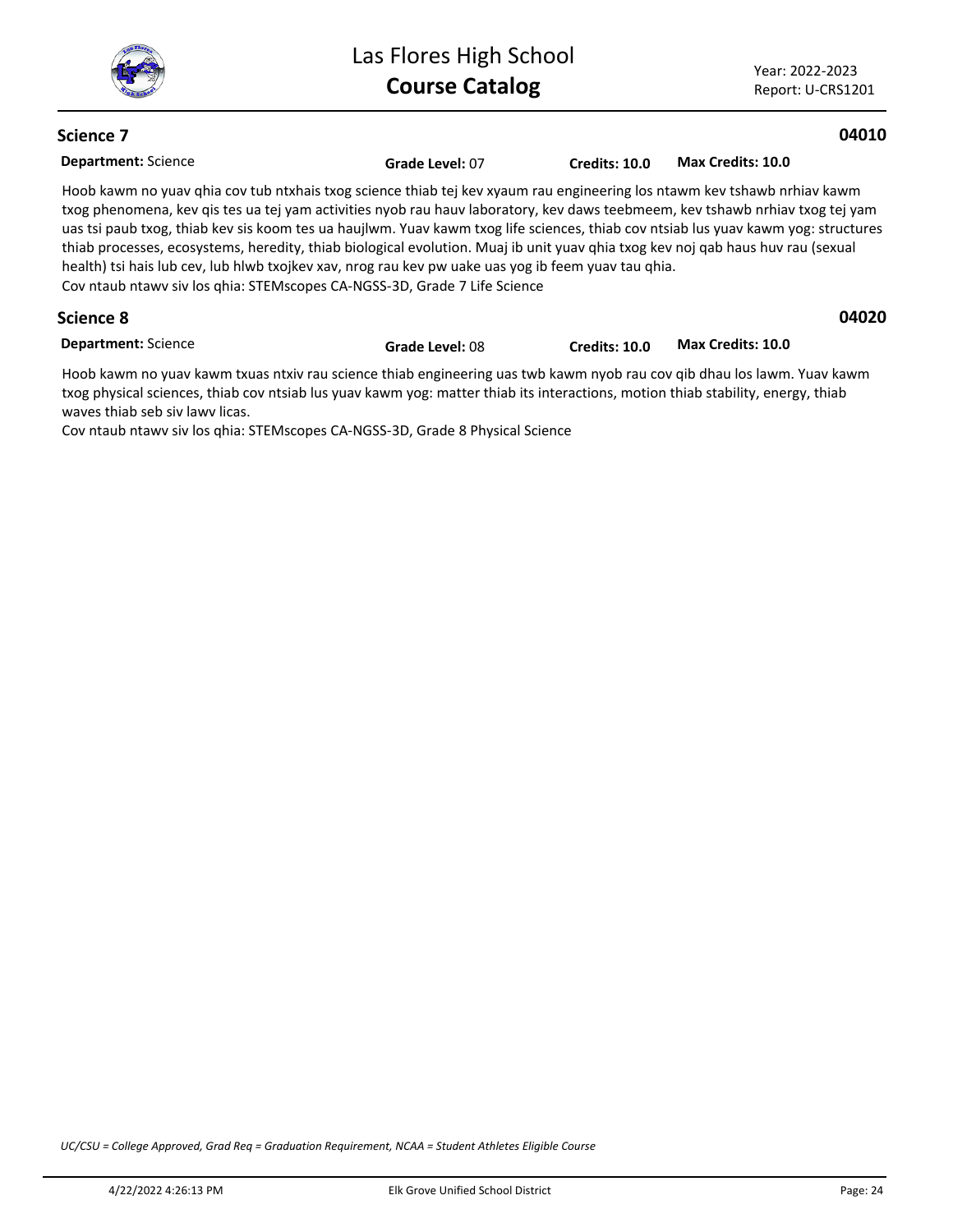

#### **Visual/Performing Arts**

#### **Department:** Visual/Performing Arts **06010 Art I Grade Level:** 09-12 **Graduation Requirement:** Visual/Performing Arts **UC/CSU:** Visual/Performing Arts (f) **Credits: 10.0 NCAA: No Max Credits: 10.0**

Hoob no qhia cov menyuam kawm ntawv txog cov qauv kev kos duab (drawing), pleev duab (painting), txua duab (sculpture), luam duab tawm (print making), keebkwm txog art, kev txaus siab (appreciation) txog art thiab kev paub txog qhov zoo nkauj (aesthetic judgment). Tsis tau kawm dua txog art los tsis ua licas. Cov projects uas ua hauv hoob yuav hais txog cov qauv thiab kev tsim thiab kev kos, pleev, thiab txua tau zoo. Cov menyuam kawm ntawv cov projects tej zaum yuav siv iav los kos (chais), thee (charcoal), kua cwjmem (ink), hmoov poovsib (pastels), tempera, xim dej (watercolor), thiab xim pleev (plaster). Cov projects ua duab yuav muaj xwsli luam rau cov ntawv yas (linoleum block prints), pleev rau cov ntaub tshwbliag (silk screen), thiab kos qhuav rau ib daim ntawv (dry point etching). Hoob no suav tau ua ib hoob Visual thiab Performing Arts rau kev nkag mus kawm UC thiab CSU.

Cov ntaub ntawv uas siv: Discovering Drawing, Davis Publications

## **Art I**

**Department:** Visual/Performing Arts

**Grade Level:** 07-08 **Credits: 5.0 Max Credits: 10.0**

Hoob kawm no yuav qhia cov tub ntxhais txog tej yam tseemceeb thiab tej qauv rau kev kos duab lossis tsim tej yam. Cov tub ntxhais yuav kawm thiab ua txog ob yam li no two-dimensional media thiab techniques: watercolor, tempera, thiab acrylic), oil thiab chalk pastels, pen thiab ink, linoleum printing, silk screening, cartooning, thiab calligraphy. Cov tub ntxhais yuav tsim ib cov projects uas yog (three dimensional) uas siv tej li nram no los ua: av nplaum, ntawv, ntoo, tawv, iav, enamel, yas, thiab hlau. Cov ntaub ntawv siv los qhia: Exploring Visual Design, Davis Publishing

| Art II                                                |                    |                                           | 06020                    |
|-------------------------------------------------------|--------------------|-------------------------------------------|--------------------------|
| <b>Department:</b> Visual/Performing Arts             | Grade Level: 10-12 | <b>Credits: 10.0</b>                      | <b>Max Credits: 10.0</b> |
| <b>Graduation Requirement: Visual/Performing Arts</b> |                    | <b>UC/CSU:</b> Visual/Performing Arts (f) |                          |

Hoob no yog tsim los qhia rau cov menyuam kawm ntawv uas xav kawm ntxiv txog kev kos duab (drawing), pleev duab (painting), txua duab (sculpture), luam duab tawm (print making), keebkwm txog art, thiab tsim qauv duab rau ib theem siab tshaj qub. Peb nquahu kom cov menyuam kawm ntawv sau npe mus kawm hoob Art II A thiab Art II B tibsi. Art II yog ib hoob uas kawm txuas ntxiv ntawm hoob Art I. Hauv cov projects cov menyuam kawm ntawv yuav tau ua ntawm tuskheej ntau ua li tus txawj lawm thiab ceev thiab khaws tej duab uas lawv ua tau. Peb nquahu kom cov menyuam kawm ntawv coj lawv tej duab thiab khoom uas tsim tau mus nrog luag sib tw saib leejtwg daim zoo dua thiab coj mus teeb rau neeg tuaj xyuas. Hoob no suav tau ua ib hoob Visual thiab Performing Arts rau kev nkag mus kawm UC thiab CSU.

Yam yuavtsum tau kawm uantej: Kawm tiav hoob Art I lossis xibfwb nquahu kom kawm Cov ntaub ntawv uas siv: Experience Painting, Davis Publications

## **Art III**

| <b>Department:</b> Visual/Performing Arts             | Grade Level: 10-12                        | <b>Credits: 10.0</b> | <b>Max Credits: 20.0</b> |
|-------------------------------------------------------|-------------------------------------------|----------------------|--------------------------|
| <b>Graduation Requirement: Visual/Performing Arts</b> | <b>UC/CSU:</b> Visual/Performing Arts (f) |                      | <b>NCAA: No</b>          |

Hoob no yog tsim los rau cov menyuam uas kawm art qibsiab. Yuav qhia ntau txog kev siv xim dej (watercolor acrylic), gouache, xim xyaw roj, thiab airbrush los pleev duab. Cov menyuam kawm ntawv yuav xyaum siv cov kev kos thiab pleev duab los kos thiab pleev txog tej yam uas xav tau rau hauv lub hlwb, yus pom zemzuag, thiab pivtxwv txog lub sijhawm uas ntawd xwsli zoo siab, chim siab, tshav ntuj nrig los ntsaus ntej nti. Dua li tseem yuav kawm txog cov kev ua duab uas pleev rau daim ntaub tshwbliag uas muaj ntau xim. Hoob no rov kawm dua yuav qhabnees tau tiamsis tsuas tau 20 credits xwb tsi tshaj ntawd. Hoob no suav tau ua ib hoob Visual thiab Performing Arts rau kev nkag mus kawm UC thiab CSU.

Yam yuavtsum tau kawm uantej: Kawm tiav hoob Art II lossis xibfwb nquahu kom kawm.

Cov ntaub ntawv uas siv: Exploring Painting, Davis

*UC/CSU = College Approved, Grad Req = Graduation Requirement, NCAA = Student Athletes Eligible Course*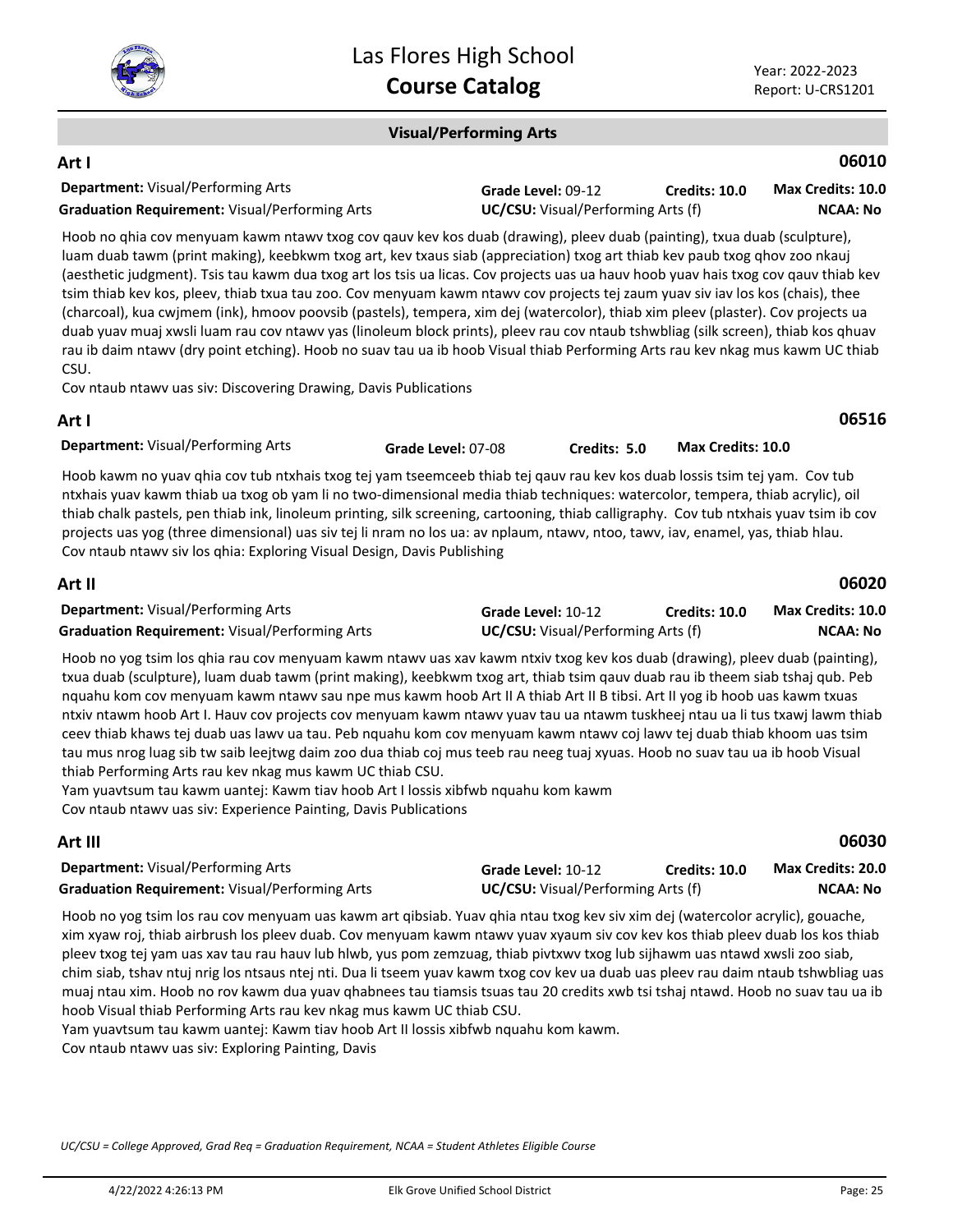**Ceramics I**

**06110**

#### **Department:** Visual/Performing Arts Hoob no qhia cov menyuam kawm ntawv txog cov qauv kev puab av xwsli xuas tes puab, siv lub rooj kiv (potter's wheel), pleev cov xim uas ci, thiab cov kev muab cub. Hoob no yog ib hoob pib hauv kev kawm puab av. Yuav kawm txog txoj kev puab pav hauv keebkwm art thiab tej uas cov kws tshiab tiam no (contemporary artists) puab. Hoob no suav tau ua ib hoob rau kev kawm kom tiav thiab ua ib hoob Visual thiab Performing Arts rau kev nkag mus kawm UC thiab CSU. Cov ntaub ntawv uas siv: Experience Clay, Second Edition, Davis Publications **Grade Level:** 09-12 **Graduation Requirement:** Visual/Performing Arts **UC/CSU:** Visual/Performing Arts (f) **Credits: 10.0 NCAA: No Max Credits: 10.0 Department:** Visual/Performing Arts **06312** Hoob no yog qhia ua ob-semester thiab qhib rau txhua tus menyuam kawm ntawv uas xav kawm. Hoob no yog qhia txog cov qauv ntaus nruas thiab nraws npaum licas (rhythm reading) hauv cov kev ntaus nruas tshiab thiab cov kev uas ib txwm xuas tes ntaus nruas. Cov menyuam hauv hoob no yuav los npaj thiab ntaus nruas rau lub tsev kawm ntawv nrog rau kev mus ntaus nruas rau cov hoob seevcev cov kev los seevcev rau neeg ntsia. Cov ntaub ntawv uas siv: Tsis siv phau ntawv **Drumming Grade Level:** 09-12 **Graduation Requirement:** Visual/Performing Arts **UC/CSU:** None **Credits: 5.0 NCAA: No Max Credits: 10.0 Department:** Visual/Performing Arts **06310** Hoob no yog qhia cov nyuam qhuav pib thiab txawj pesnrav hauv kev ntaus guitar ntoo. Cov menyuam kawm ntawv yuav xyaum ntawm tuskheej lossis xyaum ua tej pab meme. Yuav kawm ntau txog cov cim suab (chords), ua ntiv-tes (finger patterns), thiab nyeem cov cim suab nkauj. Hoob no rov kawm dua yuav qhabnees tau tiamsis tsuas tau 20 credits xwb tsi tshaj ntawd. Hoob no suav tau ua ib hoob Visual thiab Performing Arts hauv kev kawm kom tiav. **Guitar Workshop I Grade Level:** 09-12 **Graduation Requirement:** Visual/Performing Arts **UC/CSU:** Visual/Performing Arts (f) **Credits: 10.0 NCAA: No Max Credits: 20.0**

Yam yuav tsum tau kawm uantej: Nyob rau Sheldon High School, yuavtsum tau kawm ob hoob A/B sib txuas; kawm yuav credit tau txog ob zaug nkaus xwb thiab cov menyuam kawm ntawv yuavtsum tau muaj lawv ib lub guitar ntoo. Cov ntaub ntawv uas siv: Guitar School: Method Book 1, Alfred's

| <b>Guitar Workshop II</b>                             |                                           |                      | 06311             |
|-------------------------------------------------------|-------------------------------------------|----------------------|-------------------|
| <b>Department:</b> Visual/Performing Arts             | <b>Grade Level: 09-12</b>                 | <b>Credits: 10.0</b> | Max Credits: 20.0 |
| <b>Graduation Requirement:</b> Visual/Performing Arts | <b>UC/CSU:</b> Visual/Performing Arts (f) |                      | <b>NCAA: No</b>   |

Hoob no tsom txog lub suab kis tas (guitar) thiab haujlwm ntxiv nyob rau chaw kis tas workshop. Cov tub ntxhais hluas yuav tau siv yam tseem ceeb ntawm tej suab nkauj xws li, kev nyeem cov lus suab nkauj, kev nyeem cov suab ntawm cov hlua kis tas, kev nyeem lub suab nrov sib luag zos, thiab cov suab nkauj uas ntaus tau, coj los siv rau kev ua yeeb yam ntaus tej nkauj uas qeb siab/nyuaj dua. Lawv yuav tau ua nyias li yeeb yam ntaus tej yam nkauj tau sau tseg, yam nyob nruab dab mus rau yam uas nyuaj thiab qeb siab heev, ntaus nkauj ua ke hauv ib pawg me me thiab rau ib pawb uas coob coob. Cov tub/ntxhais yuav tshawb nrhiav txog tej keeb kwm ntawm lub kis tas (guitar) thiab kev kwv yees ntaus nkauj. Hoob no ua tau raws li kev cai lav ntawv hauv high school. A/B yuav tsum kawm sib xyaws daws. Cov tub/ntxhais tej zaum yuav tau npaj ib lub kis tas rau nws tus kheej. Hoob no rov kawm dua yuav qhabnees tau tiamsis tsuas tau 20 credits xwb tsi tshaj ntawd.

Hoob kawm ua ntej mam kawm tau lwm hoob: Kawm dhau hoob Guitar Workshop thiab/los yog muaj kev pom zoo los ntawm tus xibfwb.

Cov ntaub ntawv uas siv: Guitar School: Method Book 1, Alfred's